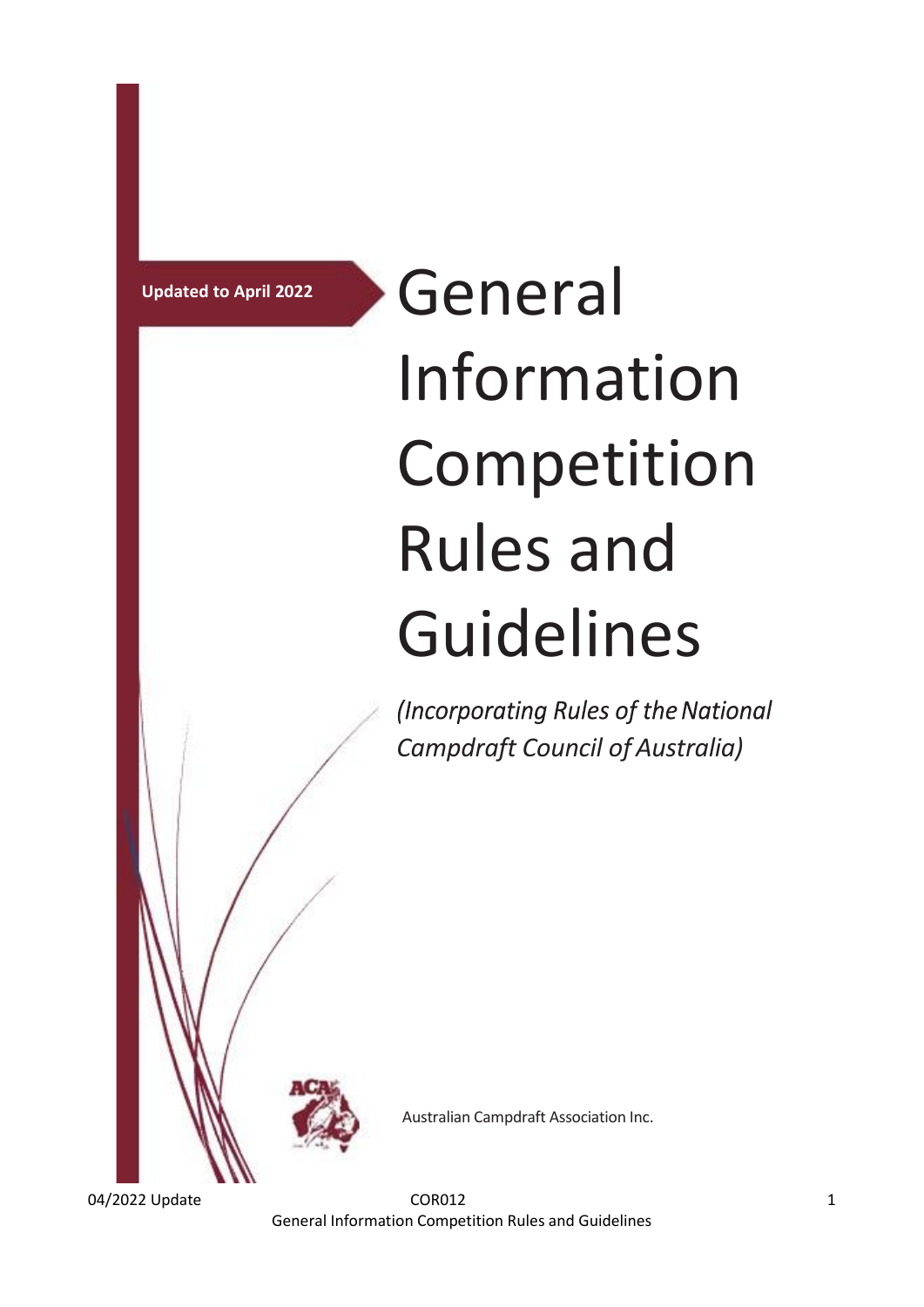

The membership year is from 1 January – 31 December each year.

**Gold Sponsors**





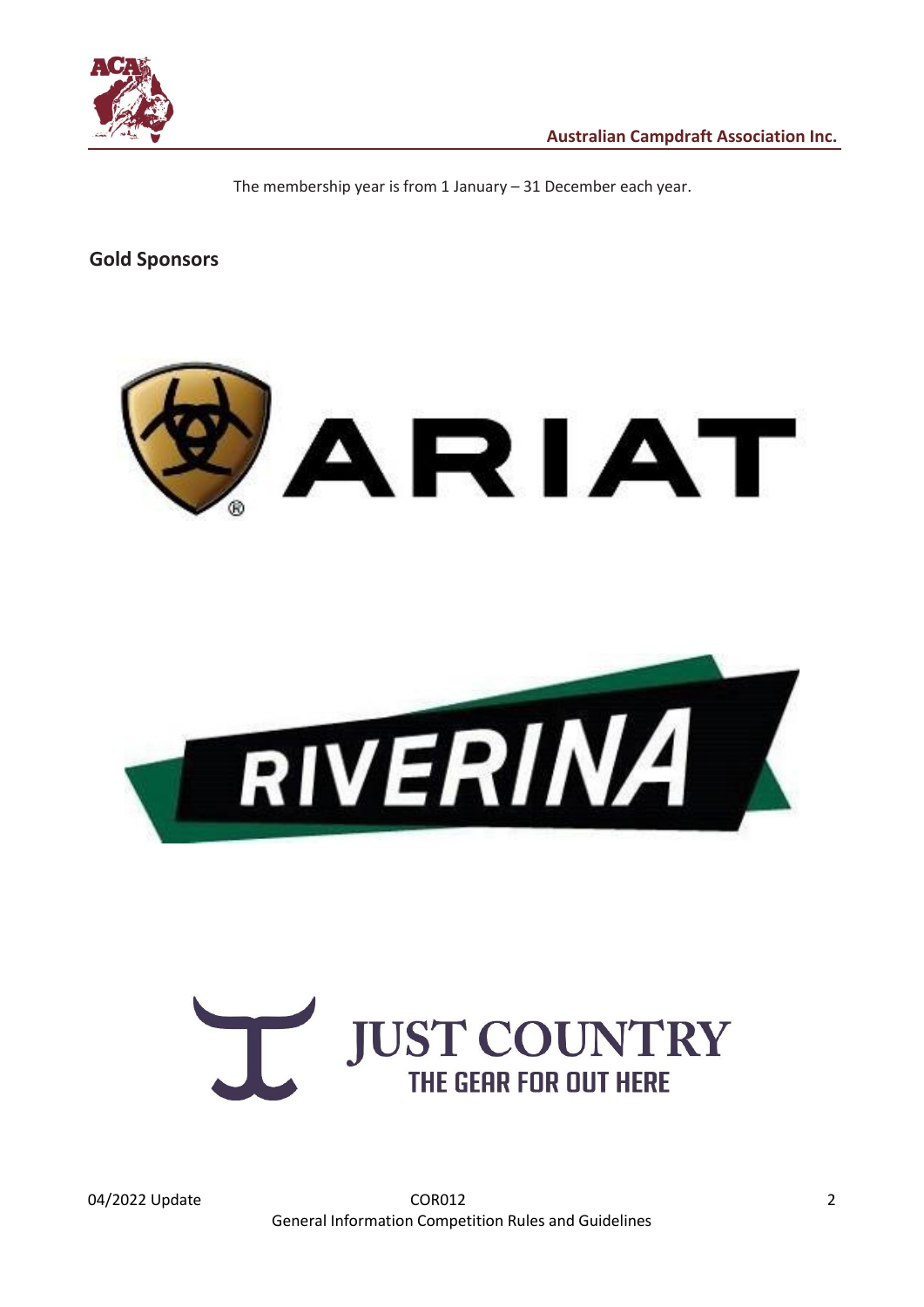

# **Australian Campdraft Association Inc.**

| Contents       |  |
|----------------|--|
|                |  |
|                |  |
|                |  |
|                |  |
|                |  |
|                |  |
|                |  |
|                |  |
|                |  |
|                |  |
|                |  |
|                |  |
|                |  |
|                |  |
|                |  |
|                |  |
|                |  |
|                |  |
|                |  |
|                |  |
|                |  |
|                |  |
|                |  |
|                |  |
|                |  |
|                |  |
|                |  |
| А.             |  |
| <b>B.</b>      |  |
| $\mathsf{C}$ . |  |
| D.             |  |
| E.             |  |
|                |  |

### COR012 General Information Competition Rules and Guidelines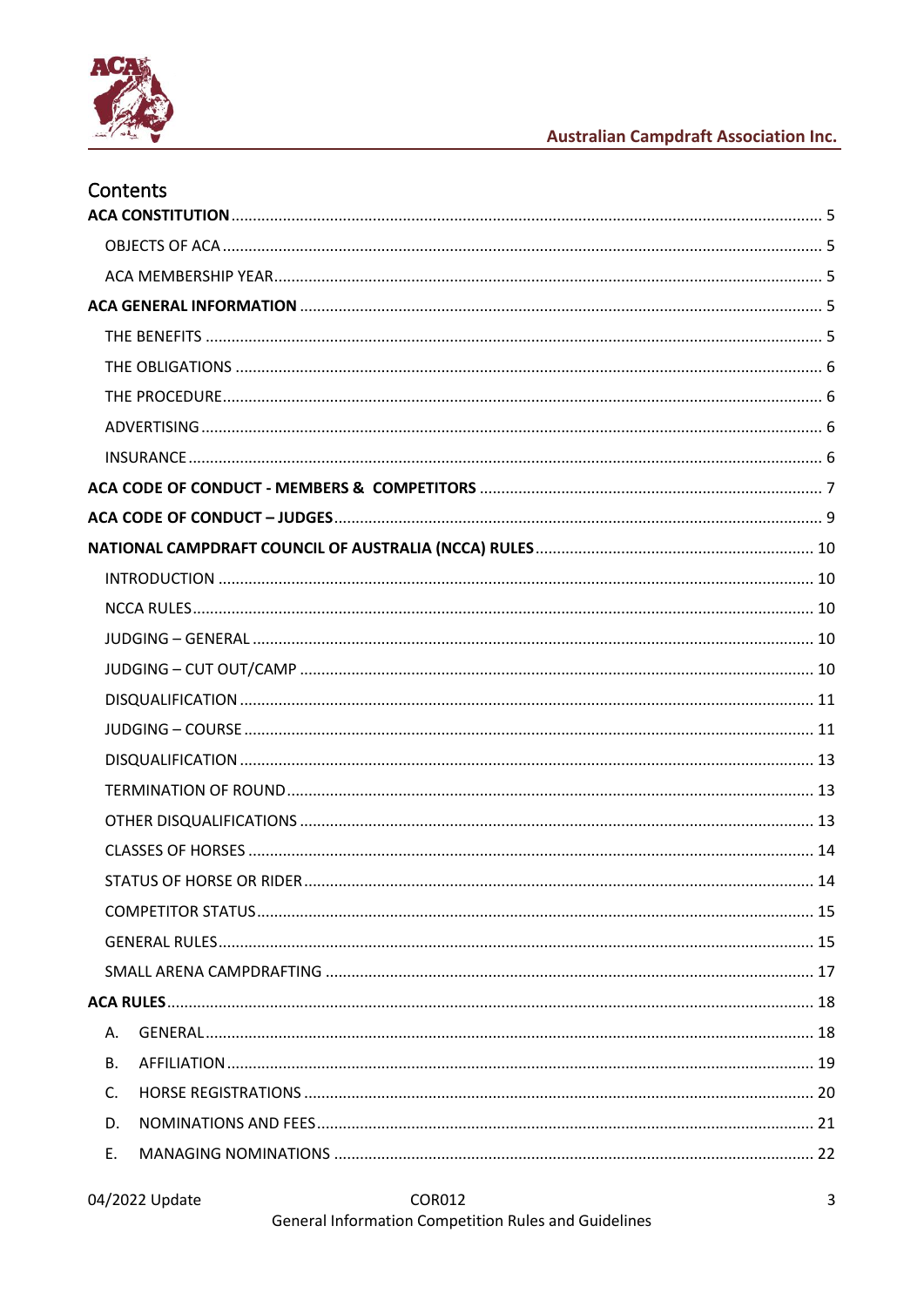

# **Australian Campdraft Association Inc.**

| F.           |                                                                            |  |
|--------------|----------------------------------------------------------------------------|--|
| G.           |                                                                            |  |
| H.           |                                                                            |  |
| $\mathsf{L}$ |                                                                            |  |
| J.           |                                                                            |  |
| К.           |                                                                            |  |
| L.           |                                                                            |  |
| M.           |                                                                            |  |
| N.           |                                                                            |  |
| $\Omega$ .   |                                                                            |  |
| Ρ.           |                                                                            |  |
| $\Omega$ .   |                                                                            |  |
|              |                                                                            |  |
|              |                                                                            |  |
|              |                                                                            |  |
|              |                                                                            |  |
|              |                                                                            |  |
|              |                                                                            |  |
|              | NCCA CODE OF CONDUCT FOR THE CARE AND TREATMENT OF CAMPDRAFT LIVESTOCK  35 |  |
|              |                                                                            |  |
|              |                                                                            |  |
|              |                                                                            |  |
|              |                                                                            |  |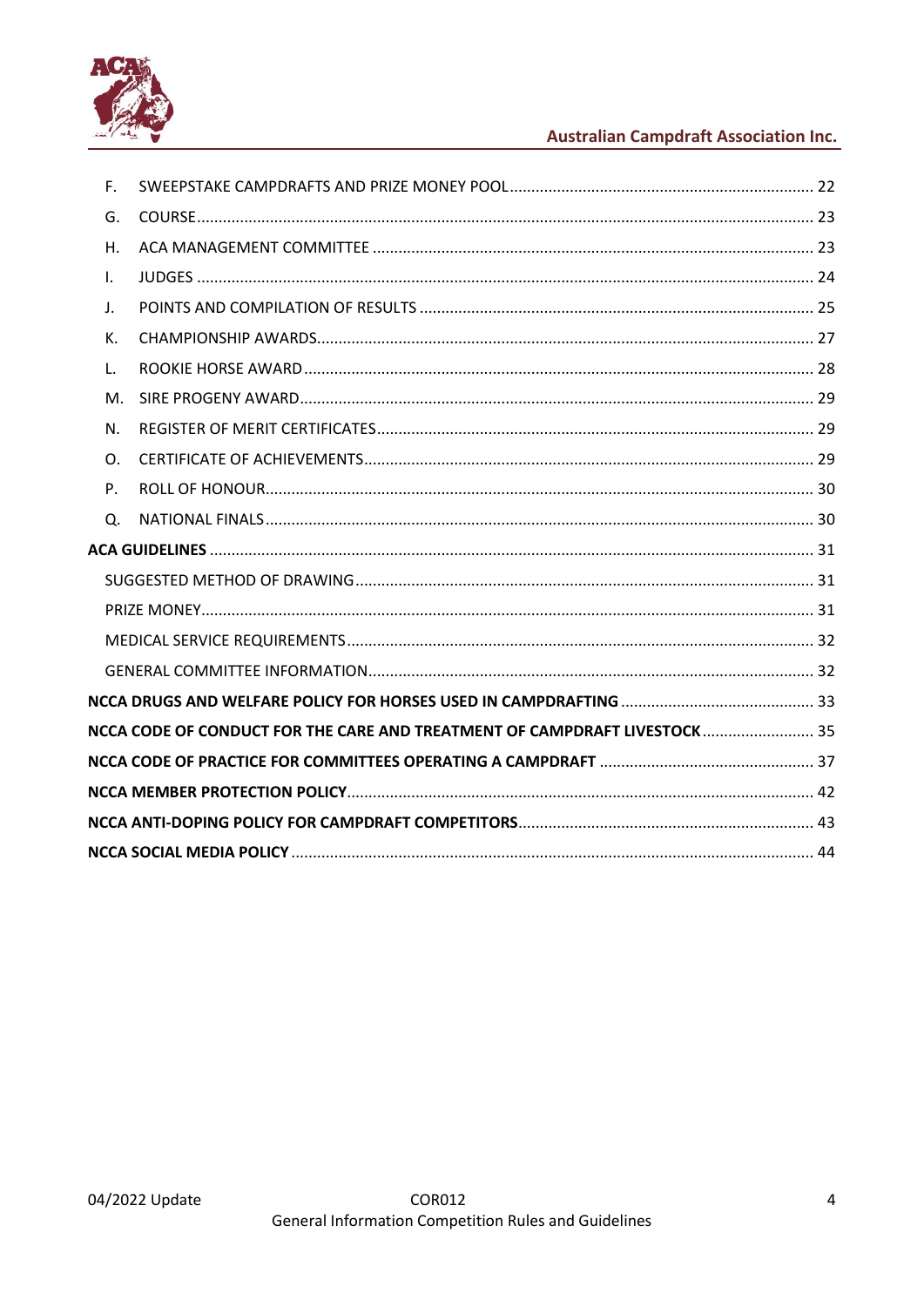

# **ACA CONSTITUTION**

<span id="page-4-0"></span>The Constitution of the Australian Campdraft Association Inc. (ACA) may be obtained from the Secretary of ACA.

#### <span id="page-4-1"></span>OBJECTS OF ACA

The objects of the Association are to:

- A. Promote the sport of campdrafting throughout the Commonwealth of Australia to a recognised level and to create more spectator interest.
- B. Assist affiliated associations and their committees and other bodies and their committees in promoting competitive campdrafts.
- C. Obtain uniform competition rules and conditions throughout the Commonwealth of Australia.
- D. Create a register of all Open, Novice and Maiden campdraft horses registered or that compete with horses registered with the Association.
- E. Create a horse and rider high-points award, the winners of the same to be declared as the Association's 'Australian Champion of the Year'.
- F. Appoint persons of appropriate qualifications and experience to a Judges Panel.

#### <span id="page-4-2"></span>ACA MEMBERSHIP YEAR

The Association's membership year is from 1 January – 31 December the following year.

Information updated in October 2021 is highlighted in green.

Information updated in November 2021 is highlighted in yellow.

Information updated in April 2022 is highlighted in blue.

# **ACA GENERAL INFORMATION**

#### <span id="page-4-4"></span><span id="page-4-3"></span>THE BENEFITS

Your campdraft is included in the Annual Series of Drafts to find the best horses and riders in the country. Your drafts will be run under the standard Rules and Regulations of the National Campdraft Council of Australia and ACA, which have been endorsed by drafters and contributes to harmonious relations. Your campdraft dates and program details are included in the ACA NEWS, which is a free publicity service to affiliated committees and is on the ACA's official website. Your results are published in the ACA NEWS and on ACA's website, guaranteeing that your draft is not forgotten the moment the draft is over. ACA councillors are ready to assist with any problems that may occur.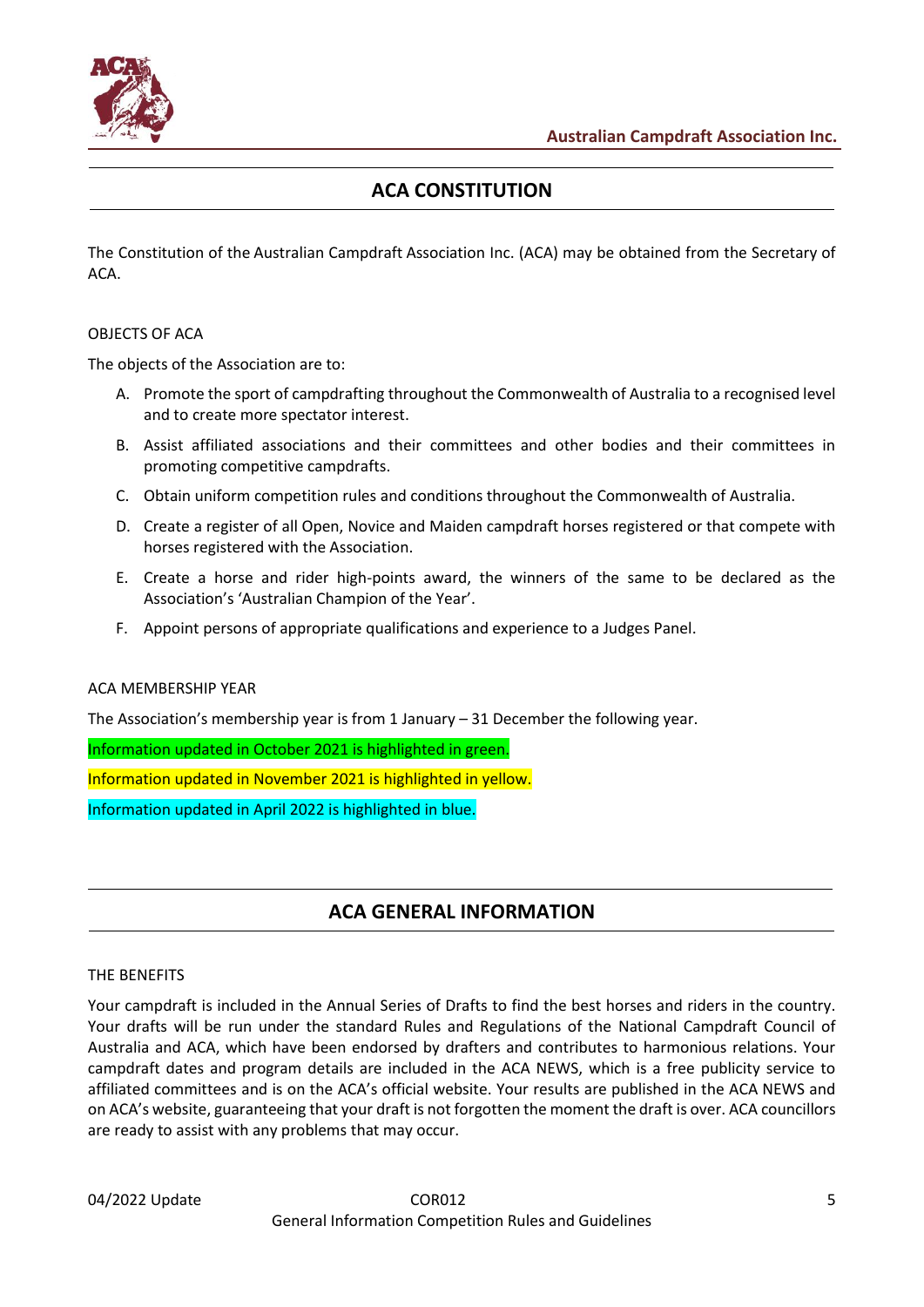

#### <span id="page-5-0"></span>THE OBLIGATIONS

Committees must adhere to the Regulations of the National Campdraft Council of Australia and ACA as stated in this book. This means that prize money must meet the minimum requirements. A judge or judges from the ACA Judges Panel must be selected. ACA is to be advised of the desire for affiliation at least four weeks before the event and a copy of the program must be submitted. The official result sheets must be returned within seven days of the drafts and the Affiliation Fees must be paid.

### THE REQUIREMENTS

All the campdrafts on the program are usually affiliated. However, committees have the right to withhold one or more drafts from affiliation if they so desire.

An Open draft must allow all Open class horses and riders to start and must be worth at least \$400 cash.

A Novice draft must be worth at least \$300 cash and a Maiden and a Ladies must be worth at least \$100 cash.

Ladies and Juveniles drafts must allow two horses per competitor other than in exceptional circumstances. Juveniles must be allowed to ride the horses of their own choice, excluding stallions.

Nomination Fees - see Rule D.4.

#### <span id="page-5-1"></span>THE PROCEDURE

Either fax or write to ACA advising your chosen date, the number of drafts you wish to affiliate, the name of your judge or judges and the details of your prize money and entry fee, plus the fees to cover the cost of affiliation and insurance. If everything is in order, acceptance is automatic. If there are points that are incorrect, you will be advised and the steps necessary to rectify the problem.

Provided the affiliation has been received early enough, the dates and program details are then listed in the ACA NEWS and on ACA's official website. Ensure that the result sheets are completed and returned to ACA within seven (7) days.

#### <span id="page-5-2"></span>ADVERTISING

If a committee desires, they can buy advertising space in the ACA NEWS to have their full program circulated through the paper distribution. Copies of this paper are distributed to members, affiliated committees, panel judges, horse breed associations and a few other organisations. Current advertising rates are available from the Secretary of ACA. ACA also displays programs on the official website.

#### <span id="page-5-3"></span>**INSURANCE**

If your committee requires public liability and voluntary workers insurance, contact the Secretary of ACA.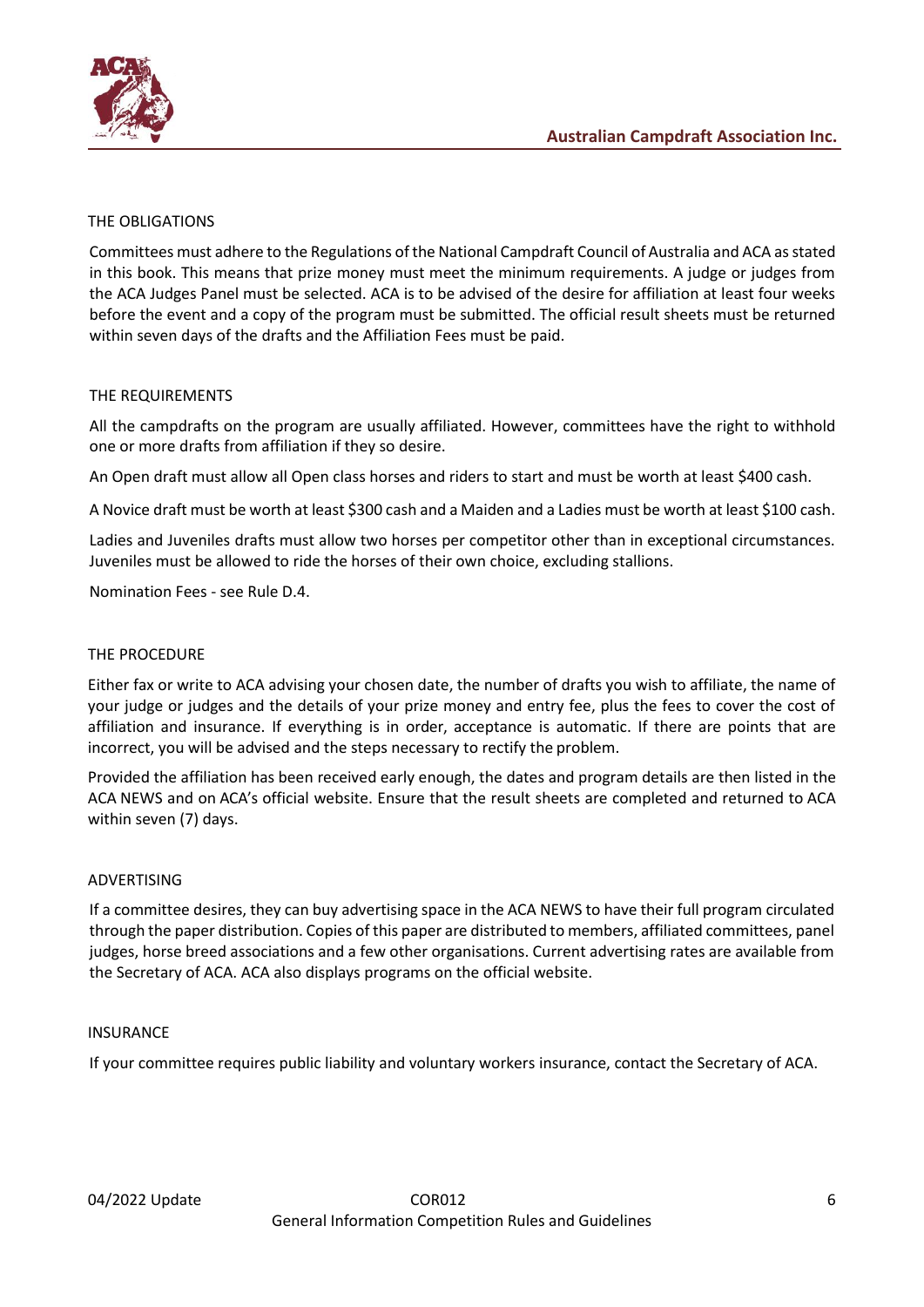

# **ACA CODE OF CONDUCT - MEMBERS & COMPETITORS**

<span id="page-6-0"></span>Members and competitors should always be aware that campdrafting is a family sport and whilst competing, dealing with organising committees, or other members and volunteers, they should act with integrity, sportsmanship and courtesy. Members should always keep in mind that many members of organising committees, cattle donors and volunteers do not compete themselves and deserve the upmost respect for the sacrifices they make, which enable our members to compete at the hundreds of events sanctioned by ACA.

MEMBERS MUST:

- 1. Comply with the rules set out in the Constitution Rules and the rules set out in the booklet titled 'General Information Competition Rules and Guidelines'.
- 2. Accept the program (including any changes) set by the organising committee.
- 3. Accept the judge's decision without argument or complaint. A competitor may only discuss with a judge (in a polite and courteous manner) the awarding of course points.
- 4. Comply at all times with the NCCA Code of Conduct for Care and Treatment of Campdraft Livestock.
- 5. While competing adhere to ACA's Dress Code.
- 6. Be ready to compete when called to the camp (after three calls the competitor may be disqualified) and to comply with any directions of the judge.
- 7. Acknowledge the judge when directed to commence run.
- 8. Clearly call out when ready to leave the camp.
- 9. Not make illegal entries regarding either the class of competitor or horse in any event.
- 10. Not abuse or intimidate a secretary or member of an organising committee and always be courteous and polite when dealing with an organising committee or its representatives.
- 11. Stop competing immediately when the whip or time limit has gone.

#### DEALING WITH BREACHES OF THE RULES:

- 1. ACA will deal with breaches of this Code of Conduct if one of the following conditions is met:
	- A. a complaint signed by at least five members;
	- B. a complaint signed by the organising committee or its representative;
	- C. a complaint signed by the judge;
	- D. a complaint signed by one or more councillors; or
	- E. any other matter of which the Management Committee, the Executive, or the Code of Conduct Sub Committee becomes aware, and which in ACA's or one of its duly authorised sub committee's discretion is of sufficient seriousness to warrant action.
- 2. Once a complaint has been made, which ACA in its discretion deems is of sufficient seriousness, it will deal with it in accordance with Clause 11 of the Constitution Rules and may invoke any punishment prescribed in the Constitution Rules or any other sanction or punishment it thinks fit. In the event ACA or its sub committees believe the complaint does not warrant further action, it will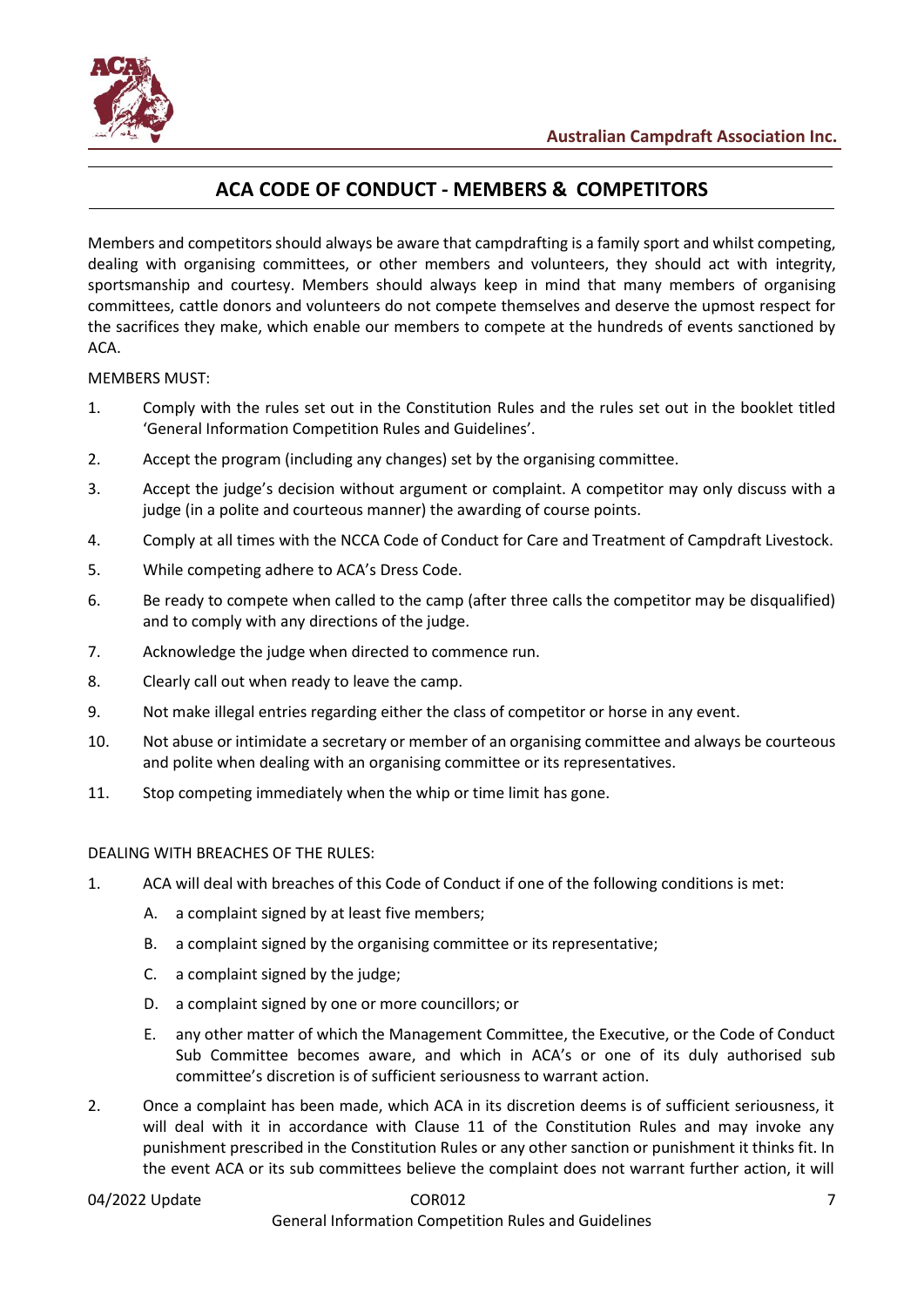

notify the complainant(s) as soon as practicable.

3. A judge or organising committee may immediately disqualify any competitor from a draft, including subsequent runs in that draft, if he or she has breached any rules referred to above. Such disqualification will not preclude ACA from taking any action it deems necessary.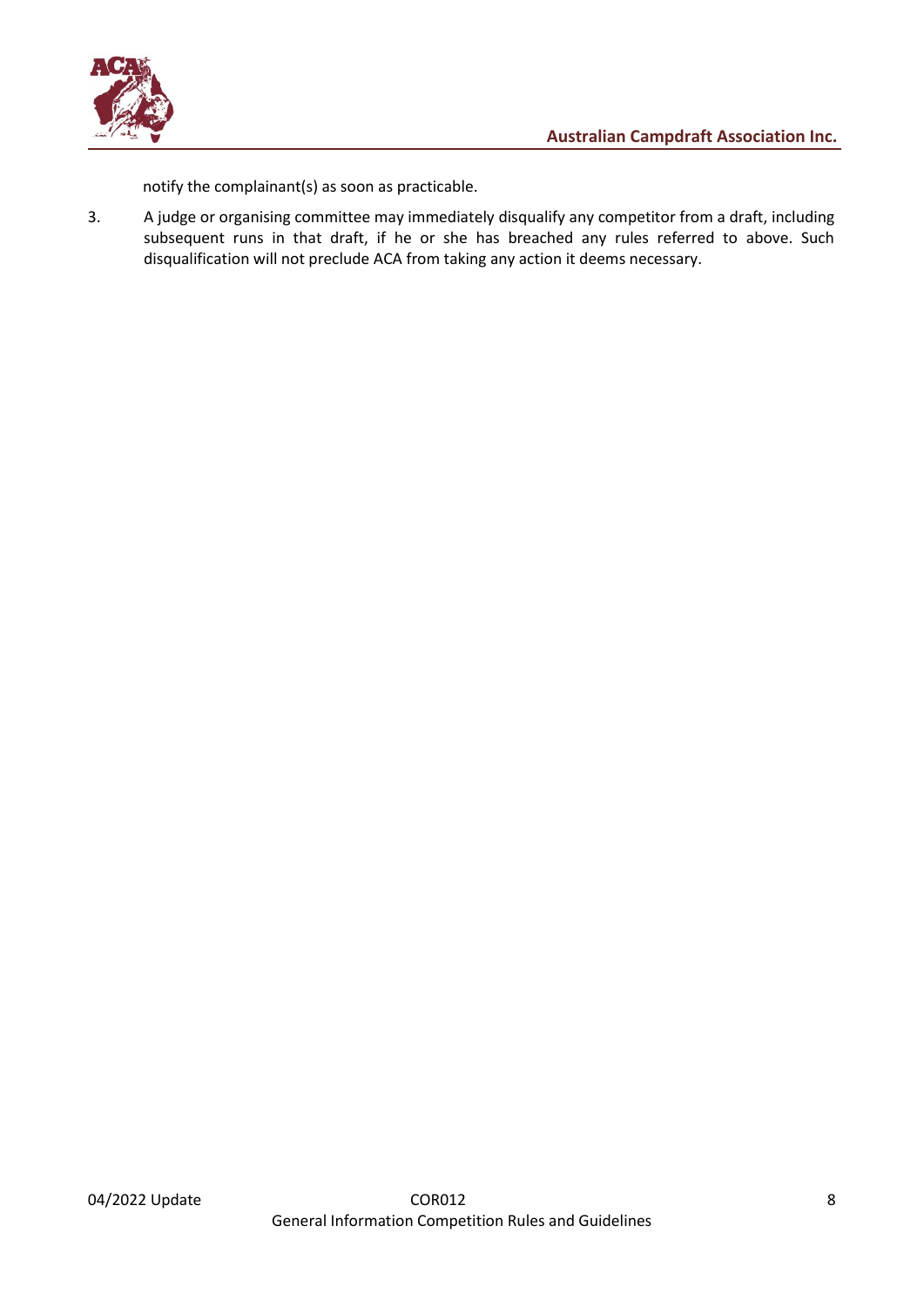

# ACA CODE OF CONDUCT – JUDGES

- <span id="page-8-0"></span>1. A judge must be on the Judges Panel to be able to judge an ACA-affiliated draft.
- 2. A judge should abide by the Rules at all times.
- 3. A judge shall judge in accordance with ACA's Code of Conduct for the Care and Treatment of Campdraft Livestock.
- 4. A judge should conduct themselves in a manner fitting and proper to one afforded the honour of officiating at any ACA-approved or sponsored contest.
- 5. A judge who has put themselves forward to the Judges Panel should make the effort to judge if approached.
- 6. A judge, who after accepting an assignment, fails to officiate without reasonable notice or reason, will be subject to removal from the Judges Panel as well as disciplinary action.
- 7. A judge should appear at the grounds in good time to communicate with the committee, yardmen etc, and to note the setting out of yards etc. It is the ultimate responsibility of the judge to see the draft run to its full potential. It is the judge's prerogative to dictate numbers of cattle in the camp and cattle-handling procedures, but this should be done in consultation with the committee, taking into account normal practice for the area. The judge should have the right of crowd control where necessary to give equal and maximum opportunity to all competitors. Judges are to use the public address system to give an address.
- 8. A judge must not judge a horse that they own, train or exhibit.
- 9. A judge should dress in a manner befitting the position, bearing in mind that he/she is setting an example to contestants. The wearing of caps, sneakers, T-shirts is not permissible.
- 10. A judge will not present themselves under the influence of alcohol or drugs.
- 11. Any misconduct on the part of the judge at any ACA contest, the use of abusive or bad language, showing favouritism to, or discrimination against, either an individual or a horse performing in the contest, or any other action unbecoming to one in this position, either on the grounds or elsewhere during the entire show, will make a judge subject to disciplinary action. Such judge may be disciplined, placed on probation or suspended from ACA.
- 12. A complaint against a judge must be submitted in writing to the Secretary of ACA within fourteen (14) days of the campdraft taking place. Any such complaint shall set out the grounds of the complaint and the facts and circumstances relied on in support of those grounds, and be signed by at least five persons, who shall state their involvement in such draft, eg ACA councillor, ACA Trial or Open Judge, competitor or spectator.
- 13. A Trial Judge who wishes to be elevated to an Open judge shall apply in writing to the Secretary of ACA for consideration by the Management Committee, after such application has been placed on the Management Committee Meeting Agenda. It is recommended that once on the Trial Panel, a judge should attend a Judges Seminar before being elevated to the Open Panel.
	- A. Any person wishing to apply to be a Trial Judge must apply to the Association within twelve (12) months of participating at a Judges Seminar.
	- B. If an application is rejected, the applicant may reapply no sooner than twelve (12) months from the date of the meeting that the application was rejected.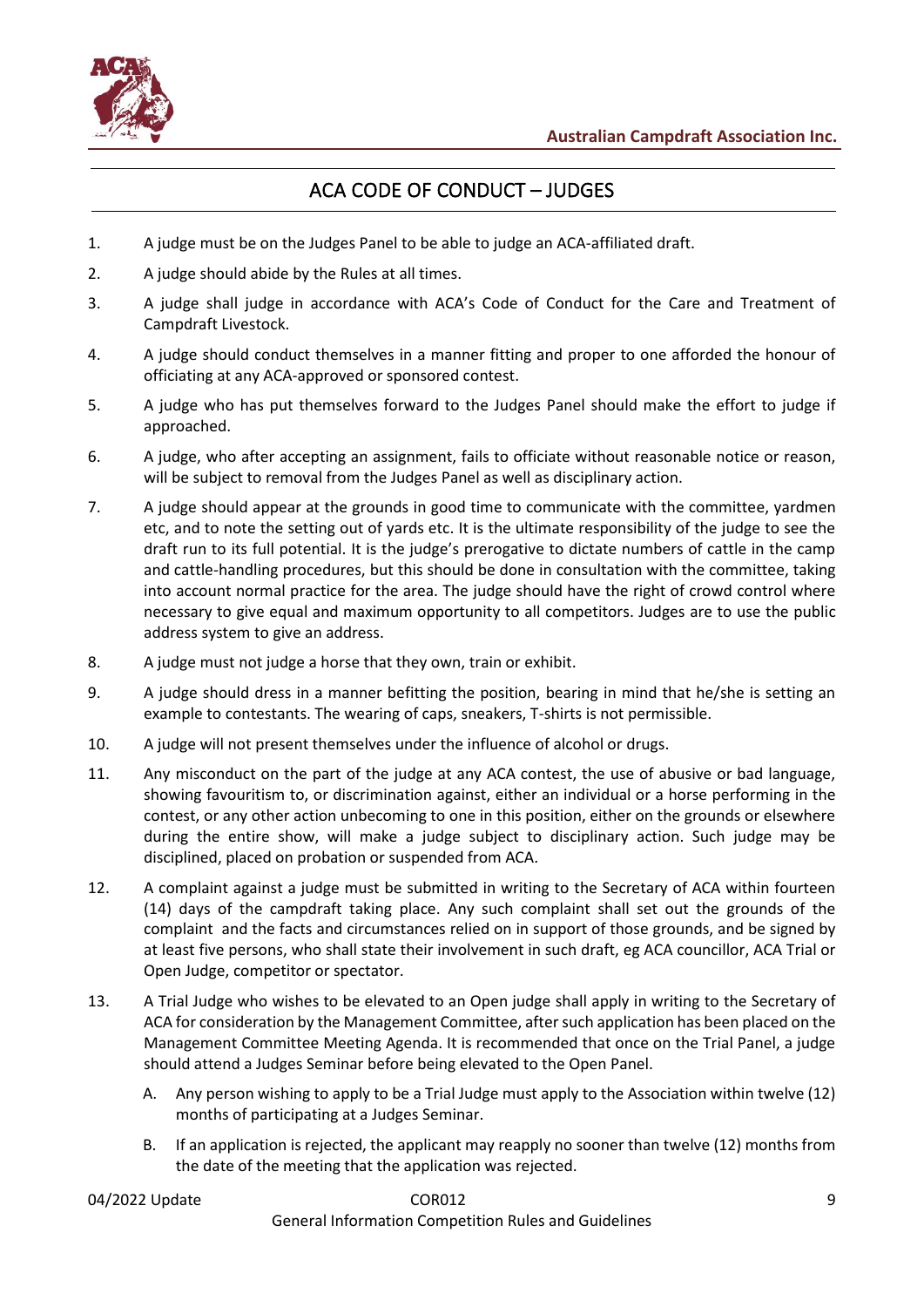

# NATIONAL CAMPDRAFT COUNCIL OF AUSTRALIA (NCCA) RULES

#### <span id="page-9-1"></span><span id="page-9-0"></span>INTRODUCTION

The following rules are mandatory to NCCA member associations. The aim is to have uniformity of campdraft rules Australia wide. Any member association wanting to change or alter a Rule must initially write to the NCCA, which will then circulate the proposed changes to member bodies. The NCCA will coordinate discussion and bring about a resolution of the proposed changes. The NCCA recognises that each association has their own rules pertaining to awarding of points, Encouragement draft restrictions, Rookie Horse, protective headgear, order of entries, etc.

#### <span id="page-9-2"></span>NCCA RULES

#### <span id="page-9-3"></span>JUDGING – GENERAL

- 1.1 When selecting a campdraft course, the judges should try to set a course that will allow competitors to compete in an attacking and attractive manner. Under no circumstances should a judge attempt to set a hard or difficult course, as this practice only produces sub-standard drafting, which is unattractive to spectators and is not in the best interest of promoting the sport.
- 1.2 The judge should address the competitors prior to the commencement of a draft.
- 1.3 Maximum points are horse work 70 points, Cut Out 26 points, course 4 points, to give a total of 100 points.
- 1.4 A minimum of five cattle must be provided in the camp yard at any one time, excluding the Junior draft, Junior Cut Out, Juvenile and Encouragement draft, unless prior approval is received from the Association and advertised at least 72 hours prior to the event.
- 1.5 Yard clearing and spelling procedures are to be specified at the beginning of the draft.
- 1.6 A competitor may only discuss course points with the judge, and in a polite manner. THE JUDGE'S **DECISION SHALL BE FINAL**.
- 1.7 When multiple judges are judging, individual scores should be announced prior to the aggregate score.
- 1.8 A member needs to be 18 years of age to judge a campdraft event.

#### <span id="page-9-4"></span>JUDGING – CUT OUT/CAMP

- 2.1 The judge should order the removal from the camp of any unsound or distressed cattle, or cattle that may interfere with the competitor's Cut Out, and immediately replace the same number with sound cattle.
- 2.2 The judge should order the removal from the camp of any unsound or distressed cattle, or cattle that may interfere with the competitor's Cut Out, and immediately replace the same number with sound cattle.
- 2.3 The competitor must not 'try out' or work a beast until instructed by the judge to commence their Cut Out.
- 2.4 Once a competitor starts to work a head of stock, they accept it as sound.

04/2022 Update COR012 10

General Information Competition Rules and Guidelines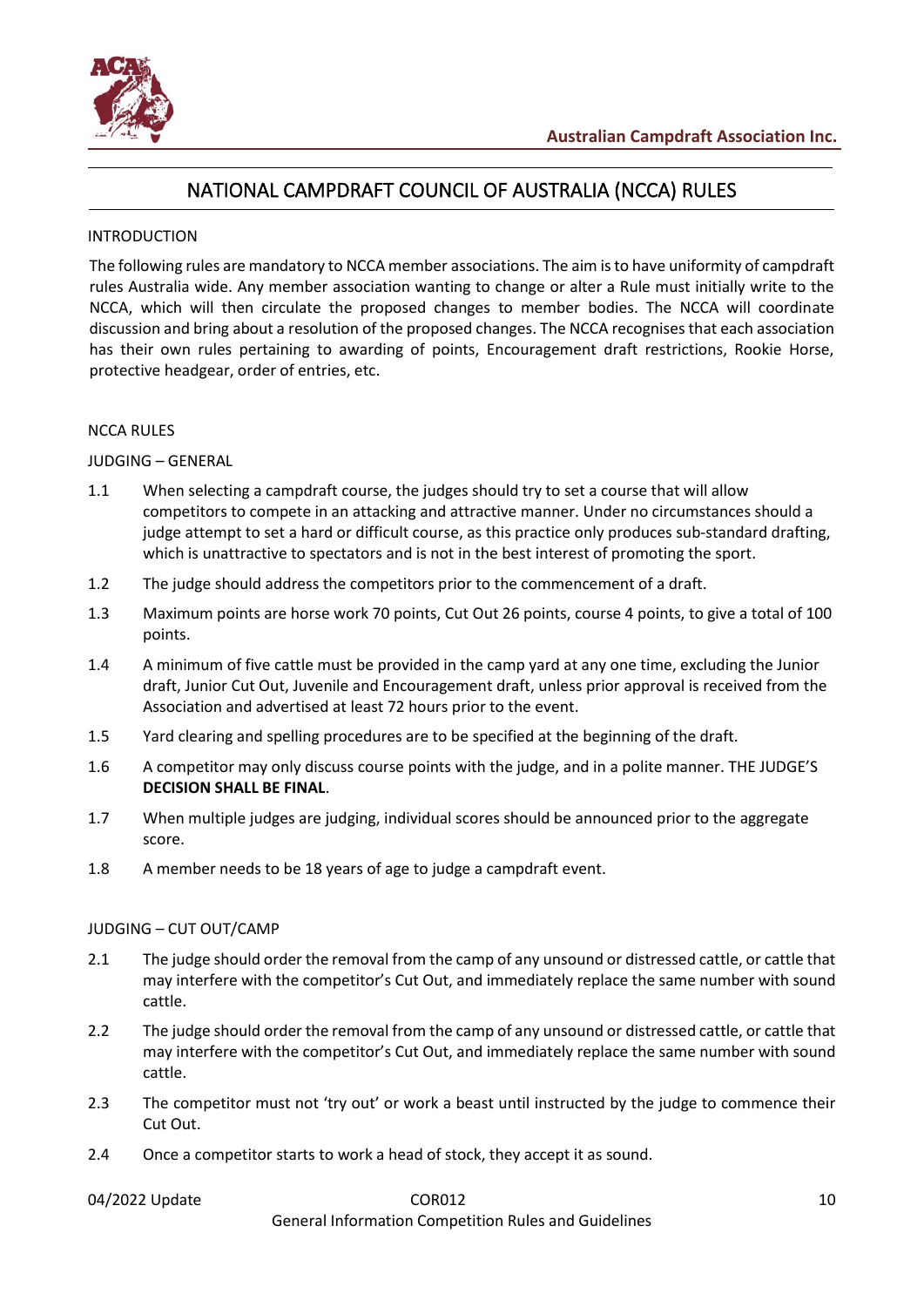

- 2.5 If a judge deems it necessary to interrupt a competitor's Cut Out, a fresh beast may be selected if so desired. The original beast chosen must first be removed from the camp and replaced with a fresh beast, with all previous faults carried forward.
- 2.6 Cut Out points will be held by the horse, whether or not it scores outside. Disputes over foul-ups at the Cut Out gate will be settled by the judge.
- 2.7 In the event of a beast breaking out of the face of the camp before the competitor calls for the gate, they must follow it. If the judge considers the competitor has been unduly disadvantaged and has not significantly contributed to the breakout, a re-run may be awarded.
- 2.8 In the case of a breakout of cattle from the camp, the number of replacement cattle is equal to the number of breakout cattle.
- 2.9 Where a re-run is awarded in relation to Rules 2.7 and 2.8, the competitor shall receive the lesser of the two Cut Out scores.
- 2.10 In any run-off for Cut Out prizes, each horse's score must be announced as soon as the individual Cut Out is completed. A fresh beast must be added after each Cut Out.
- 2.11 A committee using the two-camp system must clearly state on their program that this system will be used, and also advise any prospective judge.
- 2.12 A Cut Out is not complete until both beast and rider have exited the camp through the front gate.
- 2.13 In the event of a beast jumping out of the side or back of the camp where a re-run is required, the competitor will start with the same amount of cattle with their previous faults carried forward.
- 2.14 In the event of a beast being distressed, showing lameness or baling up and attempting to horn a horse, the judge shall terminate the Cut Out. In this case no re-run will be awarded.
- 2.15 In the event of a beast exhibiting bleeding as a result of a competitor's actions, the judge will terminate the round and no re-run be awarded. Where a beast exhibits bleeding through no fault of the competitor, the judge has the discretion to award a re-run.

#### <span id="page-10-0"></span>DISQUALIFICATION

A competitor will be disqualified for:

- 3.1 Losing a beast twice into the cattle or, at the discretion of the judge, losing control of the beast for the second time.
- 3.2 Unnecessary delay while selecting a beast.
- 3.3 Changing beast after being clear of the cattle.
- 3.4 Calling forthe gate with more than one beast in front of the horse and subsequently taking more than one beast out of the camp.

#### <span id="page-10-1"></span>JUDGING – COURSE

- 4.1 The time limit for completion of the course will be 40 seconds. The start of a run is when the horse exits the Cut Out.
- 4.2 The maximum points for the course will be 4 points. Points for the course shall be allocated as follows: 2 points for the first peg, 1 point for the second peg, 1 point for the gate.

#### 04/2022 Update 11 2012 COR012 2012 2022 Update 11

General Information Competition Rules and Guidelines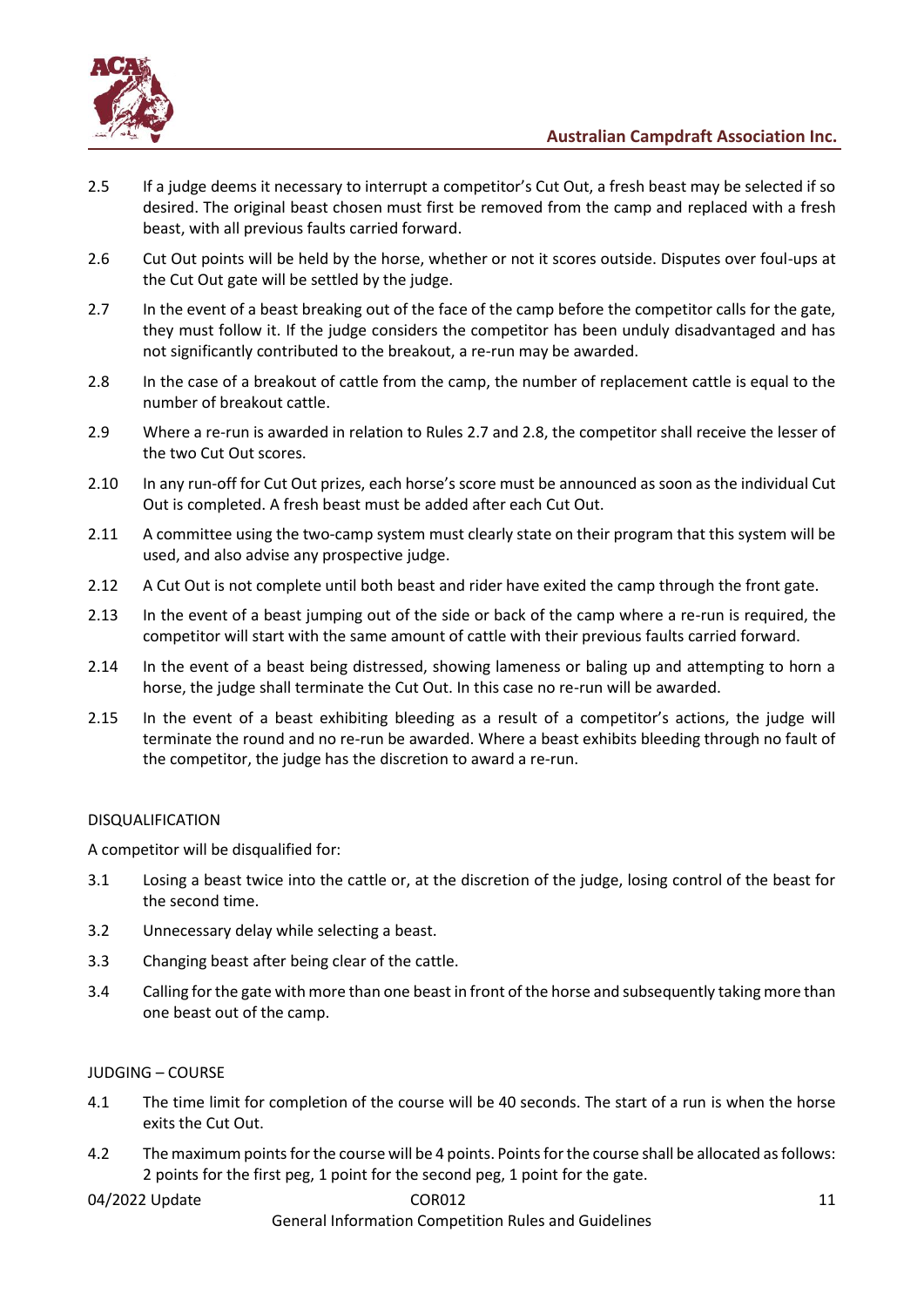

- 4.3 The course shall be either left or right hand at the discretion of the judge and should be set to allow attractive campdrafting suited to the particular arena's size and condition.
- 4.4 The competitor is allowed two attempts at each objective.
- 4.5 A missed peg must be completed before attempting the next peg.
- 4.6 In the event of a split peg, it will be classed as a missed peg and a competitor allowed a second chance at the peg and, if successful, will be allocated points for the peg.
- 4.7 The first peg must be completed for the competitor to receive horse-work points. The first peg is completed when the line between the first and second peg is recrossed. However, if either horse or rider or beast knock down a peg while negotiating the course, the competitor shall 'go on' to the next peg and points will not be allotted for that peg or any other subsequent peg, including the gate.
- 4.7.1 The second peg is completed when the line between first and second peg is recrossed by the beast, horse and rider.
- 4.8 In the case of a deliberate knockdown peg or deliberate split peg, the competitor will be disqualified. Clarification: Knockdown of a peg that has PVC pipe over an electric fence post. When the PVC pipe is on the ground, it is classed as a knockdown peg.
- 4.9 The line of the gate is a line parallel to the front of the camp, which passes through the left-hand peg of the gate for a right-hand course. At the judge's discretion, the gate may be offset.



Diagram 1 shows the line of the gate for a right-hand course

- 4.10 Only one attempt to complete the gate is allowed once the beast and competitor have crossed the line of the gate. If the attempt is unsuccessful, the judge shall terminate the round and score the competitor, provided that in the opinion of the judge, the competitor has control of the beast.
- 4.11 If beast and competitor fail to cross the line of the gate, a second attempt to cross the line of the gate is required. On the second attempt, the beast and competitor must cross the line of the gate to be scored (time permitting).
- 4.12 A horse that clips a beast when changing sides shall be penalised; however, a competitor whose horse badly hits a beast over the hocks or runs up the rump of a beast will be disqualified.
- 4.13 In liaison with the committee, a judge will be allowed to restrict the number of faults a competitor is allowed in competition in the interest of safety, animal welfare or exceptional circumstances. In the first instance, or where prior permission is obtained, competitors shall be restricted to two attempts at any one objective. When a genuine emergency arises at an event whilst it is in progress, the further restriction of only one attempt at any objective may be applied. Any protocols applied in the first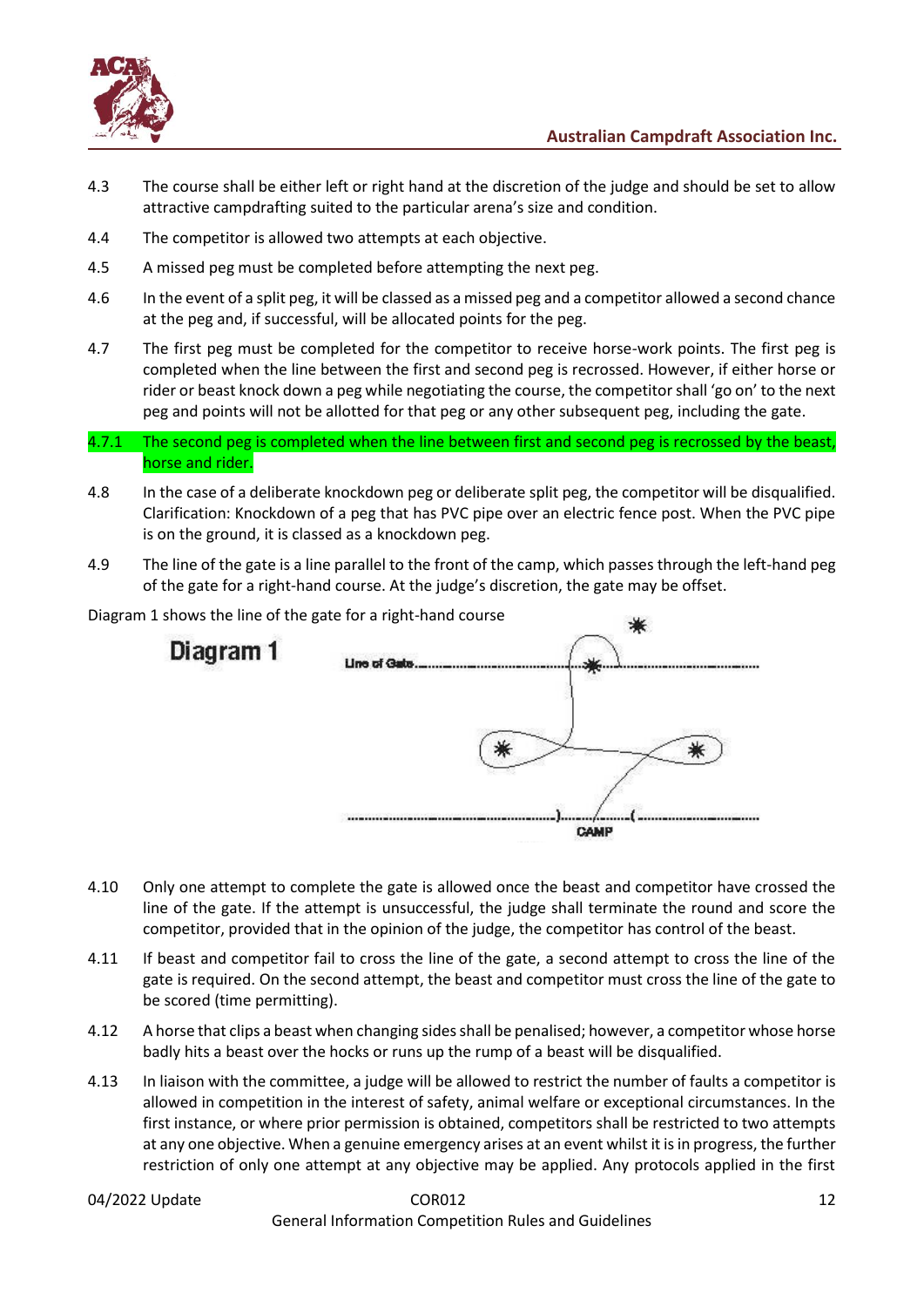

round of any draft may be applied in the final of that draft.

- 4.14 Provided the first peg is completed, a competitor in control of their beast when time has lapsed, regardless of position on course, must be scored.
- 4.15 In the event of a beast being distressed, showing lameness, or bailing up and attempting to horn a horse, the judge shall terminate the round and score the competitor (provided the first peg has been completed). In this case no re-run can be awarded.
- 4.16 Where the judge terminates an outside run due to interference or safety concerns and the competitor is awarded a restart, the competitor will start again with the lesser of the two Cut Out scores with the original entitlement of cattle.
- 4.17 In the event of a beast exhibiting bleeding as a result of a competitor's actions, the judge will terminate the round and no re-run be awarded. Where a beast exhibits bleeding through no fault of the competitor, the judge has the discretion to award a re-run.

#### <span id="page-12-0"></span>DISQUALIFICATION

A competitor will be disqualified for:

- 5.1 Knocking down the first peg by either horse, rider or beast. Losing control of the beast in the arena.
- 5.2 Running a beast into the arena fence.
- 5.3 Running a beast around the back or past the gate before completing the first and second pegs. Running a beast outside of the second peg before completing the first peg.
- 5.4 Running a beast through the gate from the front. Running a beast past the gate on the wrong side.
- 5.5 Failing to have control of the beast after passing behind the gate.

#### <span id="page-12-1"></span>TERMINATION OF ROUND

The competitor shall cease to work the beast when:

- 6.1 The timekeeper's whistle has blown to terminate the round.
- 6.2 The judge terminates the round.

#### <span id="page-12-2"></span>OTHER DISQUALIFICATIONS

A competitor will be disqualified for:

- 7.1 Turning their horse's tail to the beast. A tail turn is a turn executed by a horse in the opposite direction of the beast's line.
- 7.2 Causing their horse to badly hock a beast or run up its rump.
- 7.3 A fall of the horse or rider causing loss of control.
- 7.4 Ill-treating either the beast or horse.
- 7.5 Refusal to compete on sound, available stock.
- 7.6 Not being present on the third call.
- 7.7 Horse bucking or rearing out of control.

#### 04/2022 Update 13 13

#### General Information Competition Rules and Guidelines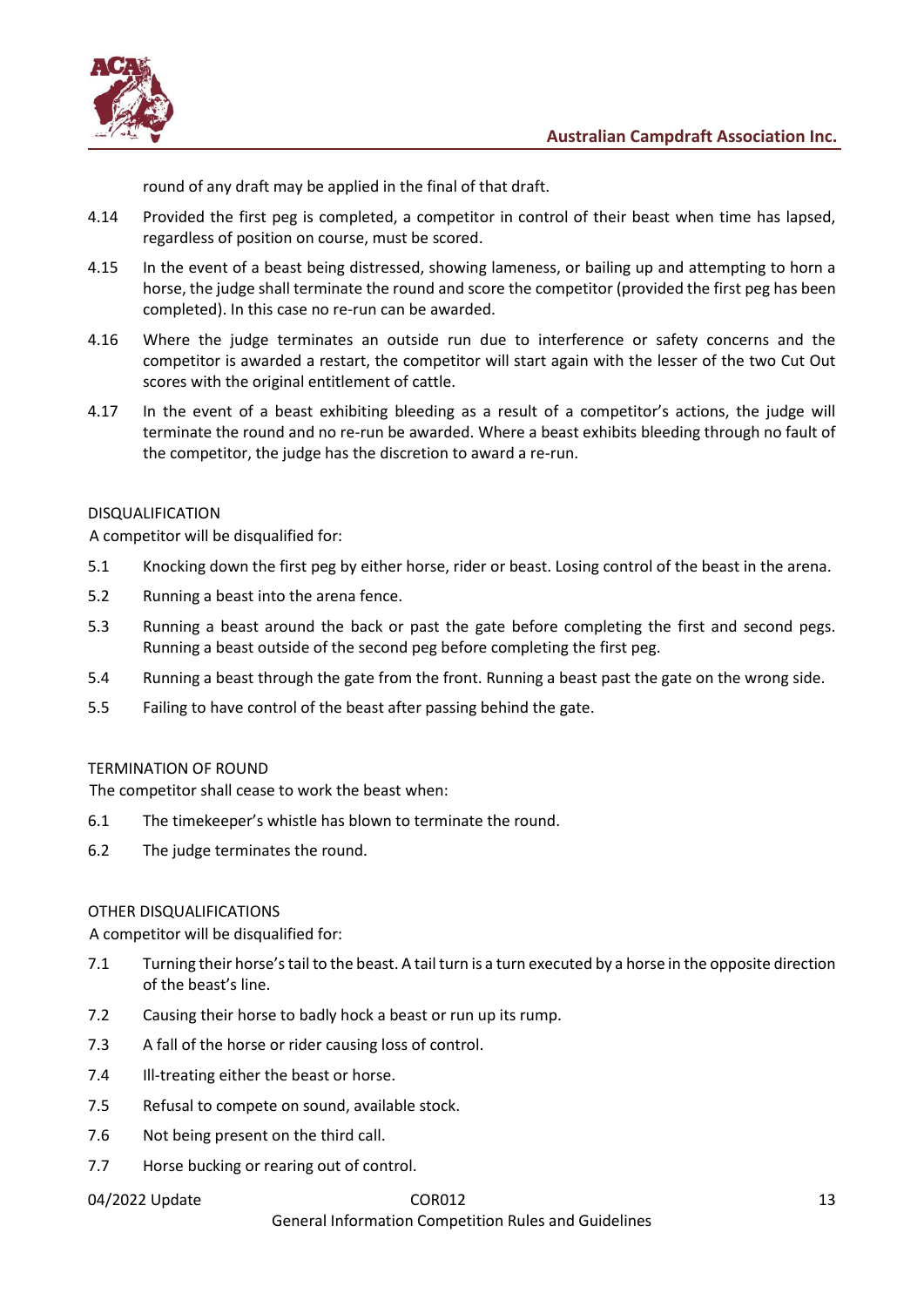

- 7.8 Excessive or harsh use of a bit or spurs. No whip or switch may be used.
- 7.9 Being considered not in safe control of their horse.

#### <span id="page-13-0"></span>CLASSES OF HORSES

There will be four classes of horses:

#### 8.1 Maiden Horses

A Maiden horse ceases to be a Maiden if it has won an event in any class or contest except Junior, Juvenile, Associate, Futurity and Encouragement drafts or Team events.

#### 8.2 Novice Horses

A Novice horse is a horse that has won first prize in a Maiden, Novice, Ladies, Mens or a restricted campdraft and remains a Novice until the horse has won a further three Novice drafts. A horse that has won an Open campdraft ceases to be a Novice.

A horse can win four Novice drafts if it has not won a first prize in a Maiden.

#### 8.3 Open Horses

An Open horse is a horse that has won a first prize in an Open campdraft, or has completed its Novice status.

#### 8.4 Rookie Horse

A Rookie Horse is a horse that has not started in a campdraft prior to the commencement of the relevant association's competition season.

#### <span id="page-13-1"></span>STATUS OF HORSE OR RIDER

- 9.1 Any event advertised as a campdraft, either in written or verbal form of advertising, shall change the status of a horse, whether or not the event is affiliated with a recognised campdraft association.
- 9.2 For a competition to be deemed a campdraft, either entry fees are charged or prize money given. Where awards are given and no additional entry fee is charged for any campdraft event, horse status will not be altered.
- 9.3 Restricted Campdrafts

A win in a registered breed society campdraft or invitation campdraft will alter the status of the horse as per the status of the event. If the class is unspecified, the status will be determined by the highest status of horse that competes.

- 9.4 The status of a horse winning a campdraft will be determined by the highest class of horse that competes with the exception of Juniors, Juveniles, Ladies, Mens, Old Buffers, Futurity, Associates and Encouragement campdrafts. The winner attains the status of the highest class of horse participating (eg if one Open horse competes then it is classed as an Open draft).
- 9.5 The first round of any campdraft must be completed before any winner can be decided. Where two or more horses tie for first place, the winner shall be determined by a run-off; however, under exceptional circumstances a draw will determine the winner of the campdraft if a run-off is not possible, with only the winner breaking status.
- 9.6 As a positive response to committees that wish to run a cattle-type contest without damage to a horse's status, the NCCA will accept the following types of contest without any penalty to the winning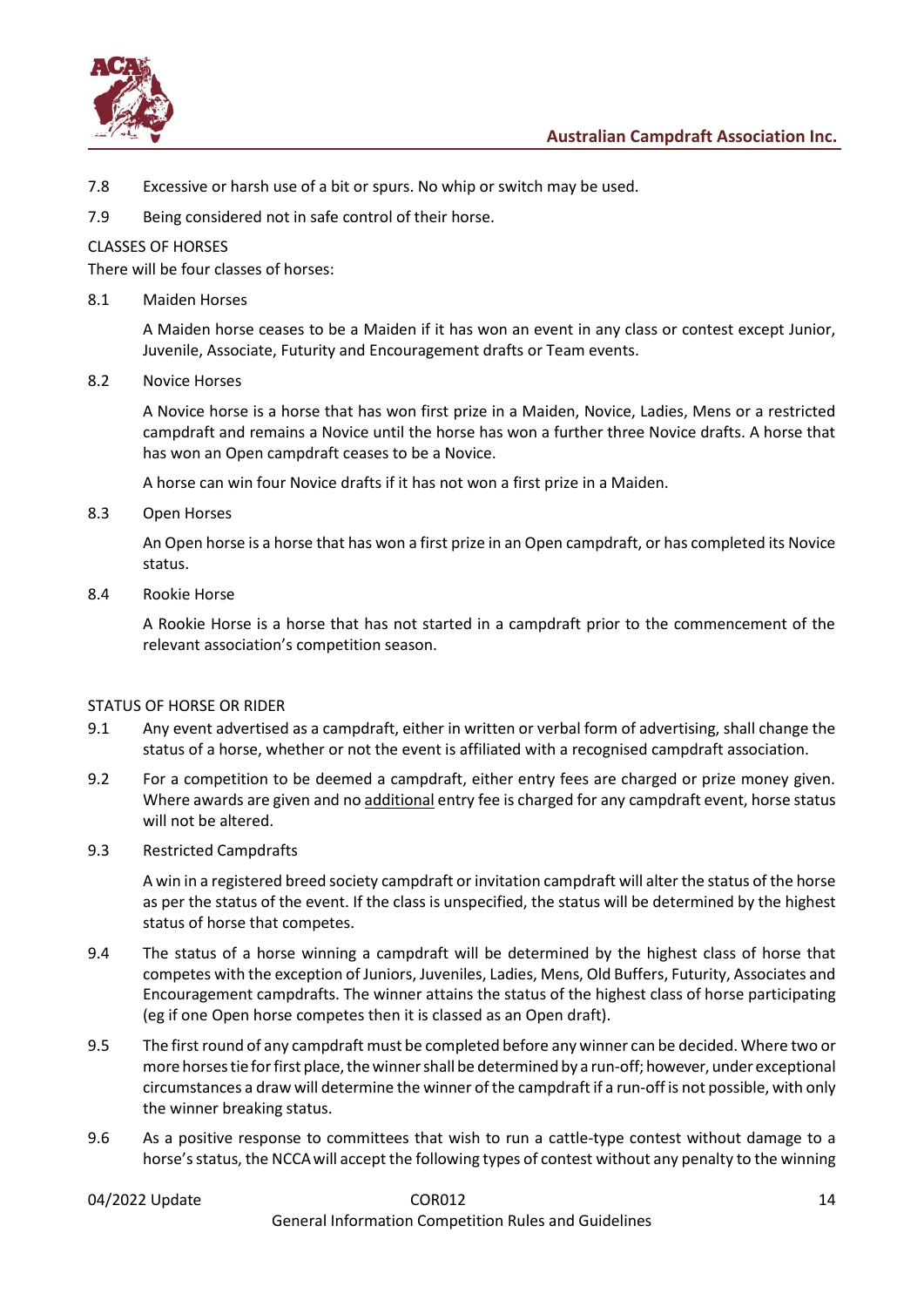

horse:

A. Cattle Working Contest - Contest 1

If Cut Out and horse-work points are allocated by the judge of the contest, then both the first and second pegs must be removed from the course. The gate is optional to the committee.

B. Cattle Time Trial - Contest 2

The normal campdraft course may be used as long as the winner is determined on a 'time' basis and the judge allocates neither Cut Out nor horse-work points.

9.7 Team Drafts

Team drafts do not affect the status of any horse.

- 9.8 At campdraft Training Days, no horse's status will be broken.
- 9.9 Status of Horses and Rider at a Fixture

At a fixture, the rider and the horse's status will be as at the beginning of each event at that fixture.

#### <span id="page-14-0"></span>COMPETITOR STATUS

- 10.1 Junior Rider: A Junior campdraft rider shall be aged from eight years, and under 13 years.
- 10.2 Juvenile Rider: A Juvenile campdraft rider shall be aged from 13 years, and under 17 years.
- 10.3 Associate Rider: An Associate campdraft rider shall be aged from 17 years, and under 21 years.
- 10.4 Encouragement Rider: An Encouragement campdraft rider shall be 17 years or over. An Encouragement campdraft rider is one who has not won an Open age draft (ie Maiden, Novice, Open, Ladies, Associates) or a restricted draft as in 9.3 and 9.4. A win will not alter the status of the horse. Riders cease to be eligible to compete after winning one (1) Encouragement or one (1) Open age campdraft or placing three times in an Open age campdraft.

Each association may have age restrictions for the following competitor statuses:

- 10.5 Maiden Rider: A Maiden campdraft rider must not have won a campdraft that breaks a horse's status, ie Maiden, Maiden 4 Maiden, Novice, Open, Restricted Open, Ladies or a restricted draft as in 9.3.
- 10.6 Novice Rider: A Novice campdraft rider is a rider who has not won an Open campdraft and does not qualify as a Maiden rider.
- 10.7 Open Rider: An Open campdraft rider is a rider who has won an Open or Restricted Open campdraft.
- 10.8 Master Rider: A rider aged 55 years or over.
- 10.9 Lady Rider: A female competitor. Age restrictions may apply.

#### <span id="page-14-1"></span>GENERAL RULES

11.1 Dress

Competitors must be suitably attired and mounted for presentations. At all times in competition, campdraft competitors must wear a hat or safety helmet, boots, a collared, buttoned long-sleeved shirt and long trousers. Caps are not permissible. Competitors must be neat and presentable.

- 11.2 Saddlery
-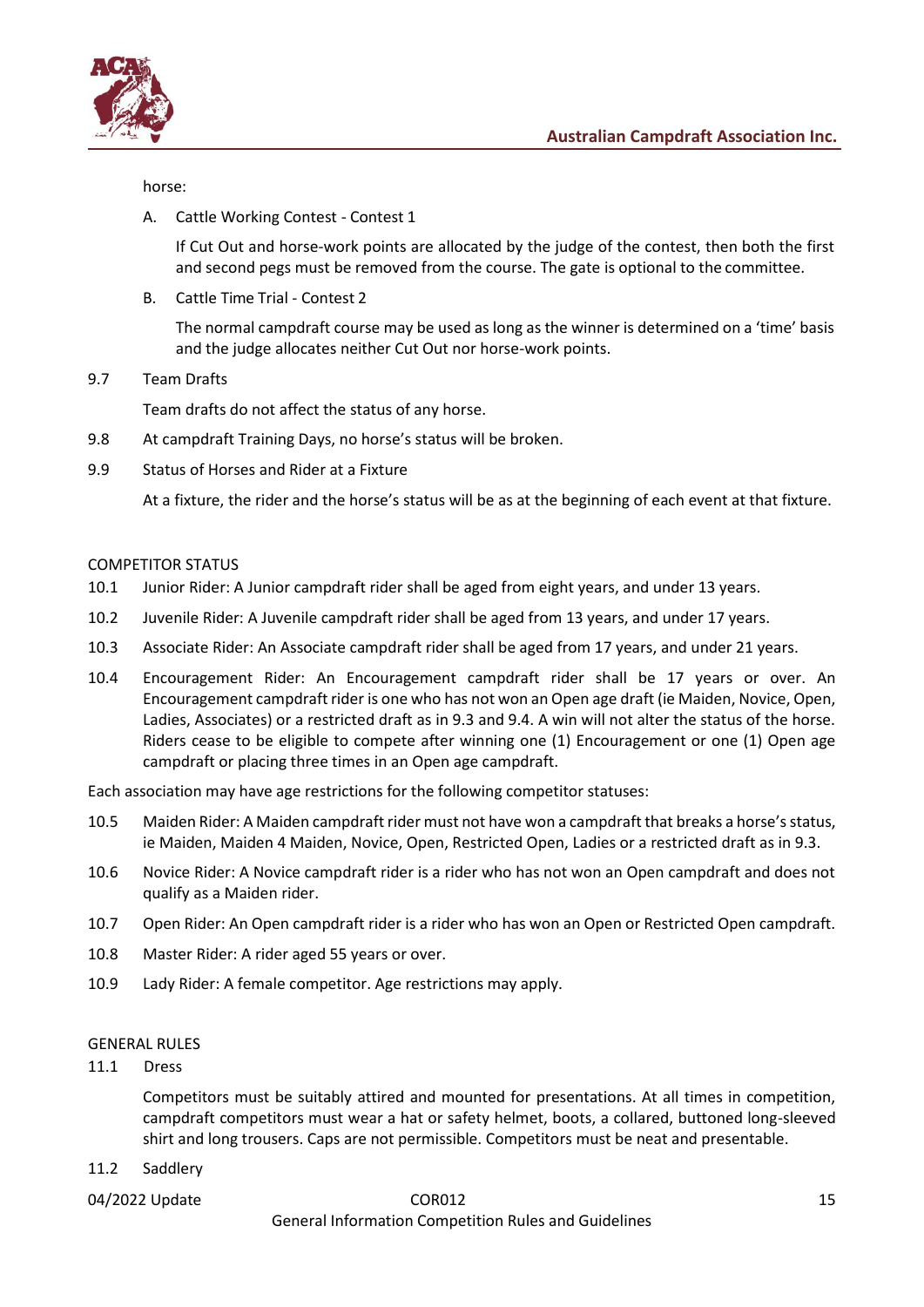

Competitors are allowed to ride in saddlery of their own choice, and horses can be worked in any bits, bosals or hackamores; however, the horse must have free use of its head, and any type of head tie-down, running reins, head checks, etc must not be used. The judge has the right to call on any competitor to inspect their gear and if the gear is illegal, the competitor is compelled to remove the offending article before competing.

#### 11.3 Spurs

Suitable spurs are allowed but no whip of any kind may be carried or used by a competitor in a campdraft.

#### 11.4 Nosebands

All nosebands attached to the bit are to be a minimum of 20 mm in width and of leather construction.

11.5 Rings with Stops

Rings with Stops can be used in Junior, Juvenile, Encouragement, Maiden and Ladies drafts.

11.6 Illegal Entries

Persons found guilty of an illegal entry of a horse must return all winnings relating to the offence to the committee where the offence took place and the guilty party, including the horse, may be suspended for a minimum of three calendar months.

11.7 Substitution

Changes of rider between rounds is only permissible under special circumstances, eg sickness, injury, family sickness, bereavement and the like. No rider points will be allocated where a change of rider occurs. Any campdraft that imposes restrictions on rider status cannot have a substitute rider.

- 11.8 Insufficient Full Scores
	- I. The cumulative score from each round be carried forward into subsequent rounds.
	- II. See below:
		- A. Those competitors on a full score carried forward from an elimination round shall have preference in aggregate placings over those carried forward on Cut Out scores only.
		- B. In the case of two or more full rounds and a final, those going into the final on a combination of full scores will have preference in aggregate placings.

If there are insufficient full scores to fill final placings, the committee may use Cut Out scores only to fill minor placings.

11.9 Placings in an Event

If there are two or more horses on the same score at the conclusion of an event or final of an event, placings will be decided on the run-off score.

11.10 First-Round Runs

All horses are allowed no more than one first round start per event.

11.11 Stallion Containment Requirements

Minimum Stallion Containment Requirements

In daylight hours, stallions must either be:

# 04/2022 Update COR012 16 General Information Competition Rules and Guidelines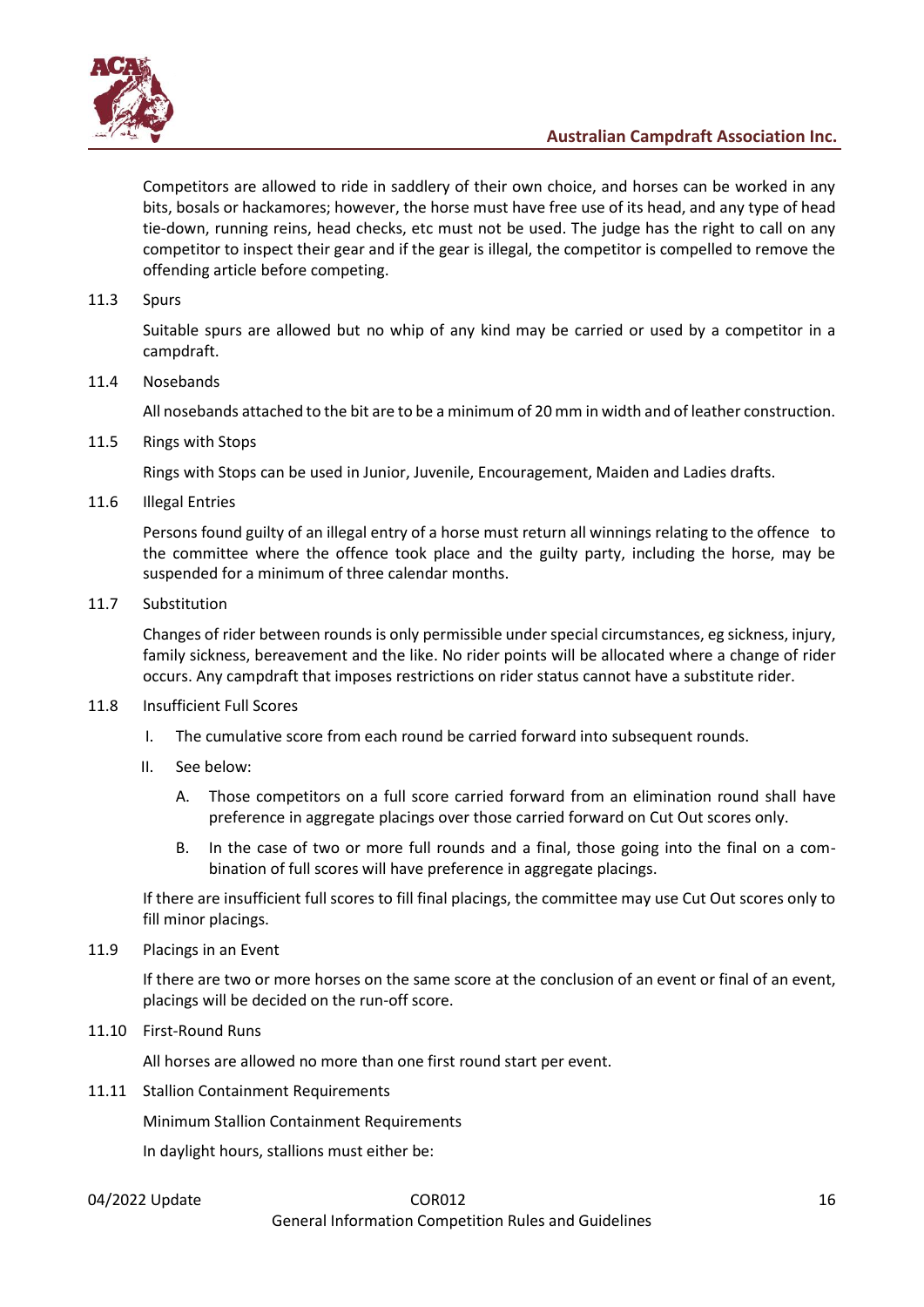

A. Double-tied. Stallions to have an exclusion perimeter erected around the horse and area they are tied to exclude any possible interaction between the stallion and another horse or human.

OR

B. Enclosed by panels. Stallions can be free to roam inside the panel area when an exclusion perimeter is erected around the panelled area, to exclude any possible interactions between the stallion and another horse or human. Only one horse allowed per enclosure. Panels must be a minimum of 1500mm in height. Panels must be constructed using an equivalent of 25mm box or pipe equivalent as a minimum. Panels must be anchored securely to a solid object, eg. truck, post or tree.

At night:

The same rules apply to daylight hours with the additional requirement for a stallion that is in panels, which must have at least one additional form of restraint eg. tied up, hobbles or sideline.

11.12 Suspension of a Member

If a member is suspended from one member body of the NCCA, that individual is suspended from all affiliated NCCA member organisations.

11.13 If action is taken by an NCCA member body against a judge, the NCCA and other member bodies are to be made aware of such action.

#### <span id="page-16-0"></span>SMALL ARENA CAMPDRAFTING

12.1 Small Arena Campdrafting

Small Arena campdrafting is conducted under the same rules as Large Arena campdrafting. The recommended minimum width of the arena will be 40 metres and the recommended minimum length will be 70 metres.

#### **COMMENTS**

Any work using the arena fence and work taking the beast outside the course proper and returning to commence the course will be penalised and judged accordingly in horse-work points. It will be up to the judge to determine when a rider has lost control and end the work.

Riotous or other behaviour at any ACA campdraft is considered a civil matter and should be dealt with by the appropriate authorities.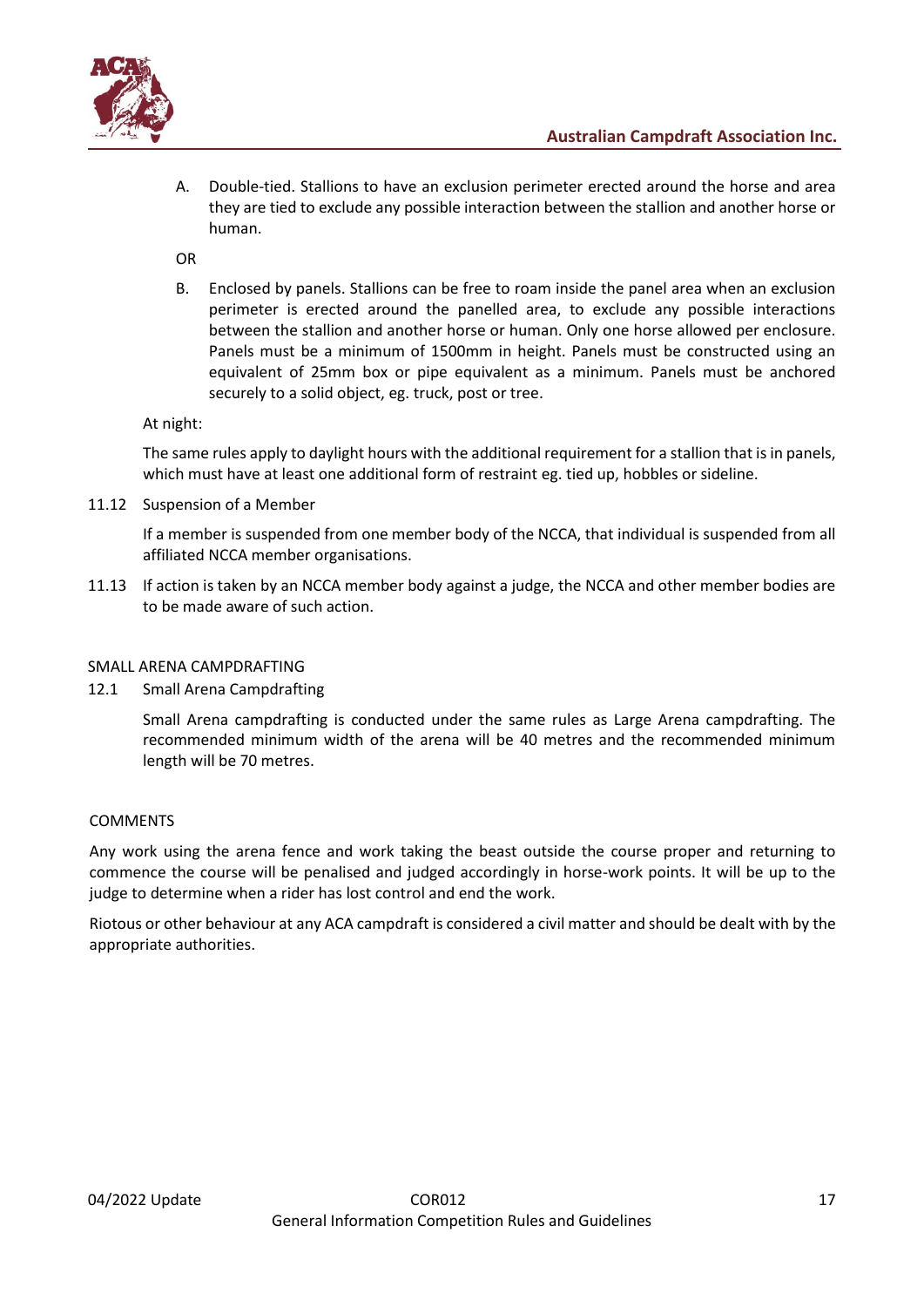

# **ACA RULES**

#### <span id="page-17-1"></span><span id="page-17-0"></span>A. GENERAL

- A.1 The Secretary of ACA shall keep a record of all results of ACA-affiliated campdrafts.
- A.2 ACA will accept dual affiliated committees provided that ACA members can compete in all campdraft events listed on the program without being compelled to pay either a membership fee, an insurance premium or any other similar charge or cost to any association or body.
- A.3 A competitor must be a full financial member of ACA before being eligible for standings points.
- A.4 Points will only be awarded for drafts that are affiliated with the Association.
- A.5 Members and registered horses are not precluded from competing at any unaffiliated campdraft.
- A.6 Any complaint made against any persons or committee must be submitted in writing to the Secretary of ACA within fourteen (14) days of the offence taking place. Any such complaint shall set out the grounds of complaint and the facts and circumstances relied on in support of those grounds, and be signed by at least five persons, who shall state their involvement in such event, eg competitor, spectator, ACA councillor, ACA judge.
- A.7 At a fixture, the horse's status will be as at the beginning of each draft at that fixture.
- A.8 All stallions must be enclosed as per NCCA Rule 11.12.
- A.9 If a competitor is deemed to have breached any area of any of the Codes of Conduct by any two ACA councillors, then a generic letter will be sent to them by ACA regarding the incident. They will have fourteen (14) days to exercise a right of reply. If the letter is not challenged or the incident is later confirmed, then this will count as the competitor's first warning. Further breaches over a one- year period will be referred directly to the Code of Conduct Sub Committee with a view to impose a suitable period of suspension on that competitor.
- A.10 A completely separate draw must be made for campdraft finals and all finalist be required to run in accordance with the draw.
- A.11 Second rounds of drafts should be run as a minimum in reverse order of the first round but preferably by a re-draw.
- A.12 All horses are to be run in the first round as nominated by the owner.
- A.13 In any combined draft (eg Maiden/Novice) horses are allowed only one first-round start.
- A.14 Events that commence on or before the 31 March will count towards the concluding year's points. Rookie Horses nominated for the forthcoming year cannot start at these events.
- A.15 Futurity Drafts
	- A. The definition of a Futurity draft is for horses aged four years and under.
	- B. A horse's birth date will be determined by the paper's registration.
	- C. Unregistered horses must be accompanied by a veterinarian's certificate stating their age, obtained at owner's expense.
- A.16 No persons may be led in the main arena or Cut Out yard while competition is in progress or whilst cattle are present in the arena.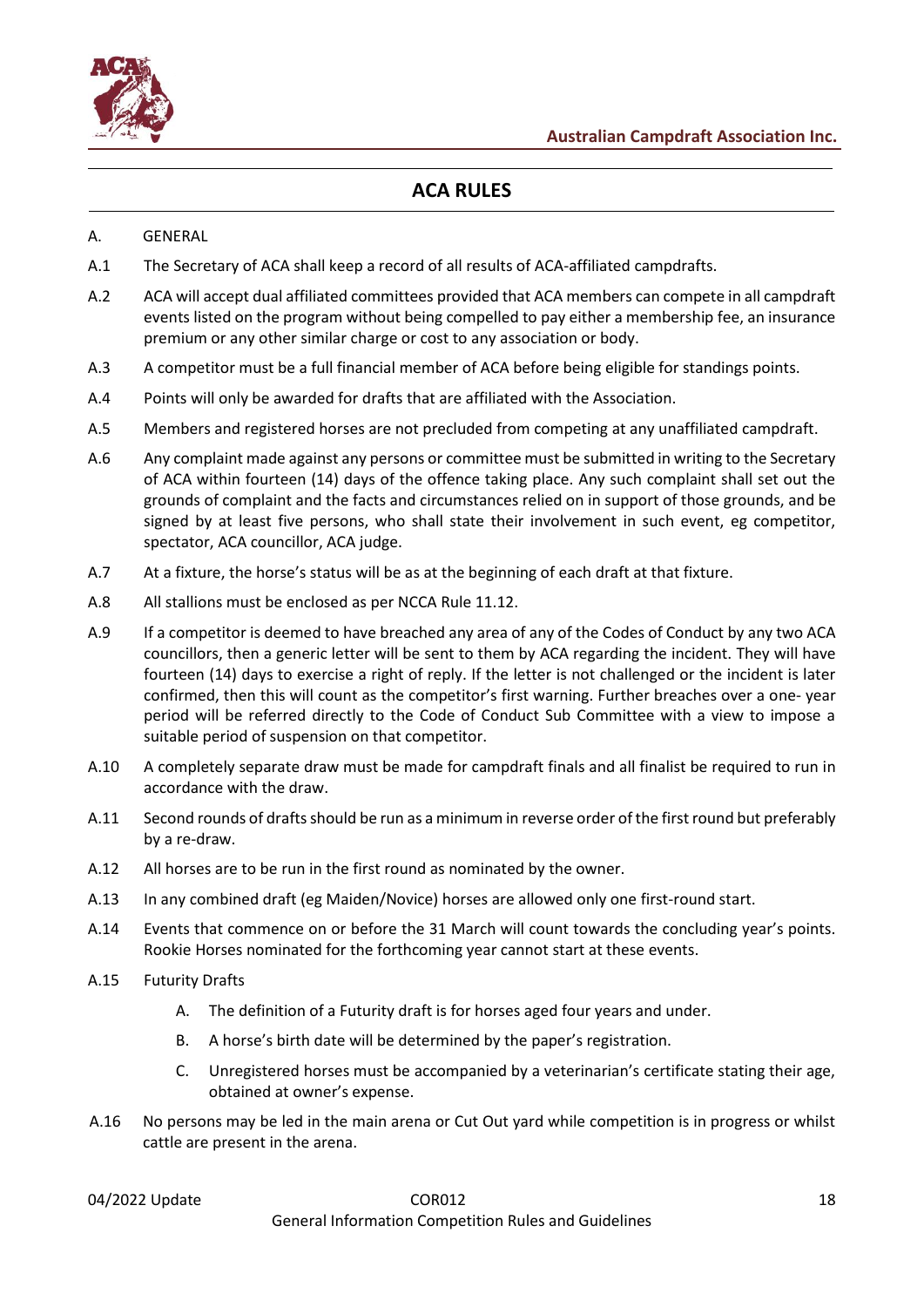

- <span id="page-18-0"></span>B. AFFILIATION
- B.1 Affiliation fees shall be set by the Management Committee from time to time.
- B.2 ACA does not allocate dates. However, once a date has been set any affiliated committee postponing a campdraft must notify the President of ACA and have a new date approved.
- B.3 A limit of three affiliated programs per year applies to any one town. However, if in the opinion of the Management Committee further affiliations are desirable, they will be approved.
- B.4 Medical Service requirements at ACA events meet the standards set in The Provision of First Aid, Ambulance and Medical Services in Australian Campdraft Association Events Policy.
- B.5 Affiliation requirements:
	- A. Open Campdraft
		- Must be open to all Open horses.
		- Must carry total cash prize money of at least \$400.
	- B. Novice Campdraft
		- Must carry total cash prize money of at least \$300.
	- C. Maiden Campdraft
		- Must carry total cash prize money of at least \$100.
	- D. Ladies Campdraft
		- Must carry total cash prize money of at least \$100. Must be a standalone event to be affiliated.
		- Events that are restricted to ladies who are not allowed to compete in any other affiliated events, excluding Juvenile campdrafts, shall not be affiliated for ACA standings points.
		- Ladies competitors only receive two lots of points regardless of how many runs they have.
		- Cannot be run in conjunction with any other event.
	- E. Juvenile Campdraft
		- · Must be a standalone event to be affiliated.
		- Juvenile riders to be judged under the same rules as affiliated drafts. Juveniles to compete on any status of horse.
		- Juvenile competitors only receive two lots of points regardless of how many runs they have. Riders under the age of 18 must wear helmets whilst mounted on a horse at all ACA-affiliated events. Helmets must comply with current Australian and New Zealand safety standards and must be securely fastened under the chin at all times.
		- · In the event of committees running Juvenile drafts, they must run one affiliated draft for Juvenile riders aged from 13 years and under 17 years. They are then at liberty to run any number of unaffiliated additional Junior drafts to suit local age groups.
		- · Under no circumstances can a stallion compete in a Juvenile draft, including at ACA National Finals.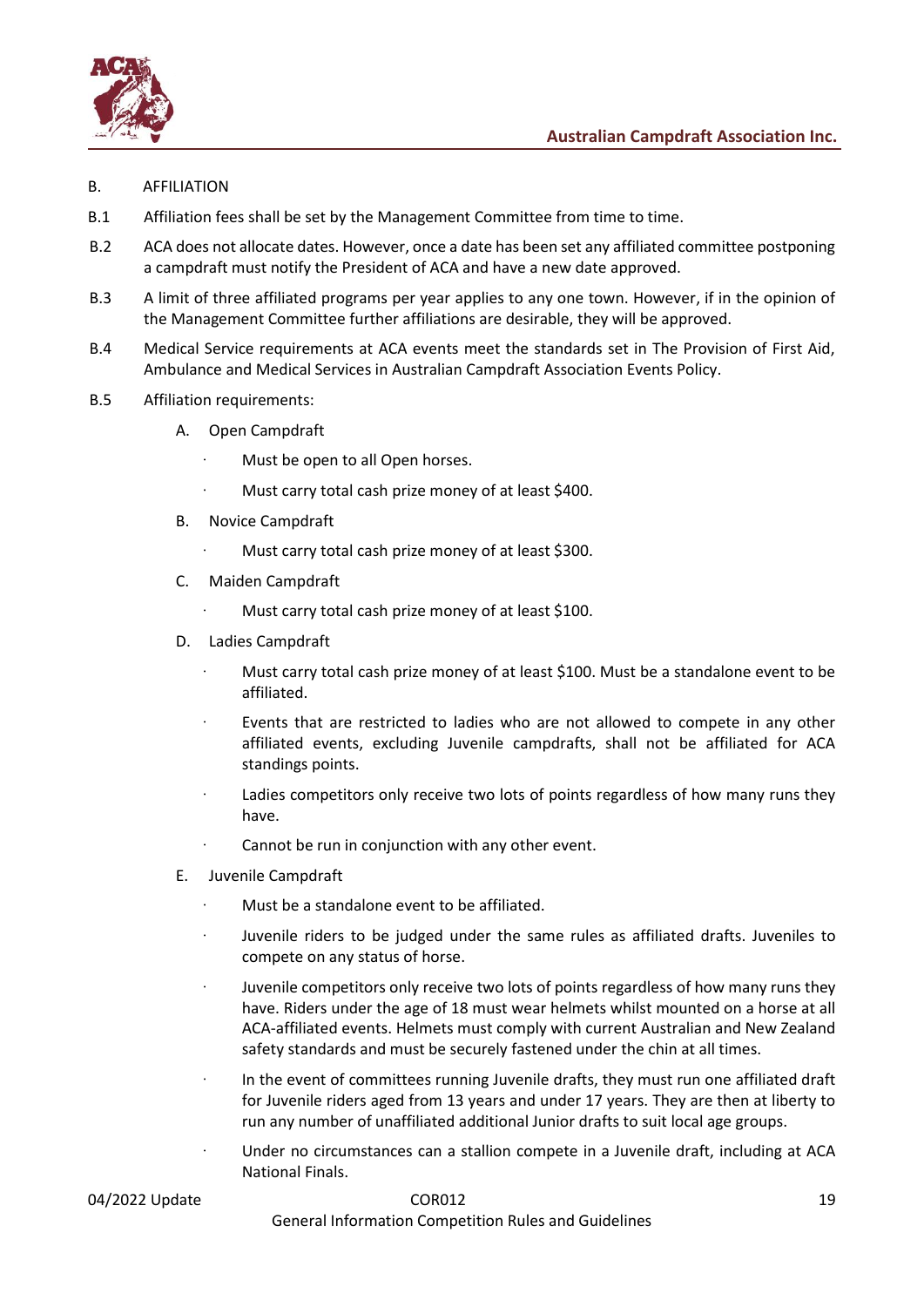



- F. Under no circumstances are members under the age of 17 years permitted to ride/handle stallions within the perimeters of the grounds.
- G. At least 20 horses must start in Open, Novice and Maiden class contests for standings points to be allocated.
- H. At least 10 horses must start in Ladies, Juvenile and Restricted Open draft for Open horses only for standings points to be allocated.
- I. Junior Events
	- · Junior campdrafts are to be judged the same as Juvenile campdrafts, but with one beast in the yard and leniency shown at the judge's discretion, OR
	- · An alternative to running a Junior campdraft is to run a Junior training/horsemanship/cattleworking event.

and

- Juniors may compete on any status of horse.
- Committees may restrict Juniors to a horse that does not compete in an Open age campdraft with another rider at that event.
- Juniors to be judged by an Open Judge where possible.
- · Juniors must wear helmets that comply with current Australian and New Zealand safety standards and be securely fastened under the chin.
- · Juniors should be in full control of their horse at all times. Junior competitors are not to be led whilst in competition. Juniors should try not to make contact with the beast.
- Junior events to have one sound beast in the Cut Out yard.
- J. Encouragement campdraft events cannot be run in conjunction with Open age events, ie Maiden, Novice, Open.

#### <span id="page-19-0"></span>C. HORSE REGISTRATIONS

- C.1 Horse registration fees shall be set by the Management Committee from time to time.
- C.2 Registration is current for the life of the horse, provided the owner or lessee is a full financial member of ACA.
- C.3 A horse must be registered with the Association in a full financial member's name before being eligible for standings points.
- C.4 Upon winning a campdraft at an unaffiliated campdraft, which will move a horse up a division, it is the member's responsibility to inform the Secretary of ACA of the success.
- C.5 All registered horses shall be nominated in the member's name, which will be on record, when secretaries send results to the Secretary of ACA. The name of the rider must also be stated.
- C.6 If a registered horse is sold, it is the responsibility of both the vendor and the purchaser to notify the Secretary of ACA of the transfer within seven (7) days of the transaction.
- C.7 When a horse is sold and is transferred out of its former zone, any accrued Novice and/or Open Horse Championship points will remain with the horse in respect to Zone Awards.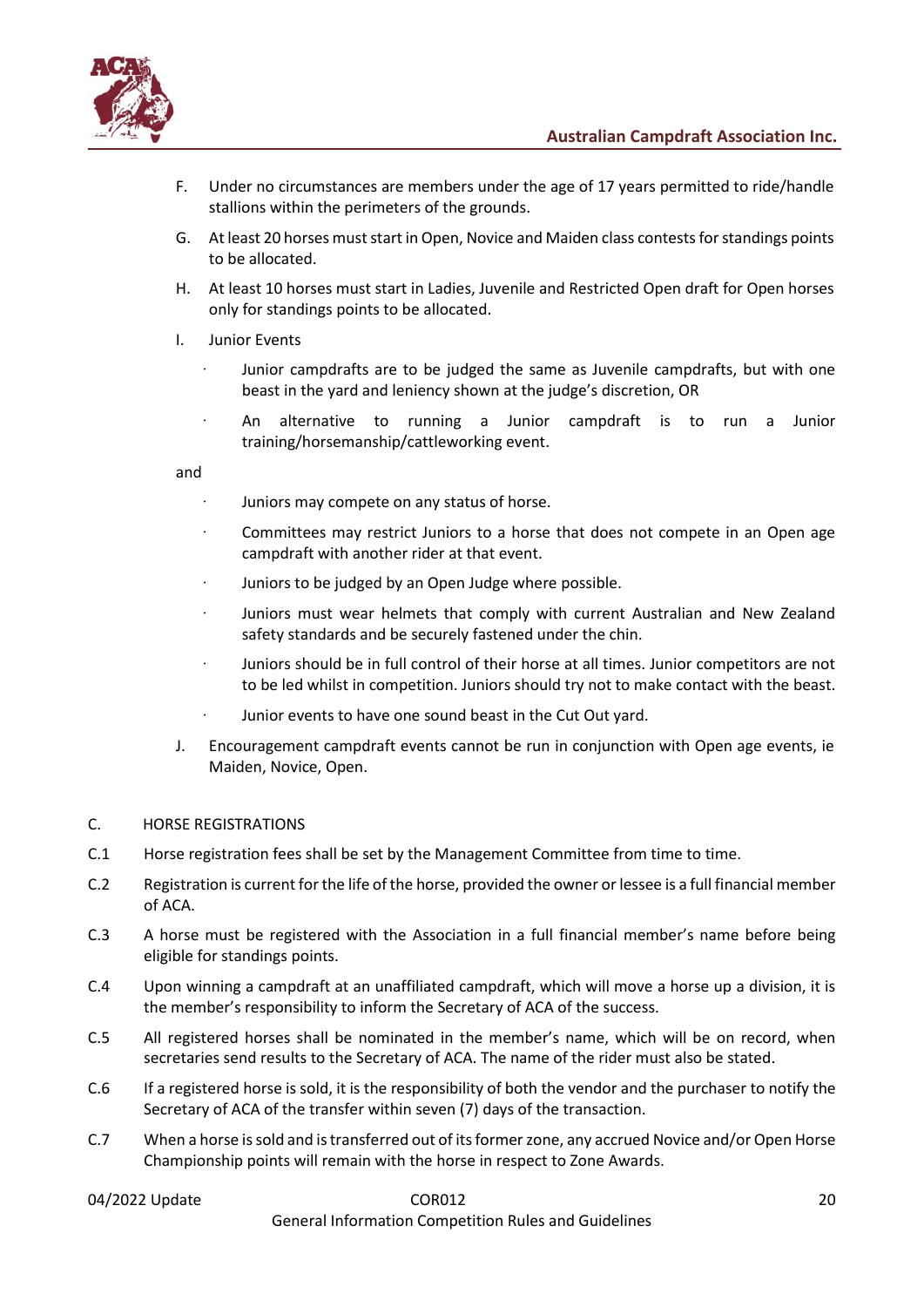

#### <span id="page-20-0"></span>D. NOMINATIONS AND FEES

- D.1 Fees are as set by the Management Committee from time to time.
- D.2 It shall be a condition of entry at all ACA-affiliated campdrafts that each and every competitor in campdraft events accepts total and absolute personal responsibility for the risks involved during such event.
- D.3 A competitor has the right to nominate their horses in the order that they wish to run them.
- D.4 Nomination Fees and Added Entry:
	- A. Nomination Fees Maximum of 4% of listed cash prize money. In addition, a Stock Levy of up to \$20 may be charged with listed cash prize money of \$1000 or less. This is the only levy that can be charged; committees CANNOT charge gate, parking, camping, ambulance fees etc, to any competitor.
	- B. Added Entry Drafts Fees in excess of Rule D.4(a) may be charged provided that all the excess is added to prize money.
	- C. Open drafts that are restricted to Open horses only shall be allowed an increase in the nomination fee to a maximum of 6% of listed cash prize money; this includes the Stock Levy for up to \$1000.
	- D. In the event of a committee postponing a campdraft, a competitor is entitled to full refund of nominations.
	- E. In the event where a draft has started and has to be cancelled due to unforeseen circumstances (wet weather, accident, etc) and the first round is incomplete, the committee must refund all competitors (whether or not they have had a run) for the draft(s) that have not been completed. At the committee's discretion, a cattle levy (not exceeding \$20) can be kept from this refund.
- D.5 Refunds Applicable to Scratchings:

A 100% refund of the nomination fee will be given if the competitor withdraws more than 168 hours (7 days) prior to 8:00am on the first morning of the program. If a competitor withdraws less than 168 hours (7 days prior to 8:00am on the first morning of the program), then the entire nomination fee may be retained by the committee.

If the committee deems that extenuating circumstances apply, then a refund may be granted. Each case will be at the discretion of the committee.

- D.6 Committees may not bank cheques more than 10 business days prior to the commencement of an event and all prize money/refunds must be processed within 10 business days of the conclusion of the event.
- D.7 In the event of a committee being unable to recover the proceeds of a dishonoured cheque from a competitor, ACA will cover both the proceeds of the cheque and the dishonoured fee, and assume responsibility for recovering the funds. Recovery requests will not be accepted if they are sent in after three months from the date of the event.
- D.8 Committees must list the phone number of the committee secretary on their program.
- D.9 All programs must be presented to ACA for review.
- 

### 04/2022 Update COR012 21 General Information Competition Rules and Guidelines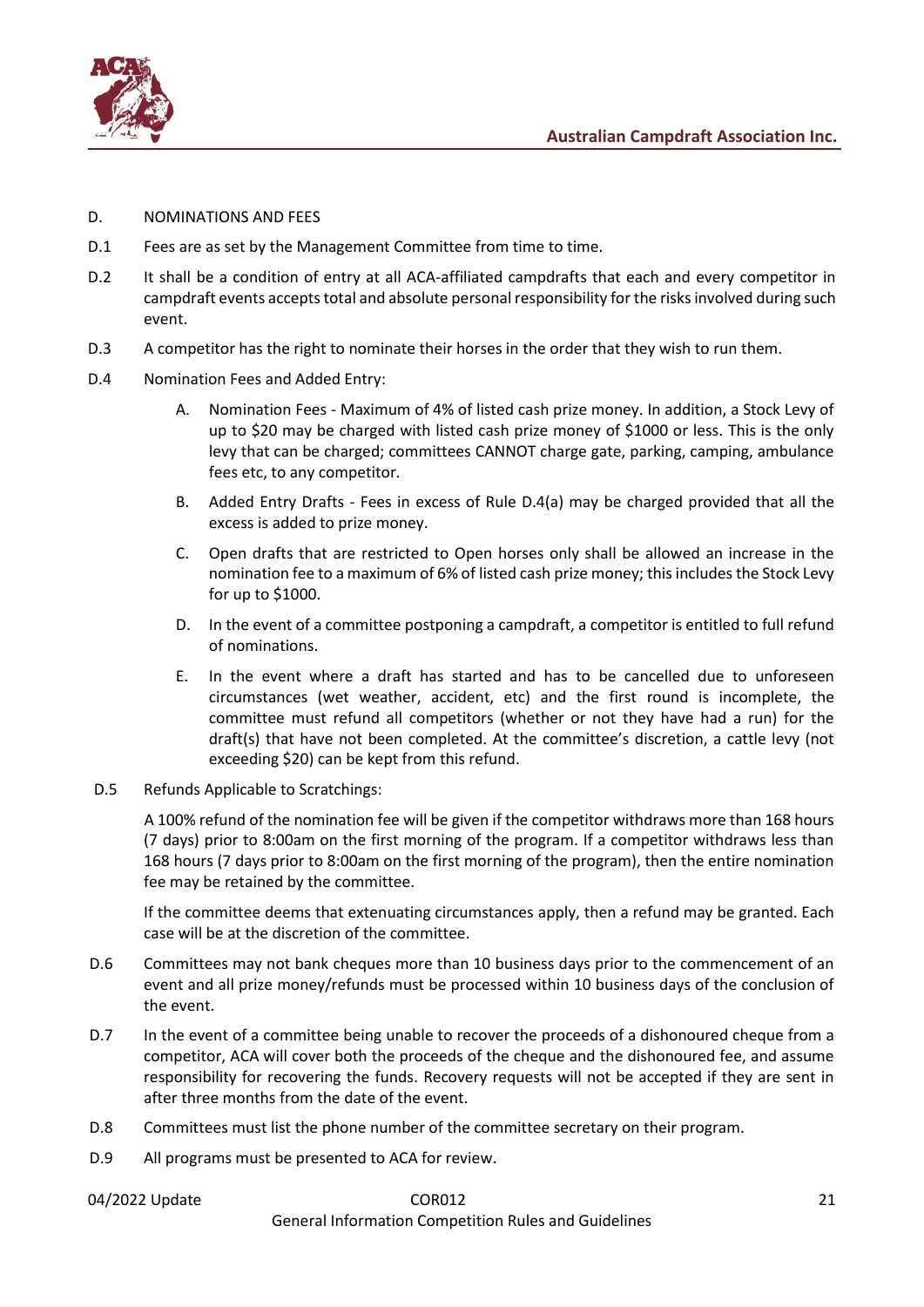

- D.10 A committee that charges in excess of Rule D.4 will be contacted by ACA and asked to revise their program and represent the amended program before taking nominations. Failure to do so may result in said committee losing its affiliation.
- D.11 ACA-affiliated committees have the right to refuse a competitor's nominations.
- D.12 If a competitor changes a nomination (horse/rider) from the original draw after the start of an event, that run may be disqualified at the committee's direction unless when extenuating circumstances apply.
- <span id="page-21-0"></span>E. MANAGING NOMINATIONS
- E.1 Rider restrictions:
	- A. The number of first round starts to be determined by the organising committee with respect to the following rules.
	- B. Committee's be given the right to restrict each rider to a maximum number of first round starts at each venue.
		- (i) For a campdraft being conducted on 1 day, the minimum number of runs per rider is 4. (ii) For a campdraft being conducted on 2 or more days the minimum number of runs per rider is 8.
		- (iii) In extreme circumstances committee's have the right to make application to the ACA for a temporary change to run restrictions (ie. where the number of starters exceeds 500 in a single event, riders may be restricted to 2 first round starts for that event). $\setminus$
	- C. All drafts count towards the total number of first round runs.
	- D. Committee's have the right to exclude the Restricted Open Draft (restricted to open horses only) and/or the Futurity Draft (restricted to futurity draft only) from the minimum number of first round starts.
	- E. If restrictions are imposed, any such restrictions are to be stated on the committee's program where possible.
	- F. Committee's have the right to exclude competitors under the age of 17 years from any draft at their discretion.
- E.2 Horse restrictions:
	- A. Committees may restrict each horse to a maximum of two first-round starts excluding Ladies, Juvenile and Junior/Mini campdrafts.
	- B. In exceptional circumstances, Ladies and Juvenile competitors can be limited to one horse in order to get the program completed.
	- C. Novice and Maiden horses may not be allowed a start in an Open draft if the committee so desires. This must be prominently displayed on the program. Maiden horses may not be allowed a start in a Novice draft if the committee so decides. This must be prominently displayed on the program.
- <span id="page-21-1"></span>F. SWEEPSTAKE CAMPDRAFTS AND PRIZE MONEY POOL
- F.1 A committee may run a sweepstake contest as one or more of the contests on their program instead of a normal contest.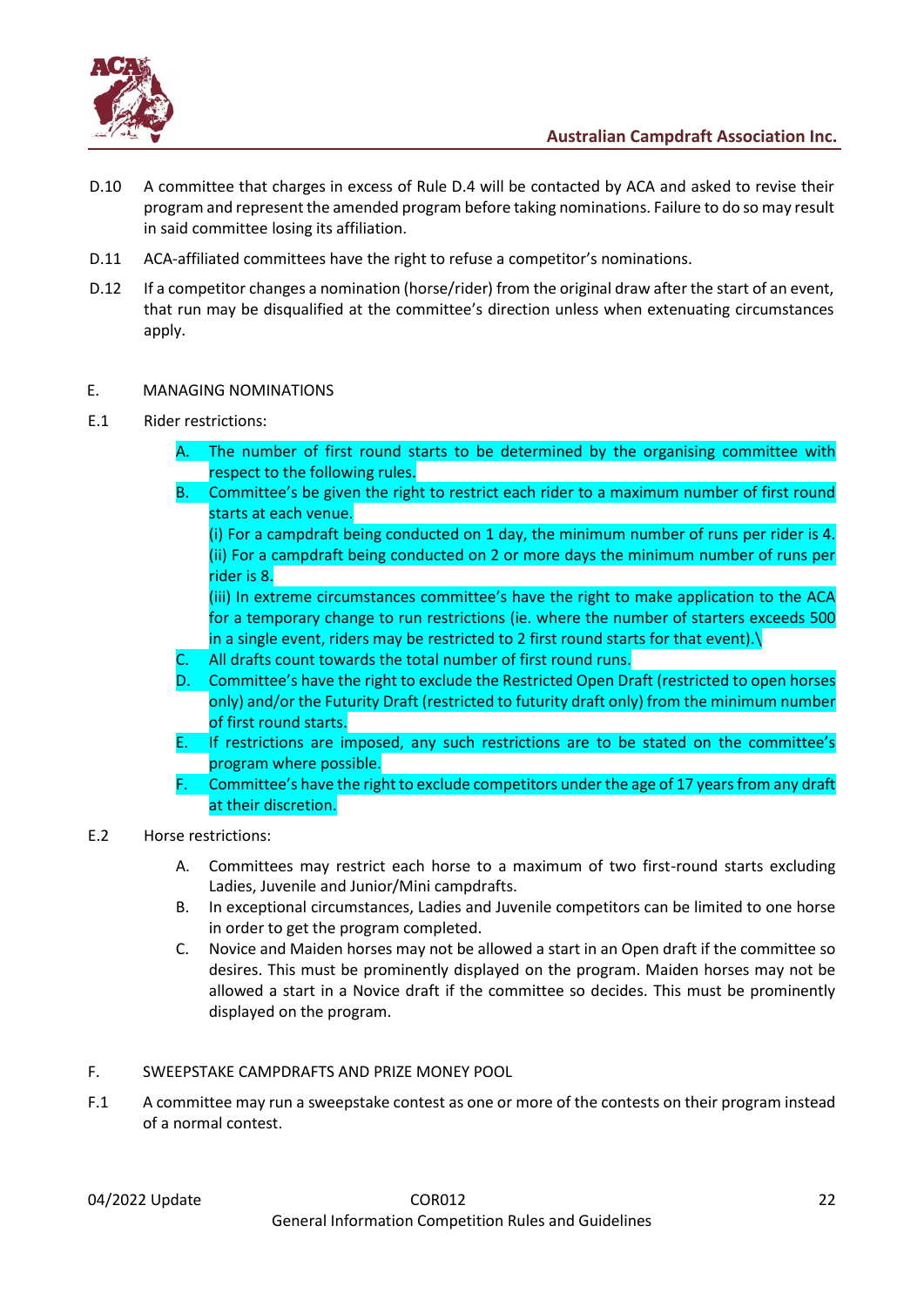

- F.2 The total nomination fee (including any Stock Levy, not exceeding \$20), the percentage of the prize money pool to be paid for round money, and the number of places to be paid in all sweepstakes (Jackpot) drafts shall be specified on the program.
- F.3 The total amount of nomination fee retained by a committee shall not exceed:
	- A. \$12 one round plus Stock Levy.
	- B. \$15 two rounds plus Stock Levy.
	- C. \$18 three rounds plus Stock Levy.
- F.4 The total amount placed in the prize money pool shall not be less than:
	- A. Open drafts \$9 per horse.
	- B. Novice and Maiden drafts \$8 per horse.
	- C. Ladies and Juveniles drafts \$7 per horse
- F.5 Where a draft has fewer than 50 competitors, a 50% split will be employed, ie the total nomination fee excluding the Stock Levy will be split 50/50 (50% committee and 50% prize money).
- F.6 Events where nomination fees exceed \$60 will employ a split of not less than 60% prize money, 40% committee.
- F.7 ACA may withhold affiliation on a sweepstake program if there is evidence that exploitation of the scheme will result from such affiliation.
- F.8 All campdraft events must list the prize money breakdown for each event in the program.
- <span id="page-22-0"></span>G. COURSE
- G.1 The minimum course shall be 30 metres and the maximum 50 metres. Any variations between are permissible.
- G.2 The distance to the first peg may be reduced to 25 metres at the judge's discretion.
- G.3 No fence shall be closer than 30 metres to any peg other than for exceptionally small arenas, where the judge should set their course to give maximum working room. If any peg is closer than 30 metres to the fence, the judge must state so in their address.
- G.4 The minimum gate shall be 4 metres.
- G.5 Refer NCCA Rule 4.9 for a right-hand course. A left-hand course shall be a reverse pattern of the diagram.

#### <span id="page-22-1"></span>H. ACA MANAGEMENT COMMITTEE

H.1 For election of members of ACA Management Committee, the Commonwealth of Australia shall be divided into electoral zones. Each zone is to be represented on the Management Committee in proportion to the number of members who reside in that zone. Members of the Management Committee shall be residents of the zone in which they are elected.

Should a member of the Management Committee change their address to another zone, then that member may hold the position only until the next Annual General Meeting, or may resign.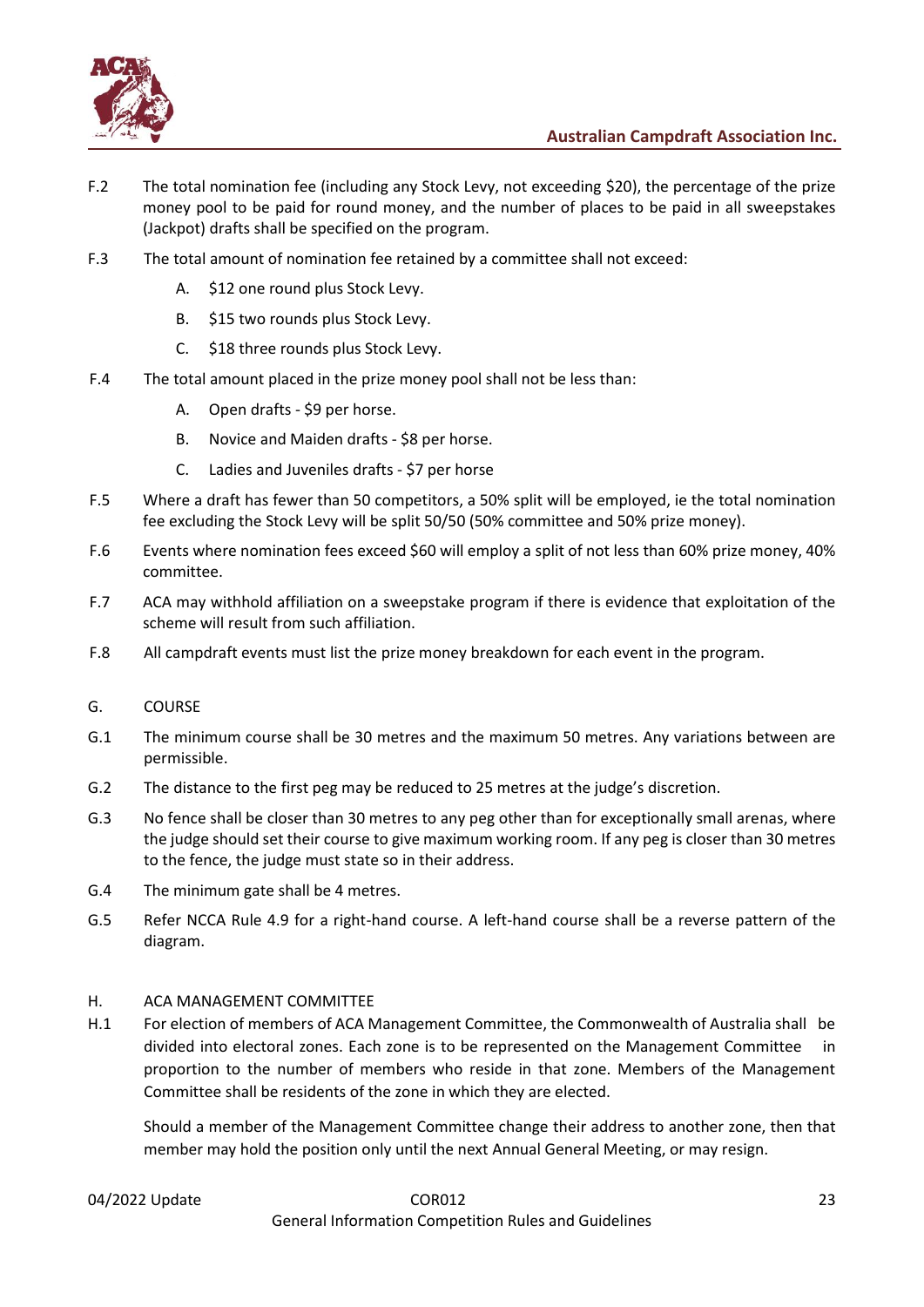

- H.2 A person's office as an ACA councillor is vacated if the person:
	- A. ceases to be a full financial member of the Association: or
	- B. without Management Committee's leave, is absent from three (3) or more consecutive Management Committee meetings; or
	- C. resigns as a councillor; or
	- D. otherwise ceases to hold the office before the end of the councillor's term of office. (For more details re Management Committee membership, refer to the ACA Constitution).

#### <span id="page-23-0"></span>I. JUDGES

- I.1 An ACA judge must be a full financial member of the Association.
- I.2 A position on the Judges Panel is a privilege and not a right. All judges shall thoroughly study and understand the Rules.

When judging a contest, the Judge should apply the Rules, be consistent in both scoring and discretion, and score in a reasonable and practical manner to conform to a generally acceptable standard.

- I.3 A judge must not judge a horse that they own, train or exhibit.
- I.4 A Judges Panel will be submitted to affiliated committees on request.
- I.5 All complaints against judges must be submitted in writing to the Secretary of ACA within fourteen (14) days of the campdraft taking place. Any such complaint shall set out the grounds of complaint and the facts and circumstances relied on in support of those grounds, and be signed on all pages submitted by at least five persons, who shall state their involvement in such draft, eg competitor, spectator, ACA councillor, ACA Trial or Open Judge.
- I.6 The major faults for a judge to avoid are:
	- A. Not applying the Rules or making Rules outside of the judge's allowable discretion.
	- B. Lack of consistency in disqualifications and scoring.
	- C. Dishonesty or favouring competitors.
- I.7 Judges for all affiliated Open drafts must be drawn from the approved Open Judges Panel where possible.

In the event that no approved Open Judge is available to judge an Open draft, the approval of the Secretary of ACA must be obtained to use a Trial Judge from the Judges Panel.

In the event that no approved Trial Judges are available to judge an Open draft, the Secretary of ACA must be advised so that approval may be obtained to use a judge from outside the Judges Panel. Judges selected are to be advised they must adhere to the Rules of ACA and that they should attend a Trial Judges Seminar at their earliest convenience so that they may be appointed as an approved Trial Judge to avoid further inconvenience. The committee shall submit a report on the judge's performance, if required to do so by the Secretary of ACA.

Trial Judges may judge any other draft.

I.8 Any person desirous of becoming a Trial Judge shall apply in writing to the Secretary of ACA and submit the following for consideration by the Management Committee:

### 04/2022 Update 24 2022 Update 2012 2022 Update 24 24 25 26 27 28 29 29 20 20 20 21 22 General Information Competition Rules and Guidelines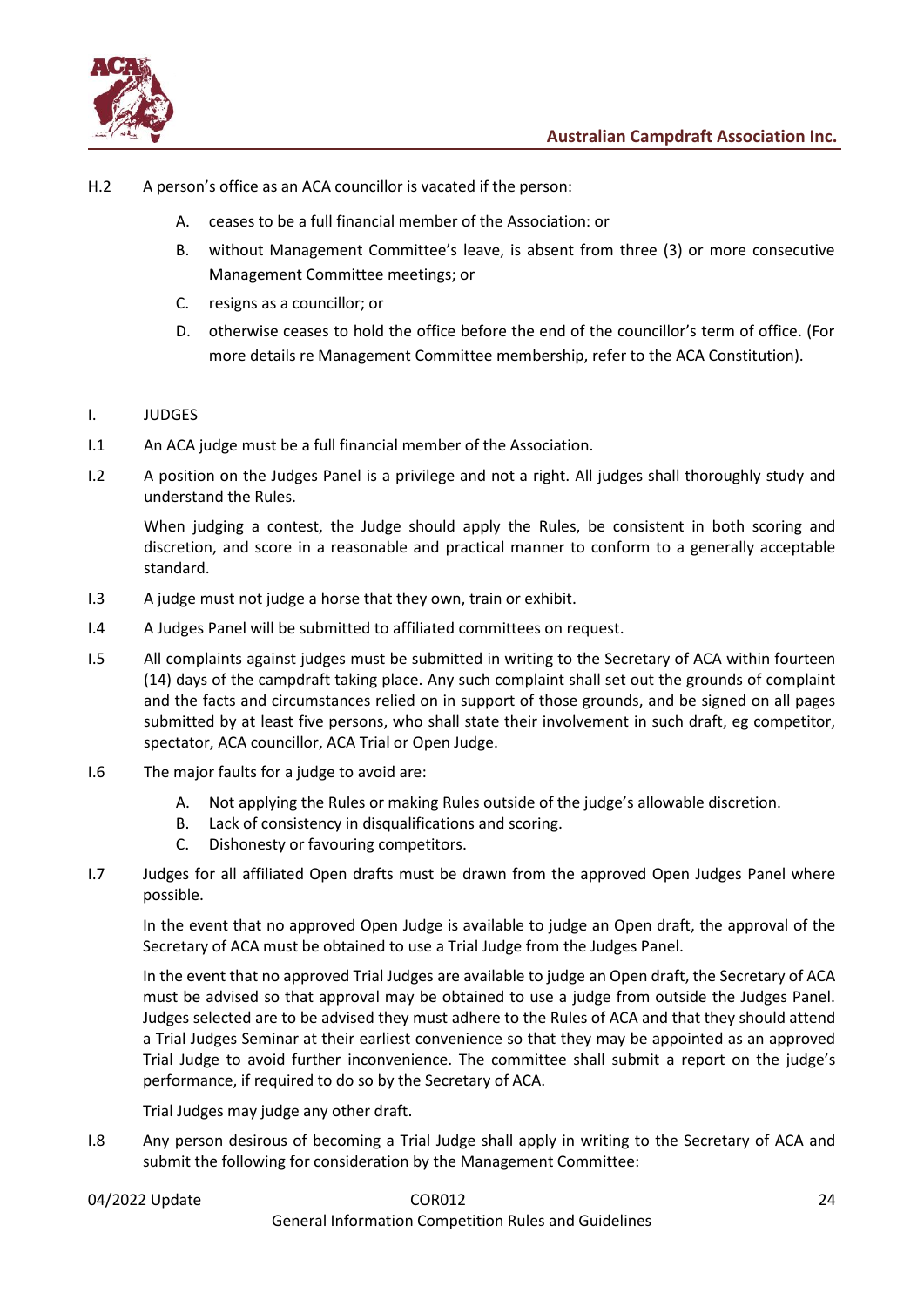



- A. Full name, address, email address, telephone and facsimile number where applicable;
- B. Judges Training Seminar/s attended;
- C. Drafts judged (if any) stating venue, draft and date; and
- D. Names of two referees including their address, telephone and facsimile number or email address. If an application is rejected, the applicant may reapply no sooner than 12 months from the date of the Meeting that the application was rejected.
- I.9 A Trial Judge who wishes to be elevated to an Open Judge shall apply in writing to the Secretary of ACA and submit the following for consideration by the Management Committee after such application has been placed on the Management Committee Meeting Agenda.
	- A. Full name, address, telephone and facsimile number where applicable;
	- B. Judges Training Seminar/s attended;
	- C. Drafts judged (if any) stating venue, draft and date; and
	- D. Names of two referees including their address, telephone and facsimile number or email address. If an application is rejected, the applicant may reapply no sooner than 12 months from the date of the Meeting that the application was rejected.
- I.10 Any person who is on a Judges Panel of any association with whom ACA has reciprocal rights, may be appointed as a Trial Judge by the Management Committee. Such person will need to attend an ACA Judges Seminar at their earliest convenience before applying for elevation to the Open Panel.
- I.11 The Management Committee reserves the right to appoint a person as a Trial Judge, provided relevant details of experience are supplied to warrant such appointment.
- I.12 Both the Approved and Trial Panels will be subject to review by the Management Committee and judges may be added to either panel or deleted from either panel during such review.

The Management Committee may, by giving notice in two editions of the ACA NEWS, require Trial and Open Judges to submit information for consideration when undertaking such a review.

- I.13 The Management Committee may resolve to form itself into a committee of the whole for the purpose of considering persons to be accepted as a Trial Judge, the elevation of persons from a Trial Judge to an Open Judge and complaints against judges.
- I.14 In the event of any run-off for the winner of the campdraft or Cut Out, each horse's score must be announced as soon as the individual Cut Out/campdraft run is completed. A fresh beast must be added for each competitor in the Cut Out/campdraft run-off.
- I.15 ACA will not affiliate a campdraft that uses two judges, whereby one judges the Cut Out and the other judges the horse work and course.
- I.16 In the event of a judge being unable to complete the judging of event due to unforeseen circumstances (eg accident, illness or injury, etc) the campdraft organising committee may appoint a judge of equal or higher judging status to complete the judging of the campdraft.

### <span id="page-24-0"></span>J. POINTS AND COMPILATION OF RESULTS

- J.1 The Australian Championships for each year will be decided on a points score basis from the results of all affiliated drafts.
- J.2 The competition year commences on 1 April each year.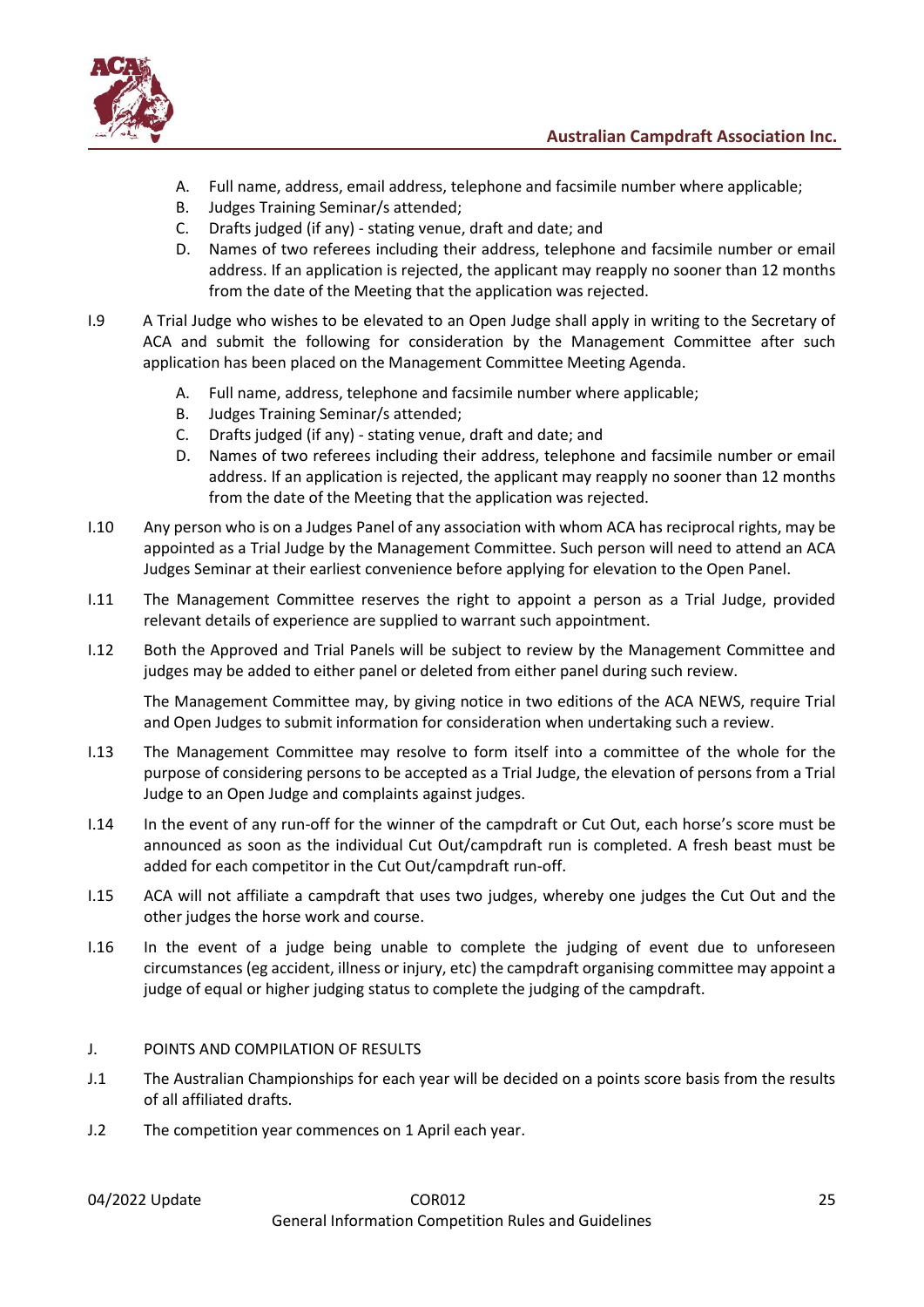

### J.3 Points are allocated as follows:

| 60 horses or fewer                                                                                                                       | <b>First</b> | <b>Second</b> | <b>Third</b> | <b>Fourth</b>  | <b>Fifth</b> | <b>Sixth</b> |
|------------------------------------------------------------------------------------------------------------------------------------------|--------------|---------------|--------------|----------------|--------------|--------------|
| Maiden, Ladies or Juvenile                                                                                                               | 6            | 5             | 4            | 3              | 2            | 1            |
| Novice or One-Round Open                                                                                                                 | 16           | 14            | 11           | $\overline{7}$ | 4            | 2            |
| Two-Round Open (One Round and Final)                                                                                                     | 21           | 19            | 16           | 12             | 7            | 4            |
| Three-Round Open (Two Rounds and<br>Final) or Open Draft Restricted to Open<br>horses only regardless of number of<br>rounds (Code: ROO) | 26           | 24            | 21           | 17             | 12           | 6            |
| Open Draft where Maiden horses are<br>excluded whether a One- or Two-Round<br>contest (RON)                                              | 24           | 22            | 19           | 15             | 10           | 6            |

There are only two options for Restricted Open drafts, either:

- A. ROO for Open horses only; or
- B. RON for horses of Open and Novice status.

One additional point will be allocated to each of the above places for each extra ten (10) horses or part thereof. In any contest where there are more than 160 starters, then seventh and eighth placings in that contest shall attract standings points as follows:

- A. seventh place shall be worth 2 points less than sixth place.
- B. eighth place shall be worth 2 points less than seventh place.
	- I. Where the number of starting entries in an event exceeds 400, then there will be ten places awarded championship points.
	- II. Where the number of starting entries in an event exceeds 500, then there will be twelve places awarded championship points.

The points shall be calculated as follows:

- Ninth place shall be worth 2 points less than eighth place.
- · Tenth place shall be worth 2 points less than ninth place.
- · Eleventh place shall be worth 2 points less than tenth place.
	- Twelfth place shall be worth 2 points less than eleventh place.

Juvenile members paying Juvenile membership only cannot obtain points in Open, Novice, Maiden or Ladies drafts.

J.3 Sufficient competitors to fill all placings must be taken into any final.

| 04/2022 Update |  |
|----------------|--|
|----------------|--|

# 04/2022 Update 26

General Information Competition Rules and Guidelines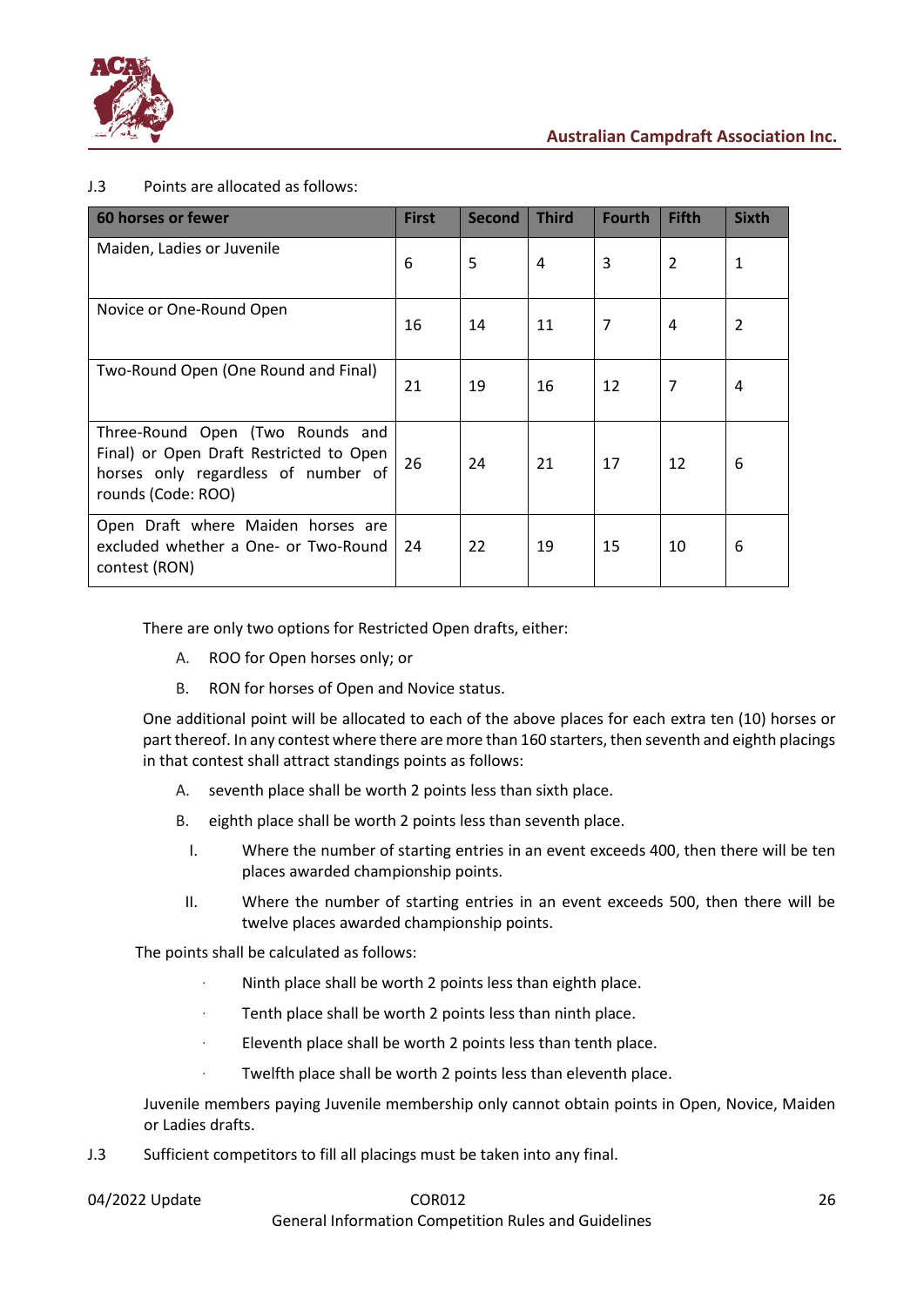

- J.4 All placings must be given back to sixth place where there are fewer than 160 starters, or back to eighth place where there are more than 160 starters.
- J.5 Determining Placings:
	- A. Two-Round Draft

Cut Out points must be added to first-round points to determine placings if there are less than six or eight double scores.

B. Three-Round Draft

Horses with double scores contesting a final must place above those horses entering a final with a total score that includes a Cut Out score only.

(eg six horses contest final of a three-round draft - four with double scores and two with a total score that includes a Cut Out score only. The two horses with a total score that includes a Cut Out, contest fifth and sixth placings).

- J.6 If there are two or more horses on the same score at the conclusion of an event or final of an event, placings will be decided on the run-off scores.
- J.7 Ladies/Juvenile riders may only gain points from one Ladies/Juvenile campdraft per week. Points must come from the first Lady/Juvenile campdraft event ridden on that one weekend.

### <span id="page-26-0"></span>K. CHAMPIONSHIP AWARDS

- K.1 Championships will be in 10 categories:
	- A. Champion Horse of Australia. Only points won in affiliated Open drafts are counted in this award.
	- B. Champion Novice Horse of Australia. To be eligible, a horse must be either Novice or Maiden status at the commencement of the year. Only points won in affiliated Open, Novice and Maiden drafts are counted for this award.
	- C. Champion Rider of Australia. Only points won in affiliated Open, Novice and Maiden drafts are counted for this award.
	- D. Champion Novice Rider of Australia. To be eligible, a rider must be of Novice status at the commencement of the year. Only points won in affiliated Open, Novice and Maiden drafts are counted for this award. Points will be allotted to a rider for the full year if they become Open during the year of competition. NOTE: Novice rider is a rider who has not won an Open campdraft and does not qualify as a Maiden rider.
	- E. Champion Maiden Rider of Australia. To be eligible, a rider must be Maiden status at the commencement of the year. Only points won in affiliated Open, Novice and Maiden drafts are counted for this award. A Maiden rider must not have won a campdraft that breaks a horse's status.
	- F. Champion Associate Rider of Australia. To be eligible, a rider must be aged between 17 years and under 21 years. Points will be allotted from the date of their 17th birthday. Points will be allotted to a rider for the full year if they turn 21 years of age during a year. Only points won in affiliated Open, Novice and Maiden drafts are counted for this award.
	- G. Champion Lady Rider of Australia.
	- H. Champion Juvenile Rider of Australia.
	- I. Champion Master Rider of Australia. To be eligible, a rider must be 55 years or over.

# 04/2022 Update COR012 27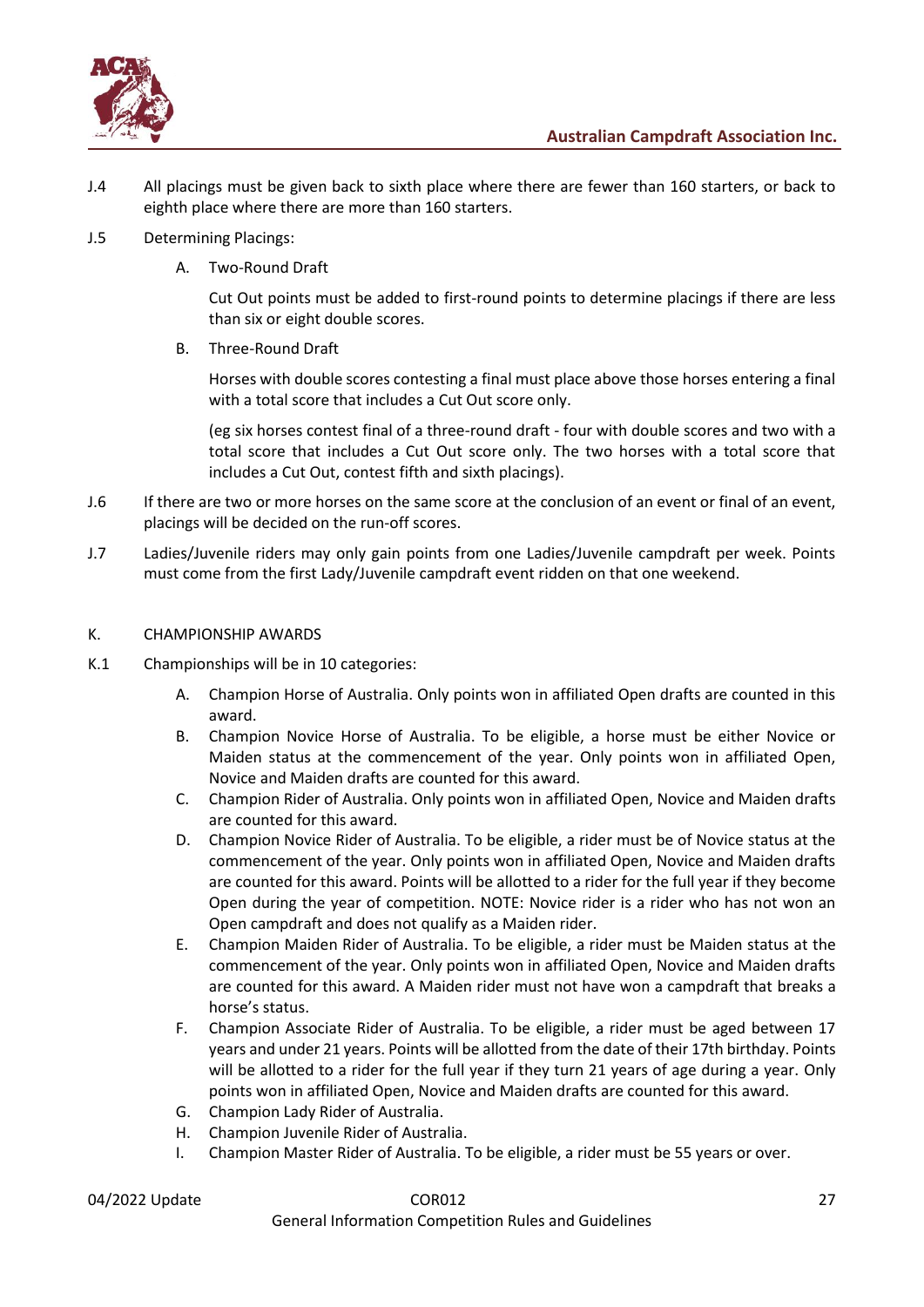

End-of-Year Zone Awards will be presented for the following categories: Open Horse, Novice Horse, Open Rider, Novice Rider, Lady Rider, Master Rider, Maiden Rider, Associate Rider and Juvenile Rider (Points gained at the National Finals are not included for these awards).

- <span id="page-27-0"></span>L. ROOKIE HORSE AWARD
- L.1 A Rookie Horse is a horse that has not started in a campdraft prior to 1 April in the competition year (excluding Junior, Juvenile, Futurity and Sale Incentive drafts, schools, etc).
- L.2 The owner of a Rookie Horse must be a full financial member of ACA and the horse must be registered with ACA.
- L.3 The competition runs from 1 April 31 March.
- L.4 Horses must be nominated as a Rookie Horse on the official form prior to their first start and lodged with the secretary. Nomination fee is to be determined by the Management Committee from time to time.
- L.5 Points are gained from Maiden, Novice and Open drafts according to the ACA points schedule. Points cannot be gained from Novice and Open drafts at the National Finals.

Points can be gained from the two-round Rookie competition at the National Finals. Refer K.10 points schedule.

The total prize pool will include an amount contributed by the Rookie Sponsor.

- L.6 Sponsors support the overall competition and not an individual horse.
- L.7 Sponsors competition will be run in conjunction with the Rookie Horse completion rounds at the National Finals.
- L.8 Sponsors will draw for horses starting in completion rounds and the aggregate score of drawn horses over the two rounds determines the winning sponsor.

Prize money allocated to the sponsors is split to three places.

- L.9 Two competition rounds of the Rookie Horse competition will be held, and the number of eligible horses shall be in direct ratio to the numbers of sponsors (eg six sponsors = six top available horses may start at the finals).
- L.10 Rookie horse points for completion rounds will be: first 30 points, second 25 points, third 20 points, fourth - 15 points, fifth - 10 points, sixth - 5 points.
- L.11 The breakdown of prize money will be:
	- 50% of Competition Sponsors to the Sponsors Pool with the other 50% to the Competition Horse Owner Pool;
	- · 100% of Title Sponsor to the Competition Horse Owner Pool; 100% of the Nomination to the Competition Horse Owner Pool;
	- · Sponsors Pool paid to three places: first 50%, second 30%; third 20%; Round prize money paid equals two-thirds of Competition Horse Owner Pool; Round 1 and 2 pay to five places (30%; 25%; 20%; 15%; 10%);
	- · Aggregate pay to six places (25%; 21%; 18%; 15%; 12%; 9%).

General Information Competition Rules and Guidelines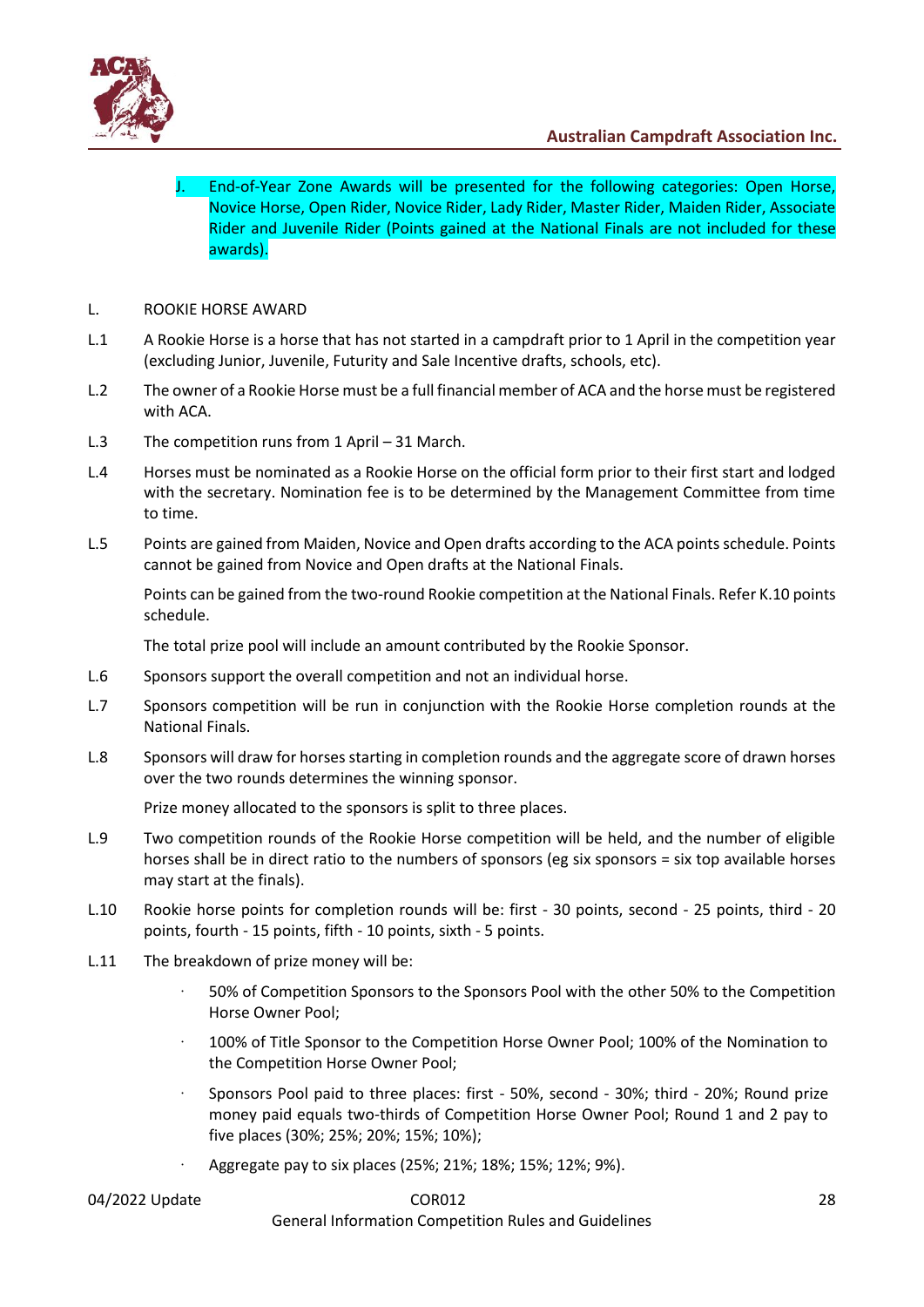

#### <span id="page-28-0"></span>K. SIRE PROGENY AWARD

- M.1 Eligible sires for this award must be owned by a current member and the sire may be alive or deceased. In the event that a sire is deceased, a current member must have owned such sire on the date of death. Only registered progeny (not sires) may earn points in this award.
- M.2 Points are awarded as per the ACA points schedule.
- M.3 Nomination fee is applicable and sires must be nominated by 30 April of the competition year. Sires nominating after 30 April must pay a late nomination fee of \$110 inc GST.

#### <span id="page-28-1"></span>N. REGISTER OF MERIT CERTIFICATES

- N.1 The Association will issue Register of Merit Certificates to registered camp horses that surpass a given total of performance points.
- N.2 There shall be six Register of Merit Certificates, each indicating a higher degree of worth than the previous certificate.
	- A. The first certificate shall be known as a Star Certificate, which will be awarded when the horse attains 30 performance points.
	- B. The second certificate shall be known as a Silver Star Certificate, which will be awarded when the horse attains 60 performance points.
	- C. The third certificate shall be known as a Gold Star Certificate, which will be awarded when the horse attains 90 performance points.
	- D. The fourth certificate shall be known as a Double Gold Star Certificate, which will be awarded when the horse attains 180 performance points.
	- E. The fifth certificate shall be known as a Triple Gold Star Certificate, which will be awarded when the horse attains 270 performance points.
	- F. The sixth certificate shall be known as a Diamond Star Certificate, which will be awarded when the horse attains 360 performance points.
- N.3 Performance points shall be awarded on the basis of: first place 6 points; second place 5 points; third place - 4 points: fourth place - 3 points; fifth place - 2 points; sixth place - 1 point.
- N.4 Points shall be counted from the results of all Open, Novice and Maiden drafts.

#### <span id="page-28-2"></span>O. CERTIFICATE OF ACHIEVEMENTS

- O.1 Points for Certificates of Achievement will be won by horses from placings in Ladies and Juvenile campdrafts.
- O.2 There shall be six Certificates of Achievement awards, each indicating a higher degree of worth than the previous certificate.
	- A. The first certificate shall be known as a Bronze Certificate of Achievement, which shall be awarded when the horse attains 30 performance points.
	- B. The second certificate shall be known as a Silver Certificate of Achievement, which shall be awarded when the horse attains 60 performance points.
	- C. The third certificate shall be known as a Gold Certificate of Achievement, which shall be awarded when the horse attains 90 performance points.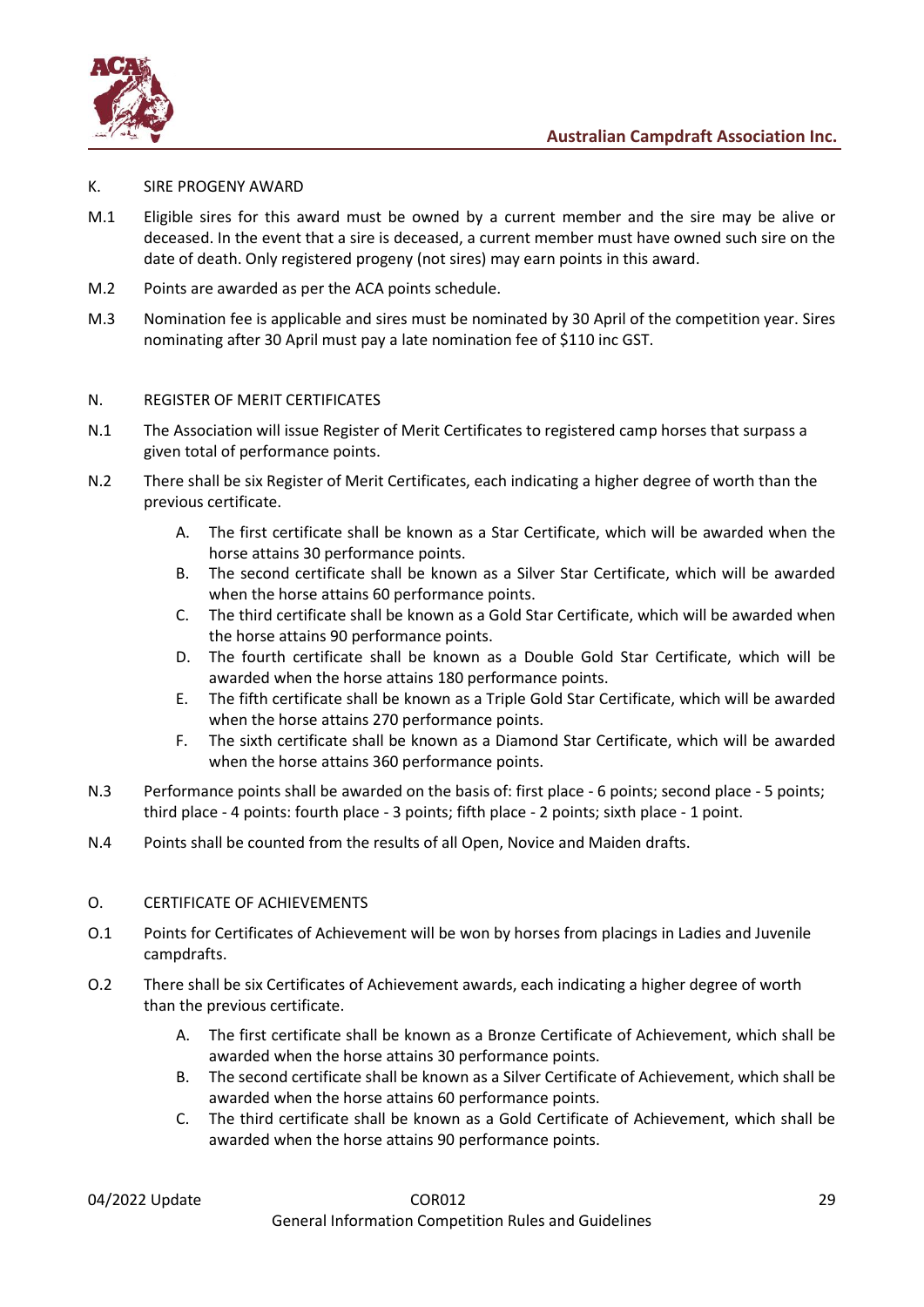



- D. The fourth certificate shall be known as a Double Gold Certificate of Achievement, which will be awarded when the horse attains 180 performance points.
- E. The fifth certificate shall be known as a Triple Gold Certificate of Achievement, which will be awarded when the horse attains 270 performance points.
- F. The sixth certificate shall be known as a Diamond Certificate of Achievement, which will be awarded when the horse attains 360 performance points.
- O.3 Points for these certificates will be achieved from 1 April 1990 and shall be awarded on the basis of: first place - 6 points; second place - 5 points; third place - 4 points; fourth place - 3 points; fifth place - 2 points; sixth place - 1 point.

### <span id="page-29-0"></span>P. ROLL OF HONOUR

- P.1 The Association may issue Roll of Honour Certificates to give recognition to people who have made a valuable and significant contribution to the sport of campdrafting. The Roll of Honour shall primarily consider elderly persons whose contribution is in danger of being forgotten by the passage of time. Such people need not be ACA members.
- P.2 Entrance to the Roll of Honour shall be by nomination approved at a Management Committee Meeting.

#### <span id="page-29-1"></span>Q. NATIONAL FINALS

- Q.1 For the National Finals draft, all horses must maintain the status they held at the end of the competition year prior to the finals.
- Q.2 Riders must be financial ACA members.
- Q.3 Horses must be ACA registered.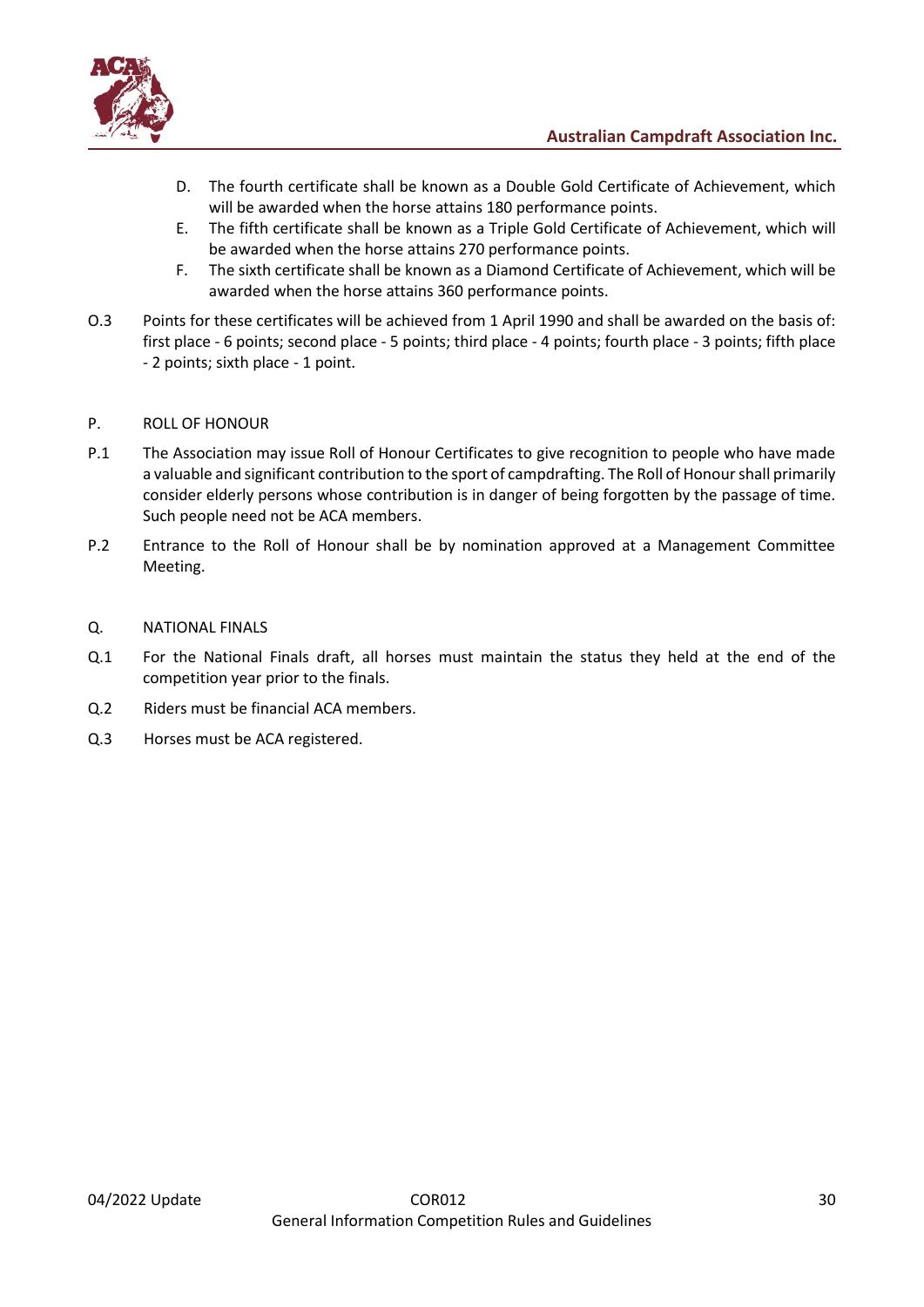

# **ACA GUIDELINES**

#### <span id="page-30-0"></span>**The following guidelines are set out to assist committees in the various aspects of conducting campdrafts**

#### <span id="page-30-1"></span>SUGGESTED METHOD OF DRAWING

- R.1 All those with three or more horses draw owner's name and write in first horse. Space their other horses through the draw as evenly as practicable, depending on the number of total nominations. Fewer than 20 horses between rides to be avoided if possible.
- R.2 All those with two horses draw owner's name and write in first horse.
- R.3 All those with one horse draw owner's name and write in their horse, then write in second horse in order of their first draw.
- R.4 Leave spare line between each entry to allow for adjustments where necessary, eg any person with one horse should not be placed right at the end of the draw.
- R.5 Leave a spare nomination position every 15 or so places for emergencies or in case you need to shuffle someone on the day.

#### <span id="page-30-2"></span>PRIZE MONEY

- R.6 Prize money will be split as follows: Round money:
	- · Under \$500 4 ways
	- $$500 $1000 6$  wavs
	- · Over \$1000 8 ways
- R.7 Committees pay at a minimum to sixth placing in all drafts.
- R.8 Committees pay eight places in all drafts with over 160 starters, 10 places in all drafts with 400 starts and 12 places in all drafts with 500 starters.
- R.9 All prize money should be evenly divided using the following guidelines:

A.

- 1. Three-round draft First Round 15%; Second Round 15%, Aggregate 70%
- 2. Two-round draft First Round 20%; Aggregate 80%

B.

- 1. Four places: first 40%; second 30%; third 20%; fourth 10%
- 2. Six places: first 25%; second 21%; third 18%; fourth 15%; fifth 12%; sixth 9%
- 3. Eight places: first 20%; second 18%, third 16%; fourth 13%; fifth 11%; sixth 9%; seventh 7%; eighth 6 %
- 4. Ten places: first 18%; second 15%; third 12%; fourth 11%; fifth 10%; sixth 9%; seventh 8%; eighth 7%; ninth and tenth 5%
- 5. Twelve places: first 18%; second 16%; third 14%; fourth 12%; fifth 10%; sixth 9%; seventh 6%; eighth 5%; ninth 4%; tenth 3%; eleventh 2%; twelfth 1%

#### 04/2022 Update COR012 31

General Information Competition Rules and Guidelines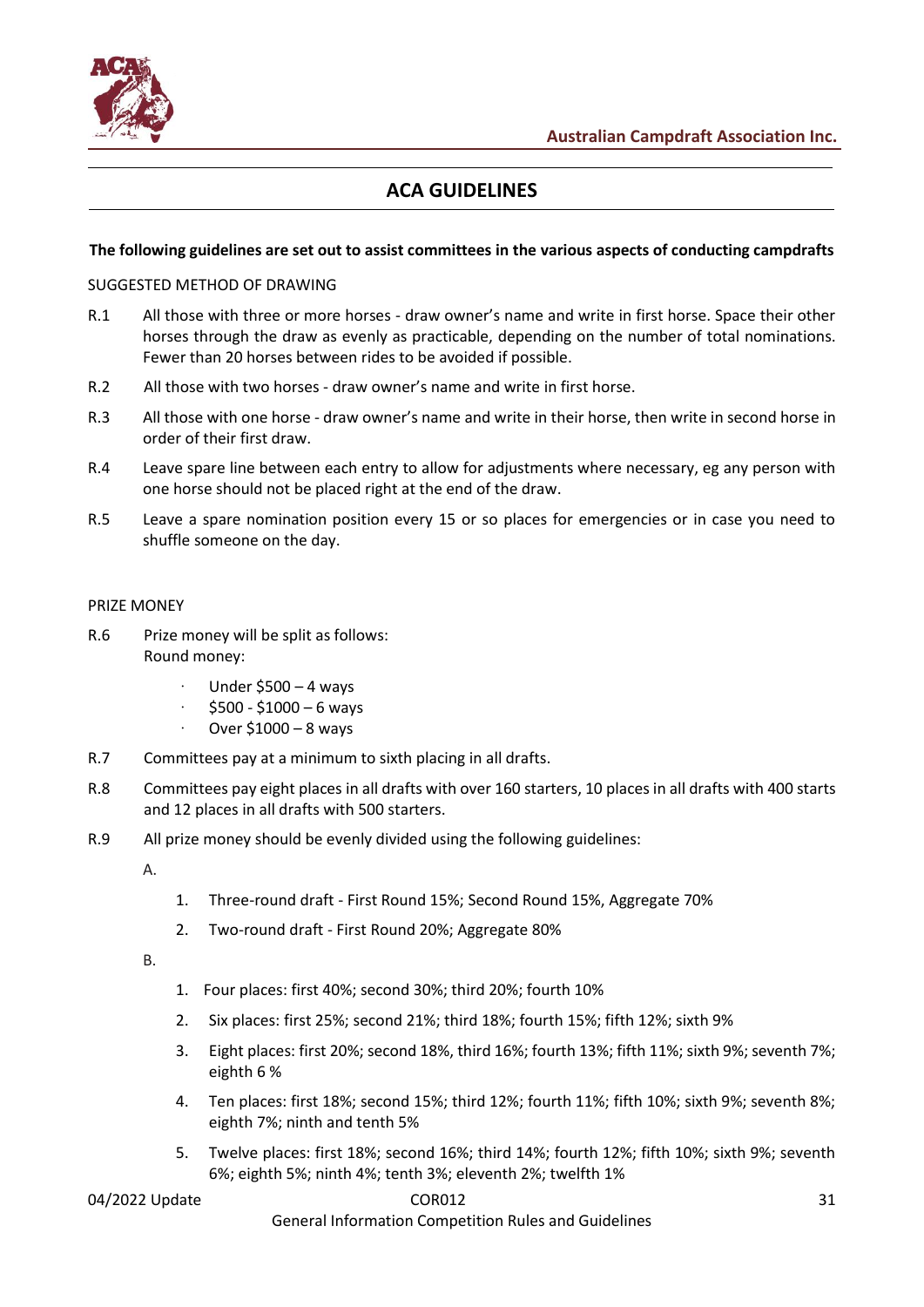

#### <span id="page-31-0"></span>MEDICAL SERVICE REQUIREMENTS

R.11 As per Rule B.4, Medical Service requirements at ACA events must meet the standards set out in The Provision of First Aid, Ambulance and Medical Services in Australian Campdraft Association Events Policy.

### <span id="page-31-1"></span>GENERAL COMMITTEE INFORMATION

- R.12 The following clause is to be included in the Conditions printed on the event program: 'Any competitor who wishes to lodge a complaint at an affiliated campdraft must lodge the complaint in writing with the secretary of the host committee within one hour of the incident taking place. A fee of \$20 must be paid when the complaint is lodged. If the complaint is dismissed by the Committee, the \$20 is forfeited.'
- R.13 Campdraft judge to give their address over the public address system for the benefit of spectators.
- R.14 Judge is to be asked to state their expenses when invited to judge campdrafts. Recommended travel expenses are 50 cents per kilometre each way, plus accommodation expenses.
- R.15 For Zone Titles and major campdrafts, one judge is be appointed for each campdraft prior to the commencement of the program.
- R.16 All Open drafts be run as individual drafts.
- R.17 Number of horses for second rounds and finals:
	- A. At least 20 horses per 100 entries should start in any second round.
	- B. At least 10 horses per 100 entries should start in any final.
- R.18 Committees to provide adequate announcing.
- R.19 Speary-horned cattle should be tipped.
- R.20 Campdraft pegs may be a minimum height of 900mm and a maximum width of 90mm only.
- R.21 At the discretion of the Committee, when a Maiden draft receives more than 200 entries and above, it may be split evenly into Maiden A and Maiden B.
- R.22 It is recommended that a Juvenile campdraft have a minimum of two runs per competitor.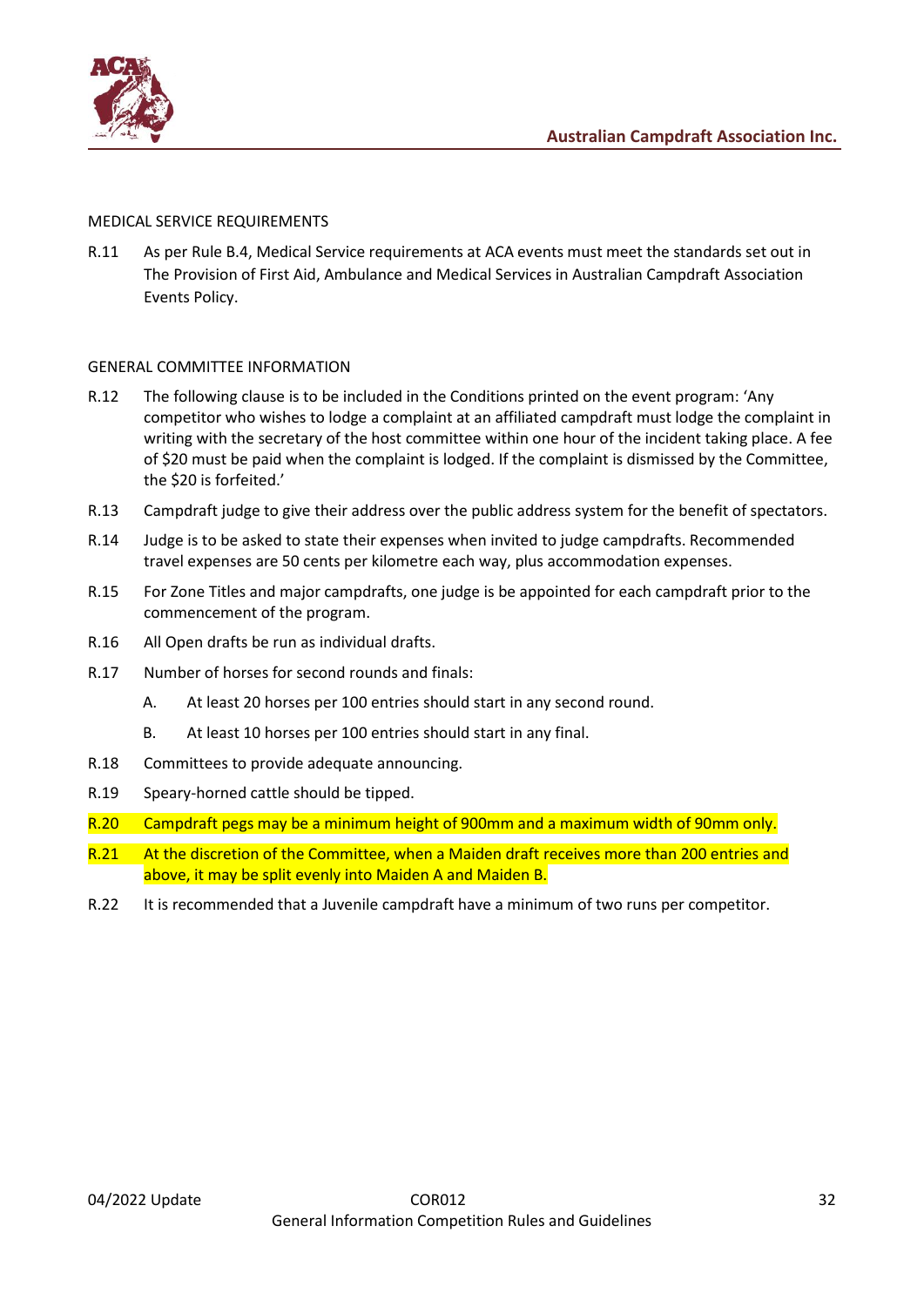

# <span id="page-32-0"></span>**NCCA DRUGS AND WELFARE POLICY FOR HORSES USED IN CAMPDRAFTING**

The NCCA recognises the importance of sound animal welfare policies, which prevent the use of animals that are not fit for competition. Fitness may be gauged as appropriate physical fitness or lack of suitability for competition due to injury or disease.

The NCCA recognises that animals used in competition must be treated in a humane manner and the NCCA does not condone the ill treatment or abuse of any animals whilst competing at campdrafts.

- 1. The following provisions regarding conduct shall apply to any event whether in competition or practice:
	- A. Inhumane treatment or abuse of a horse in any manner whilst in the arena or on the grounds is prohibited. Inhumane treatment includes, but is not limited to, the following:
		- I. Riding of a crippled, injured or lame animal.
		- II. Riding of a horse with a health abnormality, which could result in the horse's undue discomfort or distress.
		- III. Abuse of an animal, which includes excessive jerking, spurring, whipping or any other act intended to cause trauma or injury to the animal.
		- IV. Any act of abuse or intent to abuse an animal whilst in the campdraft arena or on the grounds or in the vicinity that could also endanger the safety of other persons or animals will not be tolerated and the persons may be subject to disciplinary action.
- 2. If the campdrafting committee discovers inhumane treatment or abuse of a horse, it may immediately bar the responsible party and horse from further participation from the event. This decision should be based on consultation with a veterinary surgeon. In the event that a veterinary surgeon is not available, then the committee shall consult with the judge(s) of the event before any action is taken under this rule.
- 3. Administration of a drug or drugs while on the grounds or in the vicinity of campdrafting grounds, including the arena, practice area or stables, is strictly prohibited with the following provisos:
	- I. Any horse winning an event may be swabbed. Other horses will be chosen at random before the running of an event and they will be swabbed at the completion of the event. The number chosen will depend on the number of entries in the event.
	- II. All testing will be by blood sample. Entry to any event will be contingent on permission for such blood samples to be obtained. The blood test will be an accurate determination of drug levels in the blood stream (not a screening test). A registered drug-testing laboratory will perform the test. Blood samples will only be taken by veterinarians using tamper-proof sample kits supplied by the testing laboratory.
	- III. A veterinarian must gazette all drugs that they have prescribed and administered to a horse up to 10 days prior to competition. This information must include a statement that **the horse is fit for competition, the reason the drug has been given, the drug administered, the dose, the route of administration, and the date and time that the last dose of the drug was administered**. All these conditions are mandatory. Any horse found to have a positive swab in the absence of a veterinarian's certificate will be reported to the governing association's drug committee.
- 04/2022 Update 33 and 2012 COR012 33 and 2012 33 and 2012 33 and 2012 33 and 2013 10:30 and 2013 10:30 and 201 IV. The result of drug tests will be reported to the governing association's drug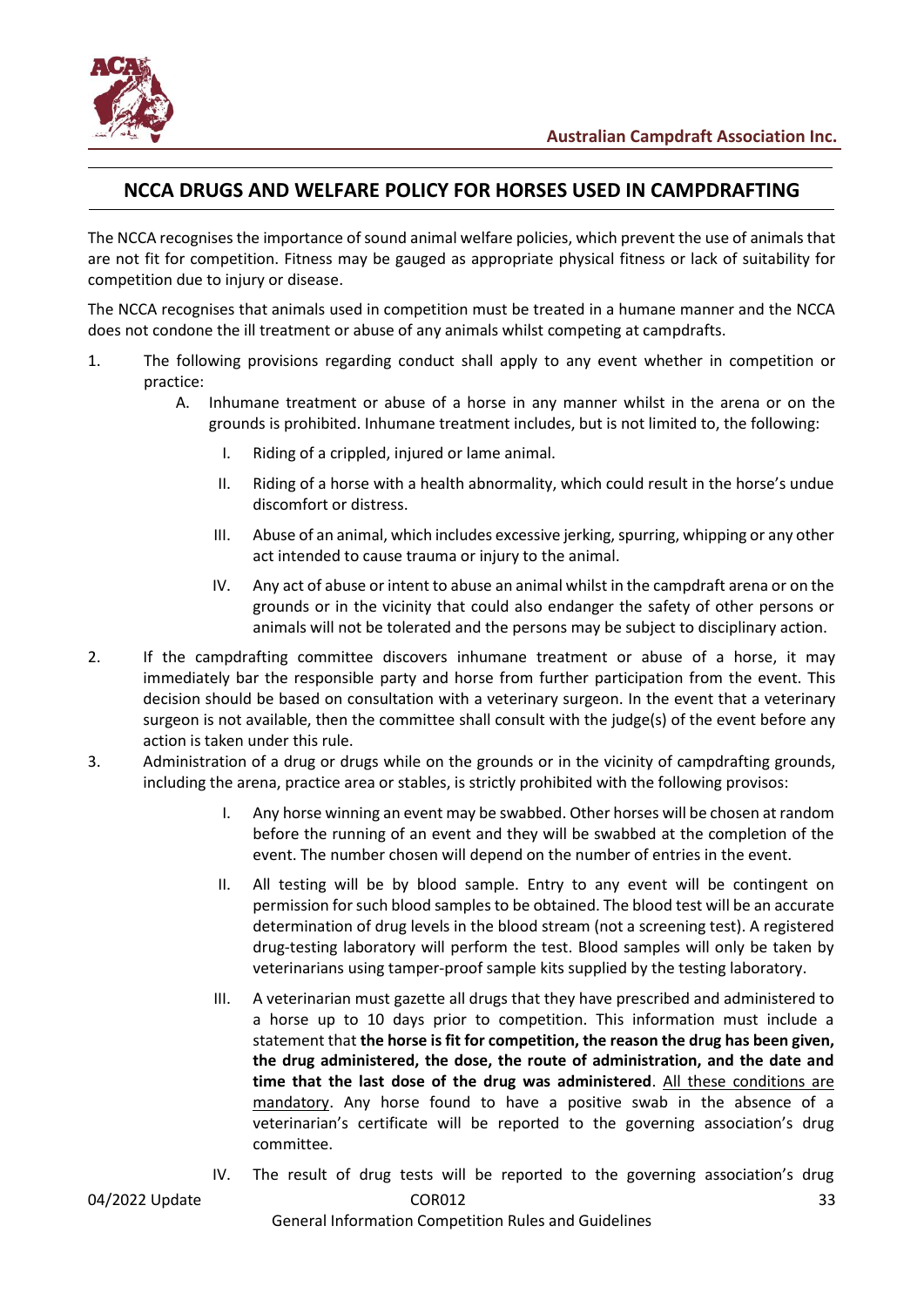

committee, which on advice from the testing laboratory will determine whether an offence has been committed and what penalty will be imposed. Drug levels that are not high enough to have influenced the performance of the horse will not attract any penalty. These levels will be taken from internationally published data. All results of negative tests will be destroyed.

V. The cost of these tests will be borne by the governing associations except where such a test is positive, in which case the cost will be borne by the owner. In the event that a committee discovers or receives a complaint regarding inhumane treatment, abuse or any drug administration not in accordance with the above rules, the governing associations shall be notified and a hearing to consider disciplinary action against the responsible party (s) shall be scheduled.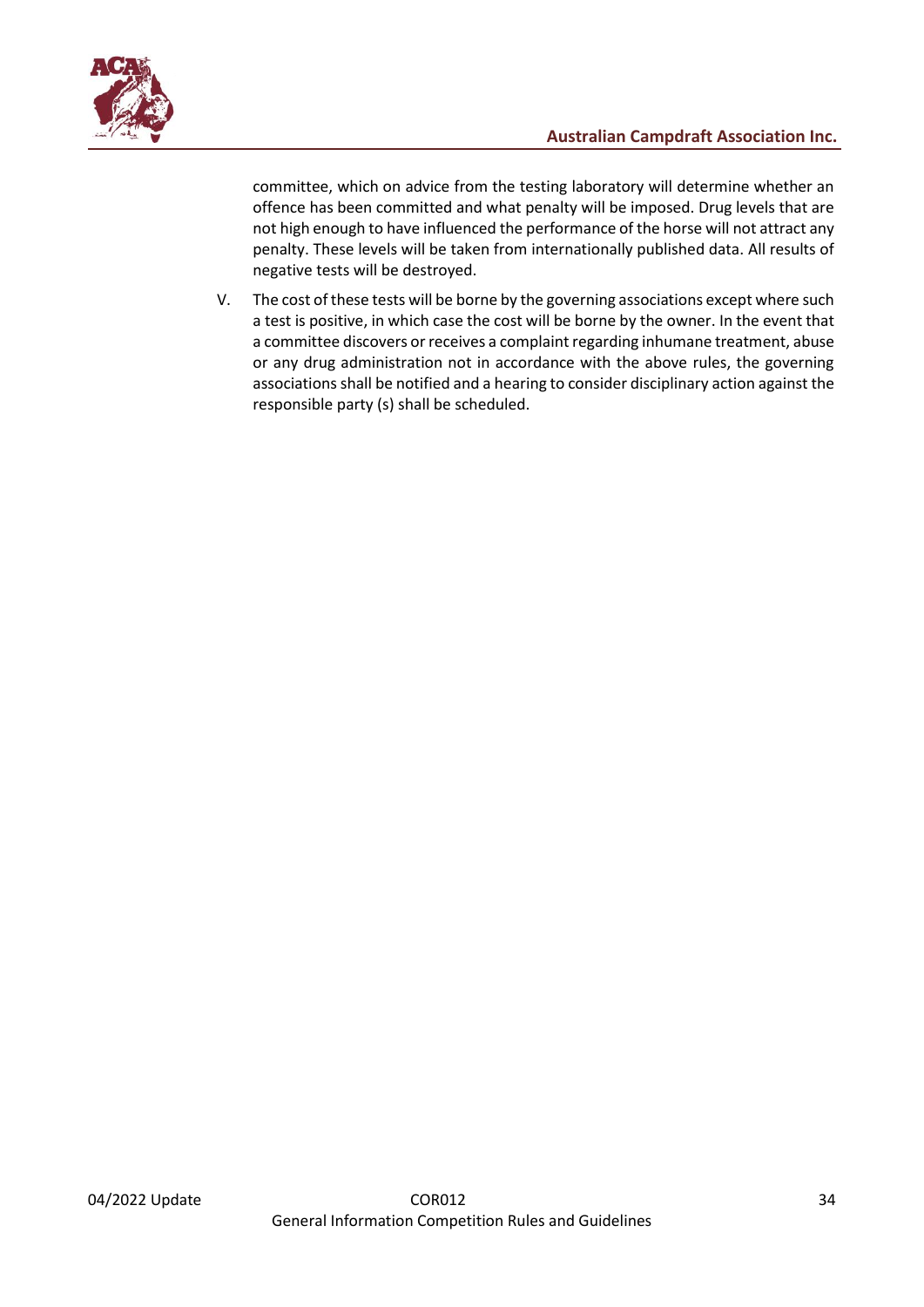

# <span id="page-34-0"></span>NCCA CODE OF CONDUCT FOR THE CARE AND TREATMENT OF CAMPDRAFT LIVESTOCK

#### INTRODUCTION

- 1.1 The NCCA Code of Conduct for the Care and Treatment of Campdraft Livestock (the Code of Conduct) is intended to complement and support existing legislation. The staging of campdrafts and the conduct of those involved are subject to the relevant legislative requirements in each state.
- 1.2 The Code of Conduct is to be observed by all campdraft personnel at each campdraft affiliated with the NCCA and their member associations.
- 1.3 If for any reason there is a conflict between the rules of competition and the Code of Conduct, then the latter shall prevail without qualification.
- 1.4 Any competitor failing to comply with the Code of Conduct, including unnecessary roughness to livestock during competition in the opinion of the judges, shall be disqualified from the event.

#### CODE OF CONDUCT STATEMENT

- 2.1 It is the policy of the NCCA that animals used in campdraft shall be treated humanely and with proper consideration for their health and welfare.
- 2.2 The rules for the conduct of campdraft events shall be consistent with this Code of Conduct and shall be specifically designed to prevent cruelty and minimise the risk of unintentional injury or mistreatment.
- 2.3 This voluntary Code of Conduct shall be binding on the NCCA, its officers, members and affiliated campdraft committees.

#### CAMPDRAFT CATTLE

- 3.1 All cattle used in campdrafting must be a suitable size and in a healthy, strong condition, as dictated by normal circumstances for open-range cattle in that particular region.
- 3.2 Female stock that is in an obvious pregnant condition must not under any circumstances be used in any campdrafting event.
- 3.3 Assembly of stock must be in stock-proof yards. All yards and loading ramps must be constructed and maintained to minimise stress and inconvenience.
- 3.4 All cattle presented by the committee for use in competition must be fed and watered in accordance with normal husbandry methods for cattle in transit by droving or motor transport.
- 3.5 Shelter from heat, wind and cold is not considered necessary for cattle except in extreme conditions of climate.
- 3.6 At the completion of unloading stock, a representative of the promoting committee is to inspect stock and any injured animals are to be treated and placed in a situation to relieve stress as soon as practical.
- 3.7 During every event, a representative of the committee will supervise the use of stock to ensure the continued suitability of stock for use during such event.

# 04/2022 Update 25 2020 2020 2021 2022 2022 2020 204/2022 205

General Information Competition Rules and Guidelines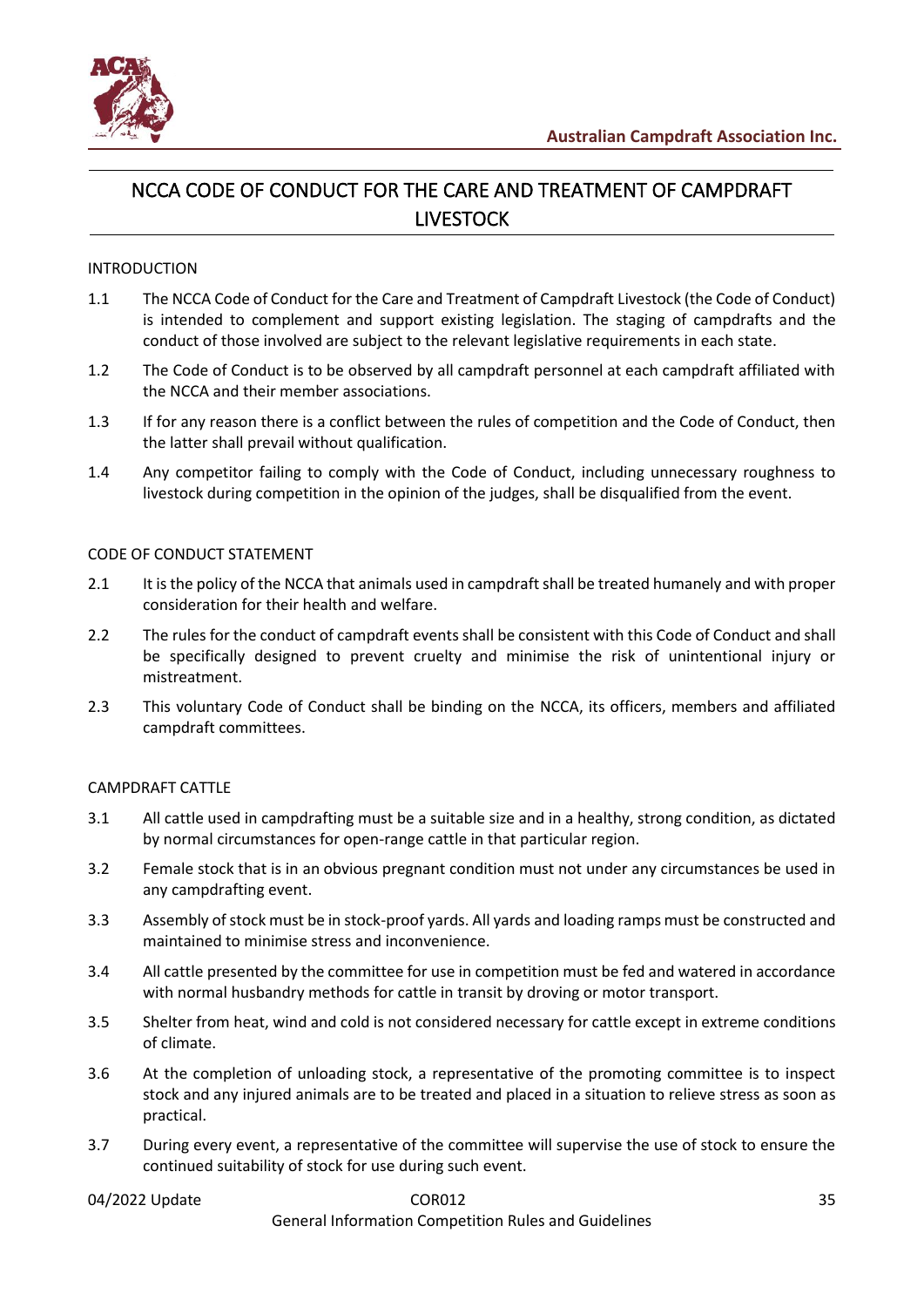

- 3.8 Where an animal is deemed to be in a state of distress that requires euthanasia, the person responsible for the animal must ensure it is carried out as soon as possible, humanely and results in immediate death. Euthanasia must be performed only by persons competent in the method used and licensed where appropriate.
- 3.9 In campdrafting events, cattle may only be used once at the same venue.
- 3.10 The judge must order the removal from the camp of unsound cattle or distressed cattle.
- 3.11 All horses shall be presented in good body condition and soundness satisfactory to the judge of the campdraft. The judge must disqualify from competition any horse not meeting their requirements.
- 3.12 The judge must disqualify any competitor causing unnecessary distress to either horse or beast in any campdraft.

#### AREAS TO MONITOR FOR ANIMAL WELFARE CONCERNS

- 4.1 Arena surface preparation.
- 4.2 Fitness and training of horses in campdrafting events.
- 4.3 Ensuring cattle are not overworked following completion of a campdraft run.
- 4.4 Tack and equipment used by competitors.
- 4.5 Climate conditions.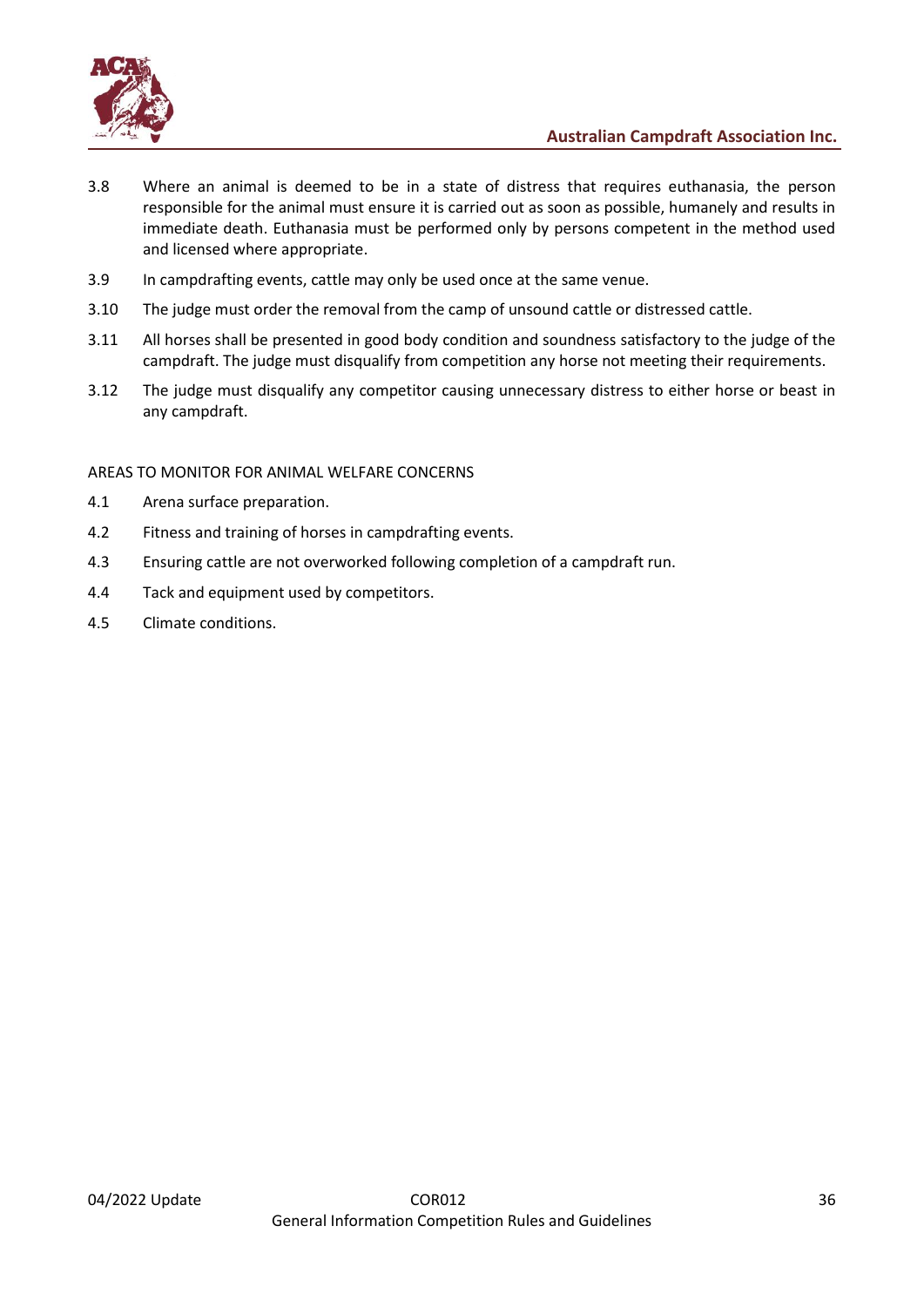

# NCCA CODE OF PRACTICE FOR COMMITTEES OPERATING A CAMPDRAFT

<span id="page-36-0"></span>These requirements have been specifically written to address improvement in the Committees of Campdrafts and public liability insurance issue.

This Code of Practice states the requirements for those Associations that seek to upgrade to meet a standard that is acceptable by both.

### **RISK AND PROSECUTION**

Following a statutory (legislative) requirement will provide you with a defence in a prosecution for a breach of an obligation (i.e. duty of care).

Following an advisory standard or industry code of practice will also provide you with a defence in a prosecution for breach of an obligation.

If you do not follow an advisory standard or industry code of practice, you must show that you took reasonable precautions and exercised proper diligence in choosing a way to manage exposure to the risk, or that the breach happened as a result of factors over which you had no control.

These requirements are designed to help Committees meet their obligations. Committees may also need to undertake specific risk assessments.

### **GENERAL**

These requirements are aimed at reducing or eliminating risks to both participants and spectators in campdrafting events. They do not include special rules that Associations may impose, such as those relating to the running of events, arena size or setup, competition rules, disqualification and so on.

This Code only addresses risks related to the use of horses at campdrafts and the need to control unintended interactions between horses and people. In addition there are a number of other risks that are associated with horses at campdrafts.

These include but are not limited to:

- · Injury due to physical conditions (e.g. slips, trips, falls)
- Environmental injuries(e.g. sunstrokes, insect bites)
- · Property damage (e.g. a damaged car).

In order to comply with this code, operators will need to comply with the general requirements and the specific requirements for the activities they undertake.

Notwithstanding any provisions of this code, all Committees have a duty of care to all participants, staff, and spectators. Each individual Committee should review the operations at their campdraft to ensure they meet this requirement.

This code does not specifically address requirements under State and Local Government legislation. Committees are advised to check carefully with the relevant authorities.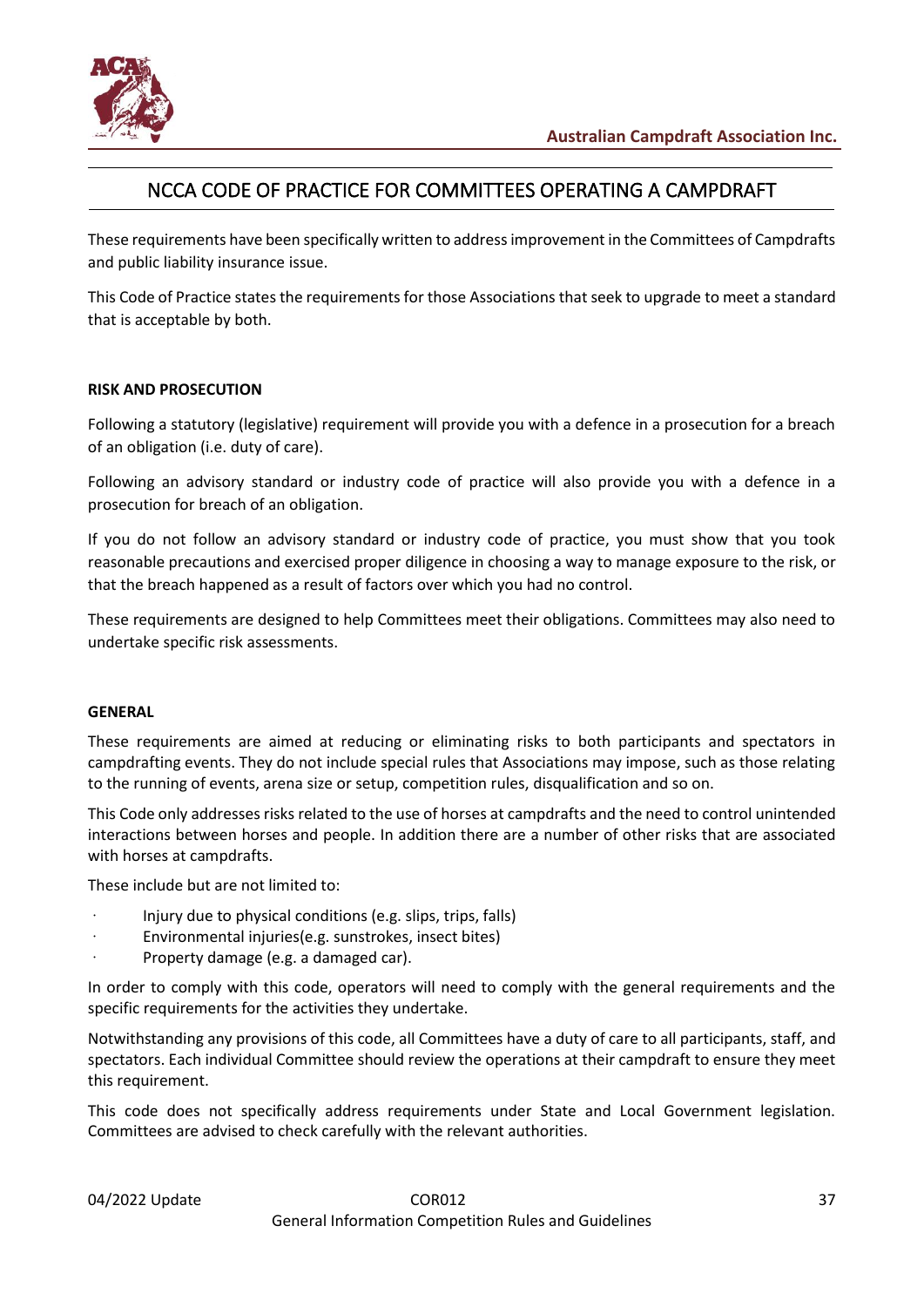

#### **GENERAL REQUIREMENT FOR ALL CAMPDRAFTS**

#### **Horse and Rider Equipment**

- 1. All riders under the age of 18 years must wear, properly fitted helmets (includes use of the chinstrap) that comply with current AS/NZS standards (3838) and are less than five years old from the date of manufacture.
- 2. Appropriate footwear must be worn at all times when riding. This footwear must enable removal of the foot from the stirrup iron. It must also prevent the foot sliding forward and through the stirrup iron.

When handling horses (i.e. not riding) footwear should be worn that provide strong protection to the top of the foot.

Leather boots are preferred. Open toed sandals and thongs are not to be worn.

- 3. All Associations should advise participants on footwear and dress requirements.
- 4. All equipment (e.g. saddles, bridles) used with the horse should be in good repair and correctly fitted.
- 5. Saddles must be securely attached to the horse in a manner that keeps the saddle properly in place. A saddle must have at least two points of attachment. Suitable attachments are a double buckle girth, girth and surcingle, or double wrapped latego.

#### **Buildings and Grounds**

- 1. Committees should ensure buildings used as part of a campdraft, comply with appropriate State and Local Government Safety Regulations. Particularly in relation to fire control systems, food preparation areas and waste disposal. All buildings that are not used for campdraft activities should be kept secure to prevent unauthorised entry.
- 2. Where practical, all grounds should have a secure perimeter that reduces the likelihood of horses or cattle escaping. Where fencing is not practical, alternate means should be provided for avoiding uncontrolled stock gaining access to roads.
- 3. In order to reduce the potential for uncontrolled, and unsafe, interactions between horses, cattle, humans and property (including vehicles), signs should be installed that indicate:
- 4. Areas the public are permitted and where access is restricted.
- 5. Potential dangers to the safety of both humans and horses.
- 6. Where campdrafts involve moving stock on public roadways, signs must be installed to adequately warn motorists of the use of the road by horses, riders and cattle.
- 7. All campdrafts should have access to a First Aid kit. All officials and staff should be made aware of the location of the kit. At least one clearly identified person must be nominated to provide first aid during all of the events at a campdraft.
- 8. All premises must have an effective communication link for contacting emergency services. All officials and staff should be aware of the location of the communication link.
- 9. Committees must, as far as practicable, ensure all areas are free of hazards, particularly slip, trip and fall hazards, that may cause injury to horses, riders, staff and the public.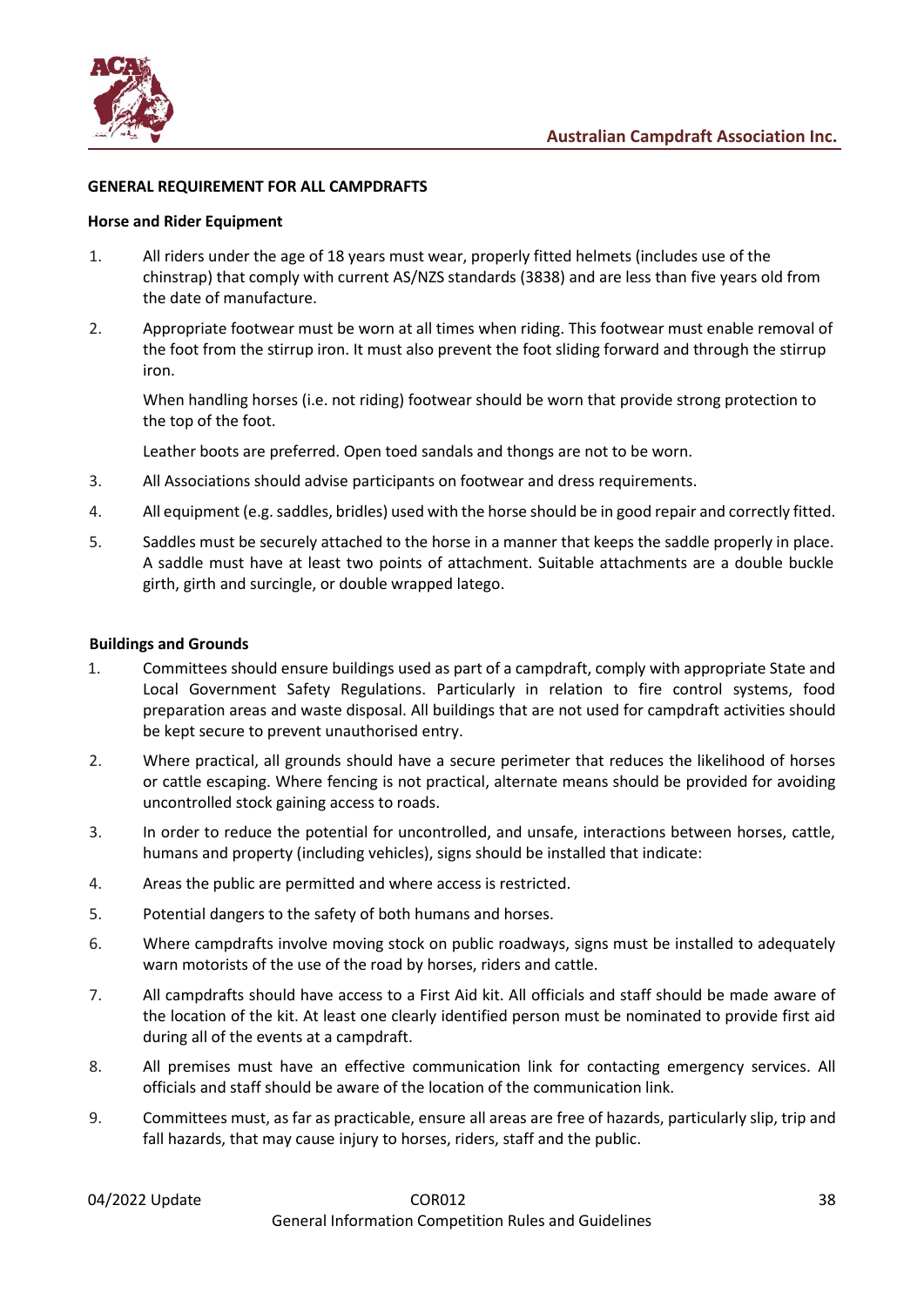

#### **Staff**

- 1. Staff involved with horses and cattle must be such that they can confidently manage and handle interactions between horses, cattle and humans so that accidents, to themselves, spectators or competitors, are avoided.
- 2. Staff not involved with stock must be able to carry out their duties both efficiently and safely.
- 3. Consideration must be given to legal age limits for being in charge of an activity.

#### **Horses**

- 1. Owners of horses are responsible for ensuring the safety of the public is not compromised by horses that show dangerous behaviour. Owners must take all necessary action to isolate, or control such horses.
- 2. It is the horse owners responsibility to ensure, as far as possible that horses and riders are matched to each other for the activities being undertaken.
- 3. Each operation must promote humane conduct of horse use and management, with proper consideration for the horses' health and welfare.
- 4. In situations where spectators and members of the public can gain access to horse areas, information must be readily available advising of the potential risks associated with horses and horse activities.
- 5. Advice should include any restrictions applying to behaviour, prohibited areas or specific actions that may lead to injuries.
- 6. Advice should be readily available in a clear and easy to understand form.
- 7. Advice could be in the form of signs, notices, on the backs of tickets or in public address announcements.
- 8. Operators should provide areas for spectators that are clearly separated from those areas where horse activities take place. Separation would most likely be achieved by fencing, which must act as effective physical deterrent.
- 9. Where fencing is not practical, alternate means must be provided for avoiding uncontrolled interactions.
- 10. Uncontrolled interactions can result in severe injuries to horses, riders, staff and spectators.
- 11. All accidents (physical injuries), or serious incidents where there is no actual physical injury, and incidents which may have the potential for psychological trauma (e.g a horse bolting), that are brought to the attention of staff or that require treatment by staff are to be recorded in an incident report.
- 12. Incident reports are to be reviewed and actions taken are to be recorded. Incident reports and reviews are to be retained for a minimum of seven years. Insurance advice is that many claims arise three or more years after an accident, and the incident report can provide invaluable evidence of what occurred. Names and addresses of witnesses are also important.
- 13. Committees should develop a set of processes that address the issue of a participant or member of the public failing to comply with a reasonable direction, the intention of which is to prevent possible injuries or accidents.
- 14. All Committees should endeavour to develop a culture of continuous improvement, through the use

### 04/2022 Update 39

#### General Information Competition Rules and Guidelines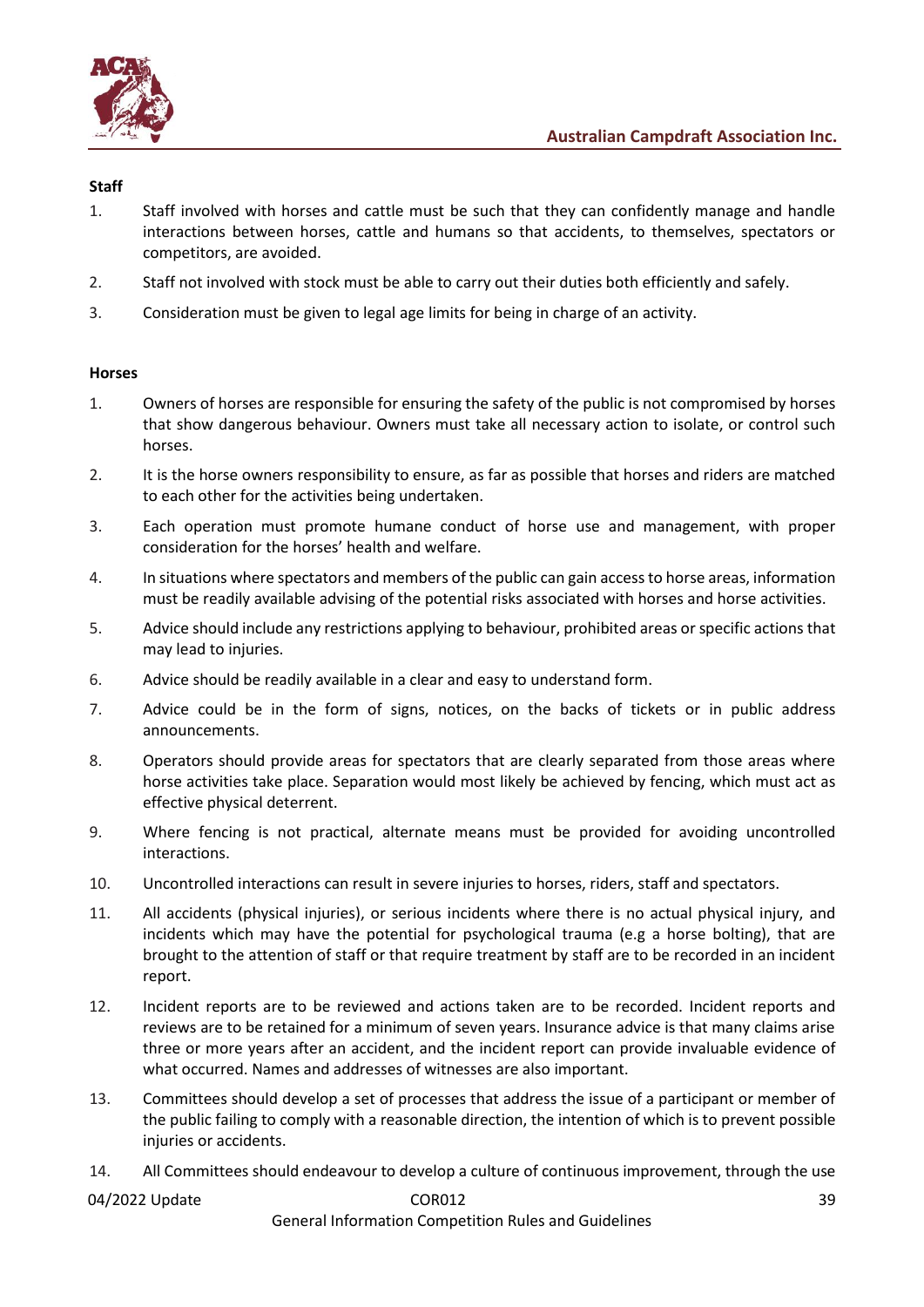

of staff and volunteer training, event reviews, activity reviews, review of incident report statistics to improve the safety and enjoyment of staff competitors, horses and spectators.

### **General**

Since campdrafts can include a range of non-horse related activities that may impinge on the safety of participants and spectators, an additional set of requirements has been included to address these risks.

- 1. All areas must have their surfaces flat and clear of obstacles, rubbish, potholes and similar dangers.
- 2. Where steel fencing is used as a barrier, it must be correctly assembled and securely fastened in accordance with the manufacturer's directions.
- 3. Where star droppers or posts are used for temporary fencing they must be capped with plastic caps.
- 4. Electrical cables, hoses, ropes or similar items must not be laid on the ground in areas accessible to the public, or in walkways used by horses.
- 5. Walkways and passageways must be free from obstructions and be kept clean. Horse droppings are to be removed from internal walkways as soon as possible.

#### **Horses**

- 1. At all times, horses must be either under control (e.g. being led or ridden) or stabled/contained whilst at a campdraft event.
- 2. All riders, should not engage in, or be knowingly involved in, cruelty to a horse.
- 3. Where adverse environmental conditions occur a 'Grounds Officer' must decide on changes to the program, to ensure activities can continue without significantly increasing the risks of injuries to either horses or riders. E.g. Temperatures over 40C or below 5C, Dust storms, Fog or rain sufficiently heavy to cause the surface to become slippery with standing water.
- 4. Each event must have a judge responsible for control of horses and cattle in the arena and for determining questions or disputes arising from conduct in the arenas or for the condition of the arenas.

#### **Other Requirements**

- 1. Each event should appoint a Risk Manager to evaluate the risks to the event and institute appropriate measures to control the risks (using the requirements in this Code as a starting point).
- 2. Each event must appoint a 'Security Officer' who is responsible for ground, property and personal protection.
- 3. The organiser is responsible for establishing, promulgating and training staff in procedures for handling unruly or intoxicated persons.
- 4. Organisers must institute a responsible service of alcoholic beverages and comply with the liquor licensing laws.
- 5. Organisers are responsible for establishing, promulgating and training staff in procedures related to fire control and evacuation.

### 04/2022 Update 40 and 2008012 and 2008012 and 2008012 and 2008012 and 2008012 General Information Competition Rules and Guidelines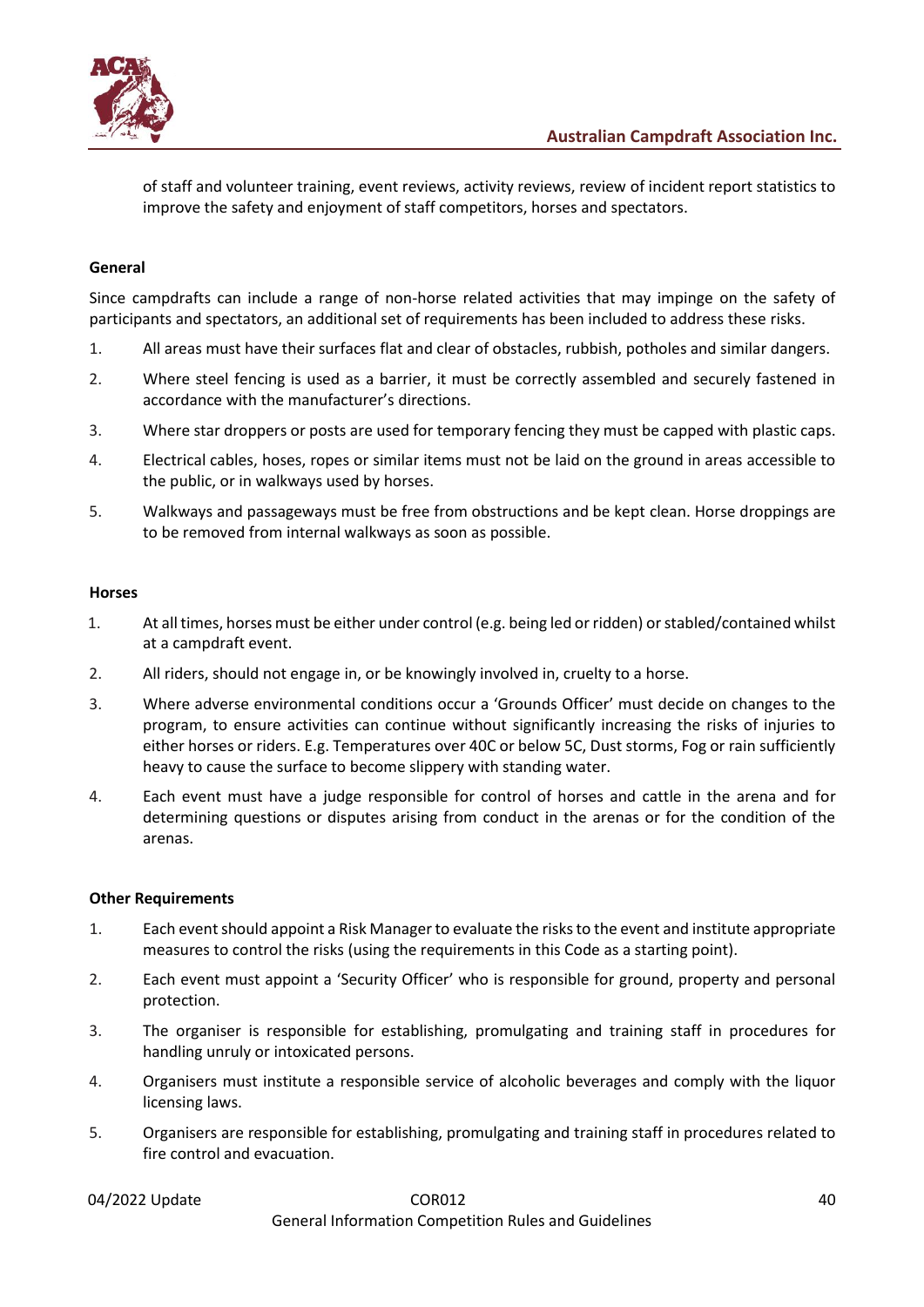

- 6. Dogs must either be excluded from the event or kept on a leash or securely tied up at all times.
- 7. All exits from buildings are to be clearly signposted and remain unobstructed.
- 8. All electrical wiring or installations must be carried out by a licensed electrician and comply with AS/ NZS 3000 and AS/NZS 3002.
- 9. All electrical boxes on poles or posts in arenas and marshalling areas are to be fenced off.
- 10. Where designated horse washing areas are used, the public must be excluded from the area.
- 11. For all Campdraft events and associated activities St John Ambulance Officers or similar must be in attendance at all times whilst events are in operation.
- 12. Free and unobstructed access to the site must be available for emergency vehicles.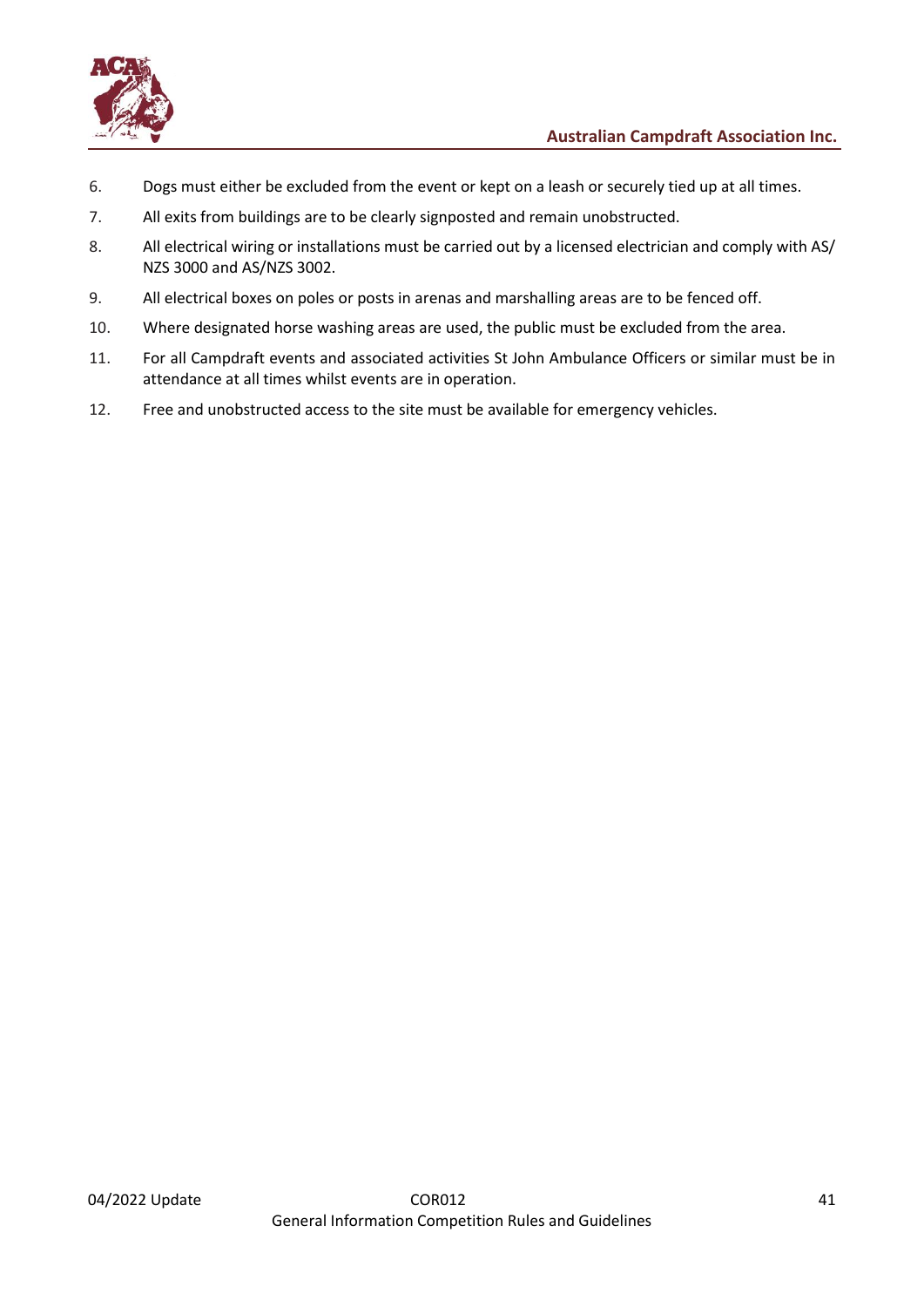

# NCCA MEMBER PROTECTION POLICY

#### <span id="page-41-0"></span>**1. Policy statement**

The National Campdraft Council of Australia is committed to providing a sport and work environment free of harassment. We believe that anyone who works for us or represents us, and everyone with whom we deal, has the right to be treated with respect and dignity. The National Campdraft Council of Australia will not tolerate harassment in our Organisation. We will take all complaints of harassment seriously, and will ensure they are dealt with promptly, seriously, sensitively and confidentially. Disciplinary action can be taken against a person who is found in breach of this policy.

#### **2. Application of**

This policy applies to all Campdrafters, Instructors, employees, administrators, officials, volunteers and members of the National Campdraft Council of Australia.

This policy applies to behaviour occurring both within and outside the course of the National Campdraft Council of Australia's business, activities and events, when the behaviour involves individuals associated with the National Campdraft Council of Australia and negatively affects relationships within our sport and work environment.

This policy applies to harassment occurring between any participants in the National Campdraft Council of Australia

The Chairman of the National Campdraft Council of Australia accepts that the elimination of harassment leads to a more stable, productive and successful Sport of Campdrafting under The National Campdraft Council of Australia.

#### **3. Confidentiality**

The National Campdraft Council of Australia management and officers responsible for implementing this Member Protection Policy will keep confidential the names and details related to abuse, discrimination and/ or harassment complaints, unless disclosure is necessary as part of the disciplinary or corrective process

#### **4. Responsibilities**

The National Campdraft Council of Australia is responsible for taking all reasonable steps to prevent harassment in our Sport of Campdrafting and for ensuring our policy is well known throughout all Associations affiliated with the National Campdraft Council of Australia. This means we will take whatever steps necessary to ensure that everyone associated with the National Campdraft Council of Australia knows:

- what harassment means
- · that it is against the law
- that it will not be tolerated.

While the National Campdraft Council has ultimate responsibility for ensuring that the sport of Campdrafting is free of harassment, each Affiliated Campdraft Association will accept day-to-day responsibility for implementing this policy.

#### **Full Policy Details are available on the NCCA Website or on request from the NCCA Secretary.**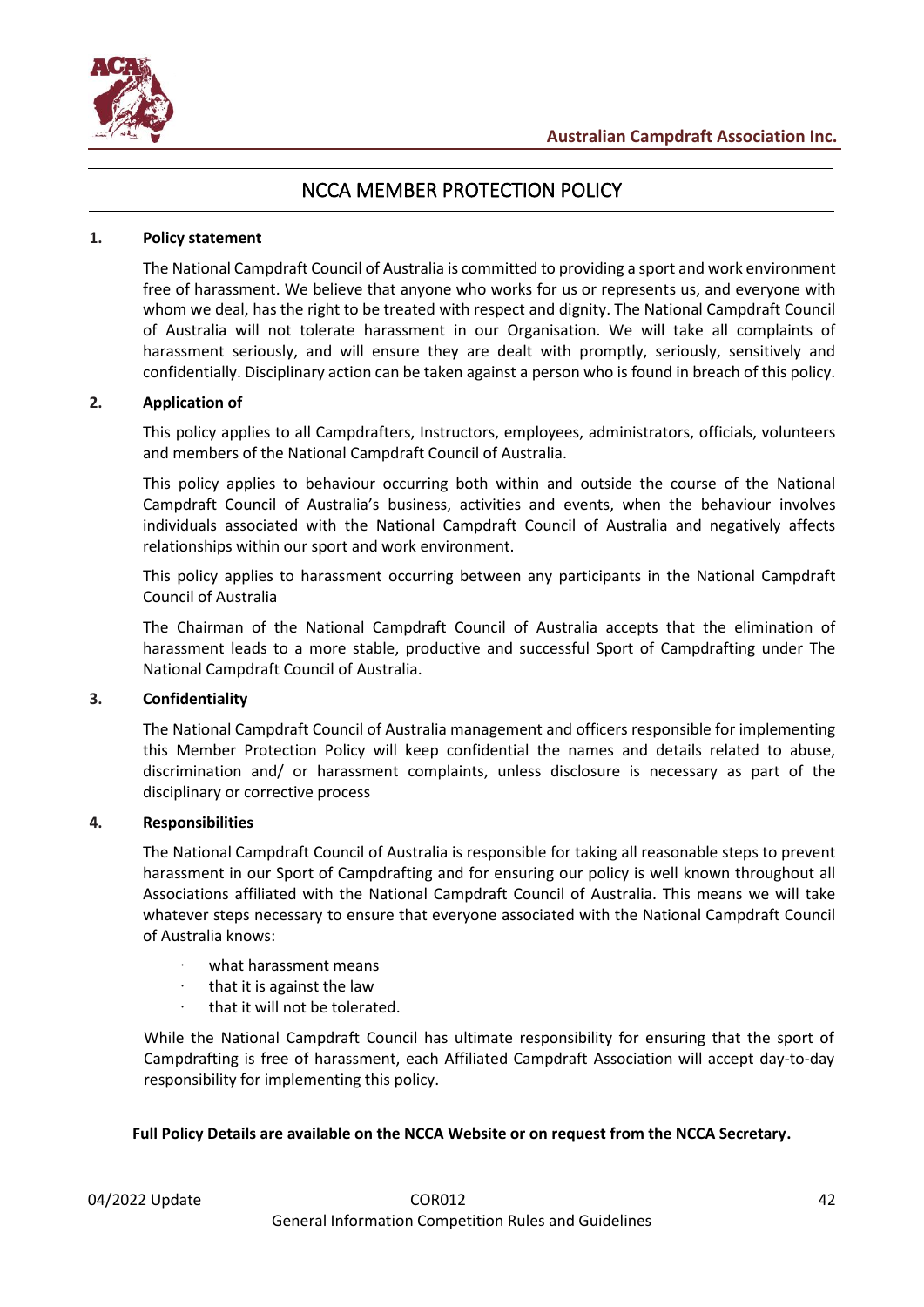

# **NCCA ANTI-DOPING POLICY FOR CAMPDRAFT COMPETITORS**

#### <span id="page-42-0"></span>**THE NCCA POSITION ON DOPING**

The National Campdraft Council of Australia condemns the Use of Prohibited Substances and Methods in sport. The use of prohibited substances and methods is contrary to the ethics of sport and potentially harmful to the health of Campdrafters.

The only legitimate use of prohibited substances and methods is under the supervision of a physician for a clinically justified purpose.

The National Campdraft Council of Australia aims to stop Doping practices in sport by:

- A. Educating and informing Persons about drugs in sport issues;
- B. Supporting the drug testing programs and education initiatives of ASDA and other Anti-Doping Organisations.
- C. Imposing effective sanctions on Persons who commit Anti-Doping Rule Violations.

### **ARTICLE 2 - APPLICATION OF THIS POLICY**

This policy applies to:

- A. Members of all affiliated Associations of the N.C.C.A.;
- B. Campdrafting competitors;
- C. Campdrafting Support Personnel;
- D. Directors and Judges ; and
- E. Employees and contractors of The National Campdraft Council of Australia

#### **ARTICLE 3 - OBLIGATIONS**

**3.1.1** The policies and minimum standards set forth in the Code of the W.A.D.A. (World Anti Doping Agency and implemented in this Anti-Doping Policy represent the consensus of a broad spectrum of stakeholders with an interest in fair sport.

The persons identified in Article 2 are bound by this Anti-Doping Policy as a condition of their participation and/ or involvement in the sport.

**Full Policy Details are available on the NCCA Website or on request from the NCCA Secretary.**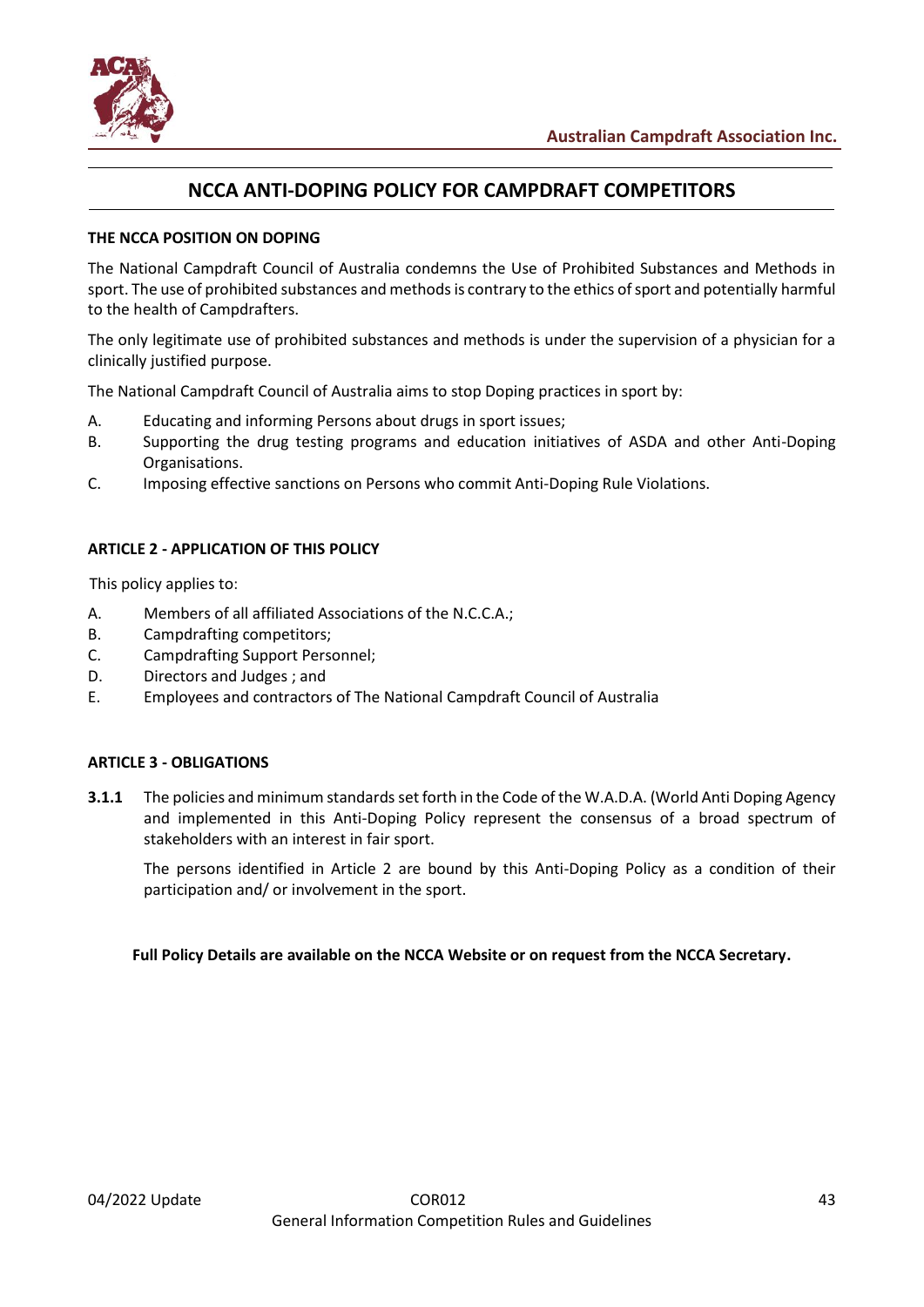

# **NCCA SOCIAL MEDIA POLICY**

#### <span id="page-43-0"></span>**1. Purpose**

Social media (see 2.0 below for definition) offers the opportunity for people to gather in online communities of shared interest and create, share or consume content.

As a member-based organisation, National Campdraft Council of Australia (NCCA) recognises the benefits of social media as an important tool of engagement and enrichment for its members.

NCCA and its campdraft Associations have long histories and are highly respected organisations. It is important that Campdrafting's reputation is not tarnished by anyone using social media tools inappropriately, particularly in relation to any content that might reference the organisation.

When someone clearly identifies their association with National Campdrafting Council of Australia (NCCA) or any of the Affiliated Associations and/or discusses their involvement in the organisation in this type of forum, they are expected to behave and express themselves appropriately, and in ways that are consistent with NCCA's stated values and policies.

This policy aims to provide some guiding principles to follow when using social media. This policy does not apply to the personal use of social media platforms by NCCA members or staff where the NCCA member or staff makes no reference to NCCA or related issues.

#### **2. Scope**

This policy applies to NCCA members and members of Affiliated Associations, staff or any individual representing themselves or passing themselves off as being a member of NCCA.

This policy covers all forms of social media. Social media includes, but is not limited to, such activities as:

- Maintaining a profile page on social or business networking sites (such as LinkedIn, Facebook, Shutterfly, Twitter or MySpace);
- · Content sharing include Flicker (photo sharing) and YouTube (video sharing);
- Commenting on blogs for personal or business reasons;
- Leaving product or service reviews on retailer sites, or customer review sites;
- Taking part in online votes and polls;
- Taking part in conversations on public and private web forums (message boards); or
- · Editing a Wikipedia page.

The intent of this policy is to include anything posted online where information is shared that might affect members, colleagues, clients, sponsors or National Campdrafting Council of Australia as an organisation.

#### **3. Guiding Principles**

3.1 The web is not anonymous. NCCA members and staff should assume that everything they write can be traced back to them.

#### 04/2022 Update COR012 44 General Information Competition Rules and Guidelines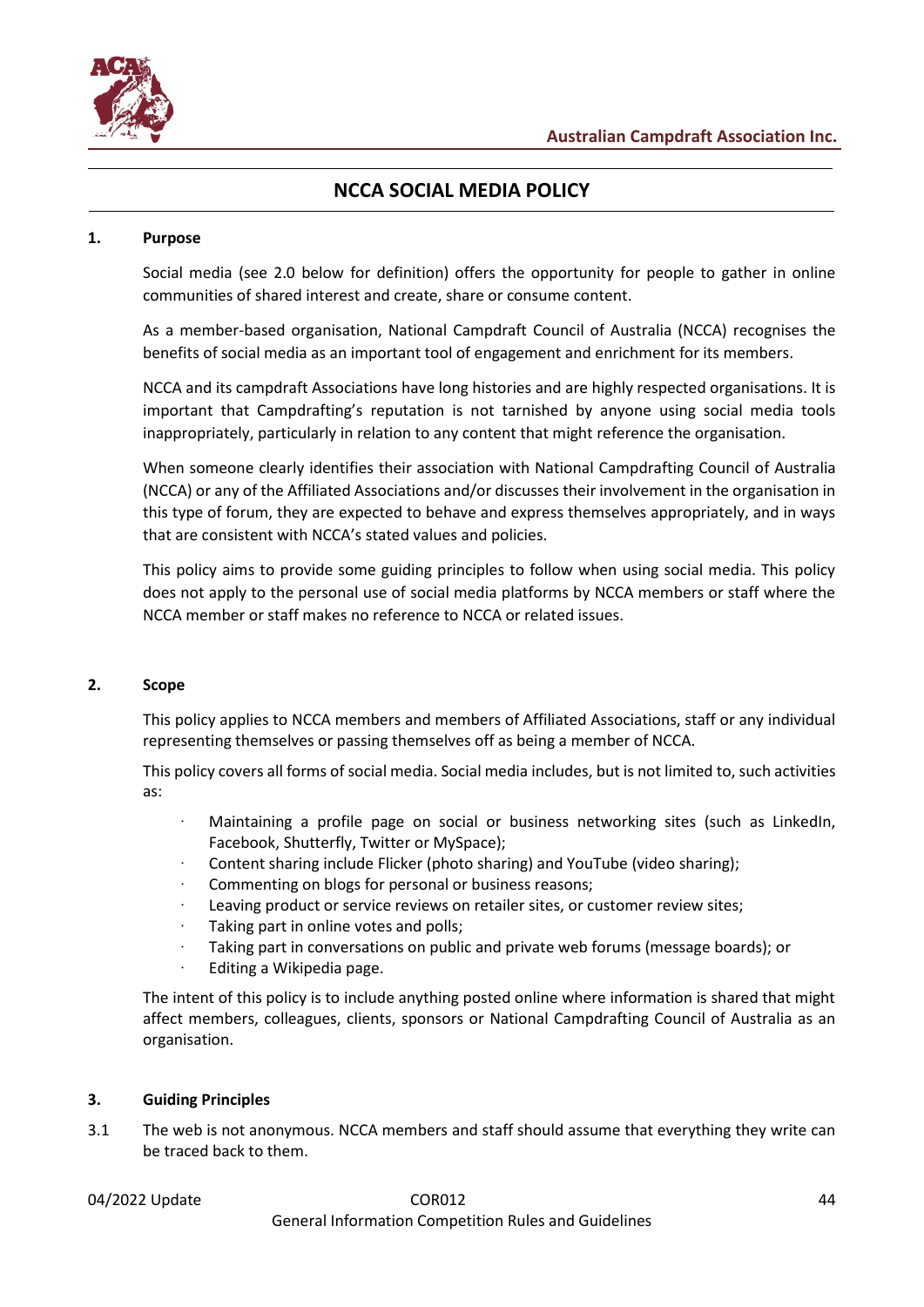

- 3.2 Due to the unique nature of National Campdrafting Council of Australia in Australia, the boundaries between a member's profession, volunteer time and social life can often be blurred. It is therefore essential that members make a clear distinction between what they do in a professional capacity and what they do, think or say in their capacity as a volunteer for NCCA. NCCA considers all members of NCCA are its representatives.
- 3.3 Honesty is always the best policy, especially online. It is important that NCCA members think of the web as a permanent record of online actions and opinions.
- 3.4 When using the Internet for professional or personal pursuits, all members must respect the NCCA brand and follow the guidelines in place to ensure NCCA's intellectual property or its relationships with sponsors and stakeholders is not compromised (see 5.0 below), or the organisation is brought into disrepute.

### **4. Usage**

- 4.1 For NCCA members and staff using social media, such use:
	- · Must not contain, or link to, libellous, defamatory or harassing content. This also applies to the use of illustrations or nicknames;
	- · Must not comment on, or publish, information that is confidential or in any way sensitive to NCCA, its affiliates, partners or sponsors; and
	- Must not bring the organisation or campdrafting into disrepute. For NCCA staff using social media, such use:
	- Must not interfere with work commitments.
- 4.2 Furthermore, NCCA members and staff may not use the NCCA brand (see 5.0 below) to endorse or promote any product, opinion, cause or political candidate; and it must be abundantly clear to all readers that any and all opinion shared are those of the individual, and do not represent or reflect the views of NCCA.

### **5. Branding and Intellectual Property (IP)**

It is important that any trademarks belonging to NCCA or any state centre, branch or club are not used in personal social media applications, except where such use can be considered incidental - (where incidental is taken to mean "happening in subordinate conjunction with something else.").

Trademarks include:

- · Club, branch and NCCA logos; or any other associated slogans;
- · Images depicting campdrafting volunteers, staff and/or equipment, except with the permission of those individuals.

### **6. Official NCCA Blogs, Social Pages and Online Forums**

When creating a new website, social networking page or forum for staff/club member use, care should be taken to ensure the appropriate person at a club/branch/state level has given written consent to create the page or forum.

Similarly, appropriate permissions must be obtained for the use of logos or images. Images of minor children may not be replicated on any site without the written permission of the child's parent and/or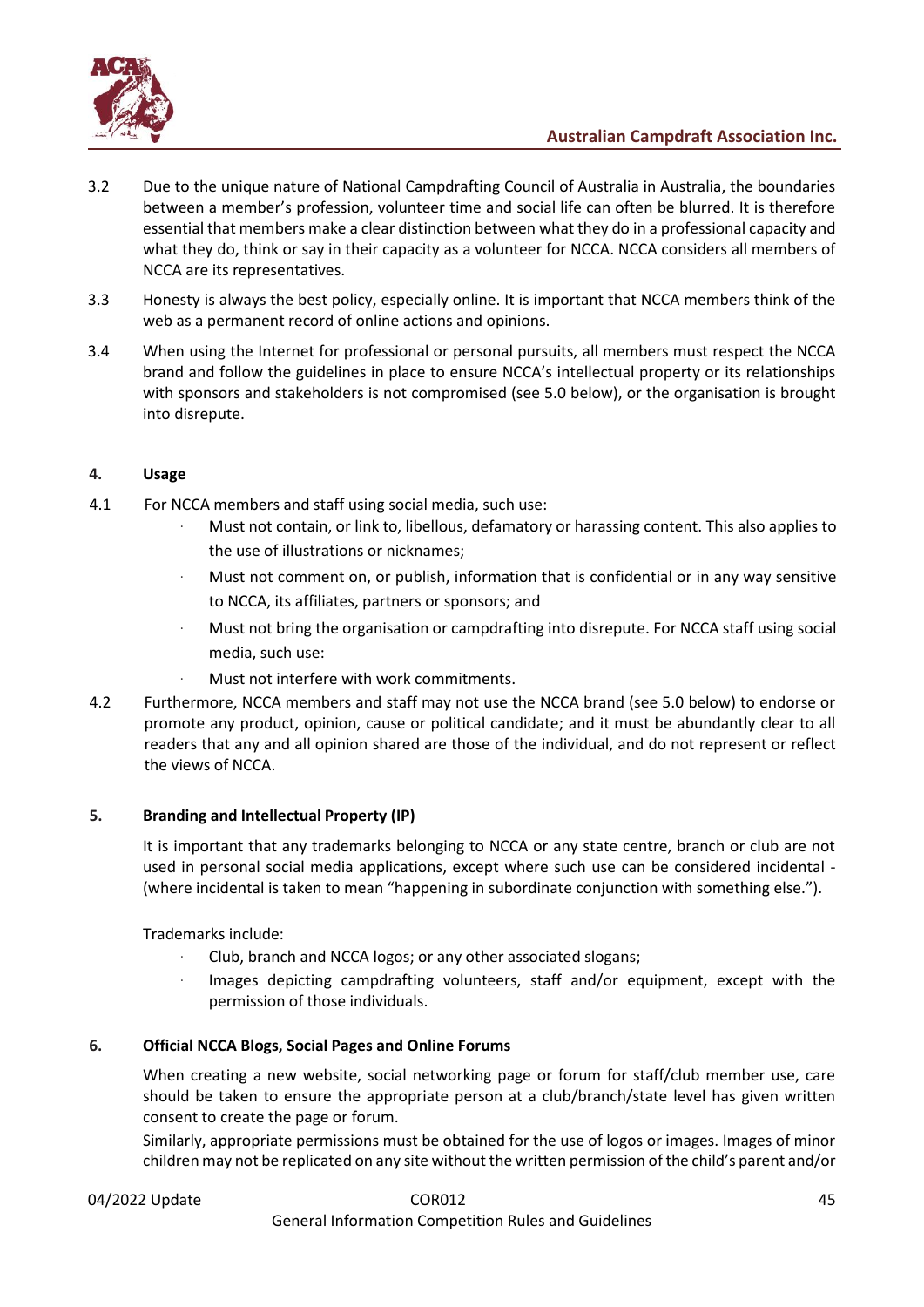

#### guardian.

For official NCCA blogs, social pages and online forums:

- Posts must not contain, nor link to, pornographic or indecent content;
- Some hosted sites may sell the right to advertise on their sites through 'pop up' content which may be of a questionable nature. This type of hosted site should not be used for online forums or social pages as the nature of the 'pop up' content cannot be controlled;
- · NCCA employees must not use NCCA online pages to promote personal projects; and
- All materials published or used must respect the copyright of third parties.

#### **7. Consideration Towards Others When Using Social Networking Sites**

Social networking sites allow photographs, videos and comments to be shared with thousands of other users. NCCA members and staff must recognise that it may not be appropriate to share photographs, videos and comments in this way. For example, there may be an expectation that photographs taken at a private NCCA event will not appear publicly on the Internet. In certain situations, NCCA members or staff could potentially breach the privacy act or inadvertently make NCCA liable for breach of copyright.

NCCA members or staff should be considerate to others in such circumstance and should not post information when they have been asked not to or consent has not been sought and given. They must also remove information about another person if that person asks them to do so.

Under no circumstance should offensive comments be made about NCCA members or staff online.

#### **8. Breach of Policy**

- 8.1 NCCA, its state based Associations and clubs continually monitor online activity in relation to the organisation and its members. Detected breaches of this policy should be reported to NCCA.
- 8.2 If detected, a breach of this policy may result in disciplinary action from NCCA.

A breach of this policy may also amount to breaches of other NCCA policies. This may involve a verbal or written warning or in serious cases, termination of your employment or engagement with NCCA. NCCA members may be disciplined in accordance with NCCA disciplinary regulations.

#### **9. Consultation or Advice**

This policy has been developed to provide guidance for NCCA members and staff in a new area of social interaction. NCCA members or staff who are unsure of their rights, liabilities or actions online clarification, should contact the NCCA Secretary.